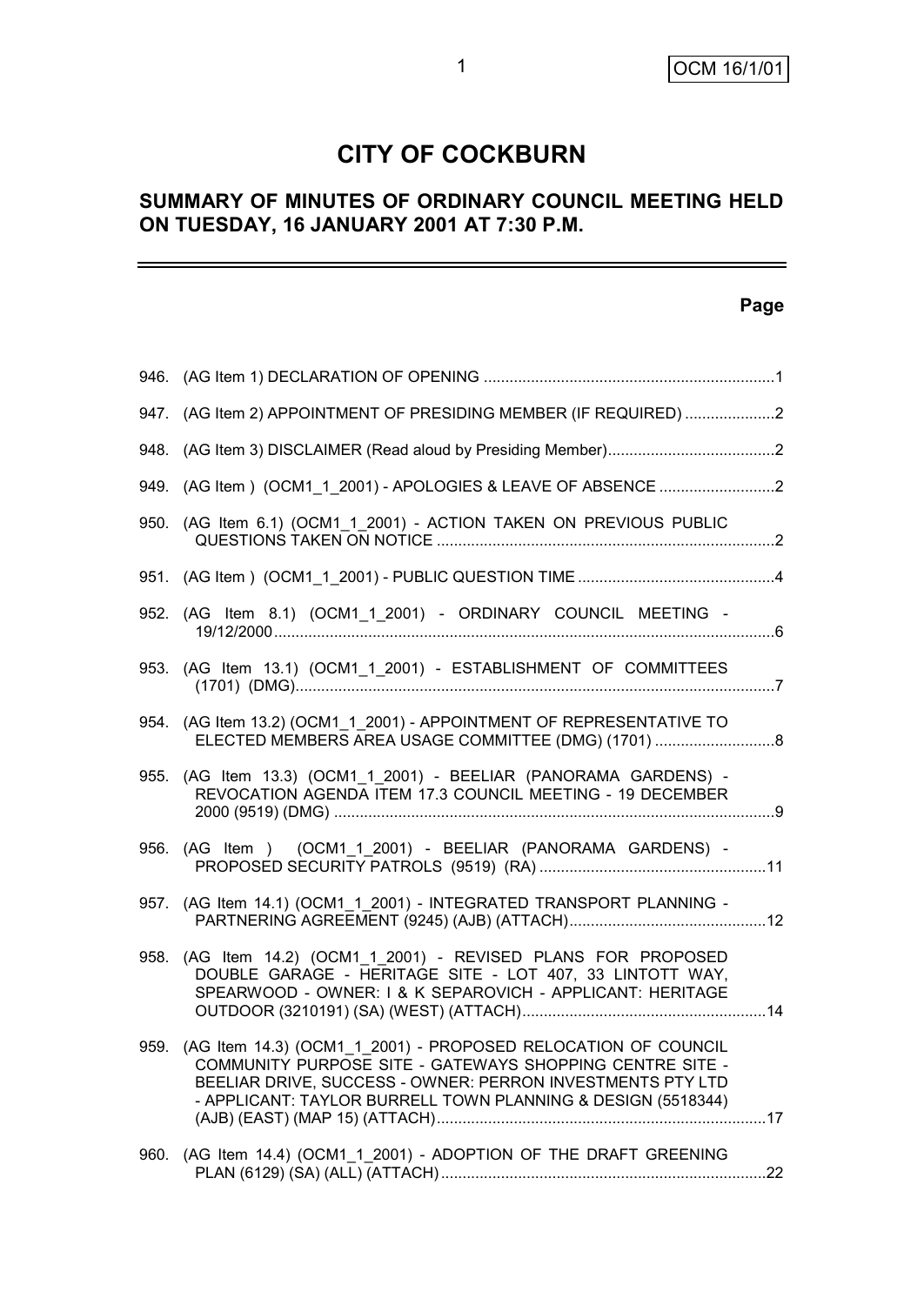| 961. | (AG Item 14.5) (OCM1_1_2001) - MODIFICATIONS TO AMENDMENT NO<br>205 TO DISTRICT ZONING SCHEME NO. 2 - LAND BOUNDED BY RIGBY<br>AVENUE, MELL ROAD, ROCKINGHAM ROAD AND SOUTHERN<br>BOUNDARIES OF LOT 11 ROCKINGHAM ROAD AND LOT 24 MELL<br>ROAD, INCLUDING LOT 291 ZLINYA CIRCLE (92205) (SA) (ATTACH)25 |     |
|------|---------------------------------------------------------------------------------------------------------------------------------------------------------------------------------------------------------------------------------------------------------------------------------------------------------|-----|
|      | 962. (AG Item 14.6) (OCM1_1_2001) - MODIFICATIONS TO AMENDMENT NO.<br>193 - DEVELOPER CONTRIBUTION REQUIREMENTS (92193) (SOS)                                                                                                                                                                           | .29 |
|      | 963. (AG Item 14.7) (OCM1 1 2001) - PROPOSED STRUCTURE PLAN AND<br>SUBDIVISION PROPOSALS - CELL 10, BEELIAR (9620/ 114493/ 115265)                                                                                                                                                                      |     |
| 964. | (AG Item 14.8) (OCM1_1_2001) - UNAPPROVED LAND USE - STORAGE OF<br>MATERIALS - POSSIBLE HOME OCCUPATION - LOT 215, 15 VENETA<br>CIRCUIT, ATWELL - OWNER: INULNISSA STANISLOUS (5516791) (RH)                                                                                                            |     |
| 965. | (AG Item 14.9) (OCM1 1 2001) - POLICY PD55 - SUBDIVISION POLICY<br>FOR SAND EXTRACTION AND OTHER SITES IN JANDAKOT AND<br>BANJUP NORTH OF ARMADALE ROAD (9003) (CC) (EAST) (MAPS 18, 19                                                                                                                 |     |
| 966. | (AG Item 14.10) (OCM1_1_2001) - ABORICULTURAL COMMITTEE (4704)                                                                                                                                                                                                                                          | .41 |
| 967. | (AG Item 14.11) (OCM1_1_2001) - PROPOSED TOWN PLANNING SCHEME<br>NO. 3 - LATE SUBMISSION TO AMEND INDUSTRIAL ZONING IN COCOS                                                                                                                                                                            |     |
| 968. | (AG Item 14.12) (OCM1_1_2001) - PLANNING APPLICATION FEES FOR<br>THE RENEWAL OR MODIFICATION OF PLANNING APPROVALS (9003)                                                                                                                                                                               | 48  |
|      | 969. (AG Item 15.1) (OCM1_1_2001) - LIST OF CREDITORS PAID (5605) (KL)                                                                                                                                                                                                                                  | .50 |
|      | 970. (AG Item ) (OCM1_1_2001) - NOTICES OF MOTION GIVEN AT THE<br>MEETING FOR CONSIDERATION AT THE NEXT MEETING 51                                                                                                                                                                                      |     |
|      | 971. (AG Item ) (OCM1_1_2001) - MATTERS TO BE NOTED FOR                                                                                                                                                                                                                                                 |     |
|      | 972. (AG Item 24.1) (OCM1_1_2001) - RESOLUTION OF COMPLIANCE (Section                                                                                                                                                                                                                                   |     |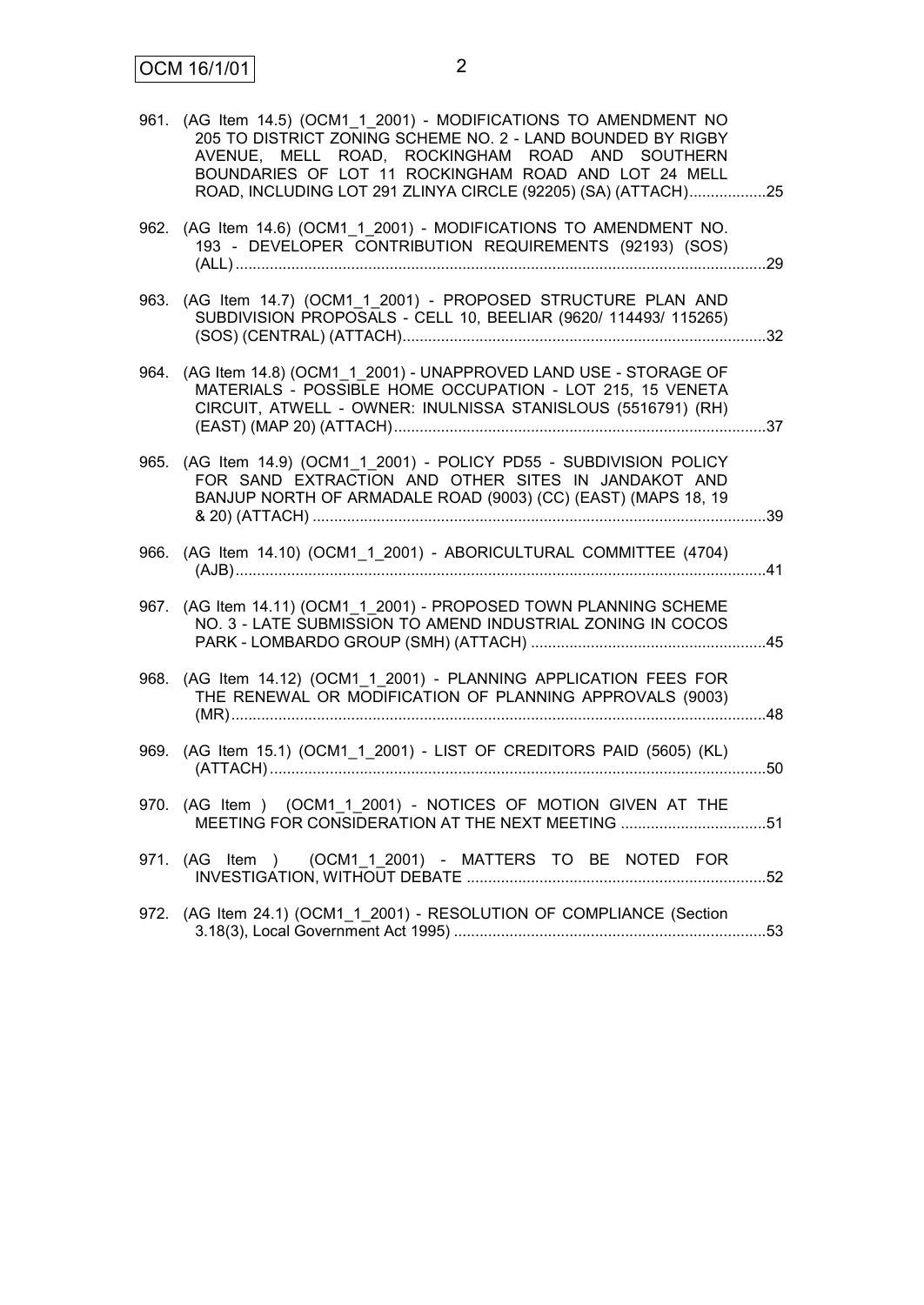# **CITY OF COCKBURN**

## **MINUTES OF ORDINARY COUNCIL MEETING HELD ON TUESDAY, 16 JANUARY 2001 AT 7:30 P.M.**

#### **PRESENT:**

#### **ELECTED MEMBERS**

| Mr S. Lee            | Mayor        |
|----------------------|--------------|
| Mr R. Graham         | Deputy Mayor |
| Mrs V. Oliver        | Councillor   |
| Mr M. Reeve-Fowkes - | Councillor   |
| Mrs N. Waters        | Councillor   |
| Mr I. Whitfield      | Councillor   |
| Mrs S. Rennie        | Councillor   |
| Mr A. Edwards        | Councillor   |
| Mr L. Humphreys      | Councillor   |
| Mr K. Allen          | Councillor   |
|                      |              |

#### **IN ATTENDANCE**

| Mr D. Green    | $\sim$                   | <b>Acting Chief Executive Officer</b>   |
|----------------|--------------------------|-----------------------------------------|
| Mr A. Crothers | $\sim$                   | Director, Finance & Corporate Services  |
| Mr S. Hiller   | $\overline{\phantom{0}}$ | Director, Planning & Development        |
| Mr B. Greay    | $\blacksquare$           | Director, Engineering & Works           |
| Mrs B. Pinto   | $\overline{\phantom{0}}$ | Secretary, Finance & Corporate Services |
| Mr C. Ellis    |                          | <b>Communications Manager</b>           |

## **946. (AG Item 1) DECLARATION OF OPENING**

The Presiding Member declared the meeting open 7.30 pm.

As it was Deputy Mayor Graham's 21<sup>st</sup> birthday, Mayor Lee on behalf of Council, wished him all the best on this special occasion, and presented him with a cake to mark the occasion.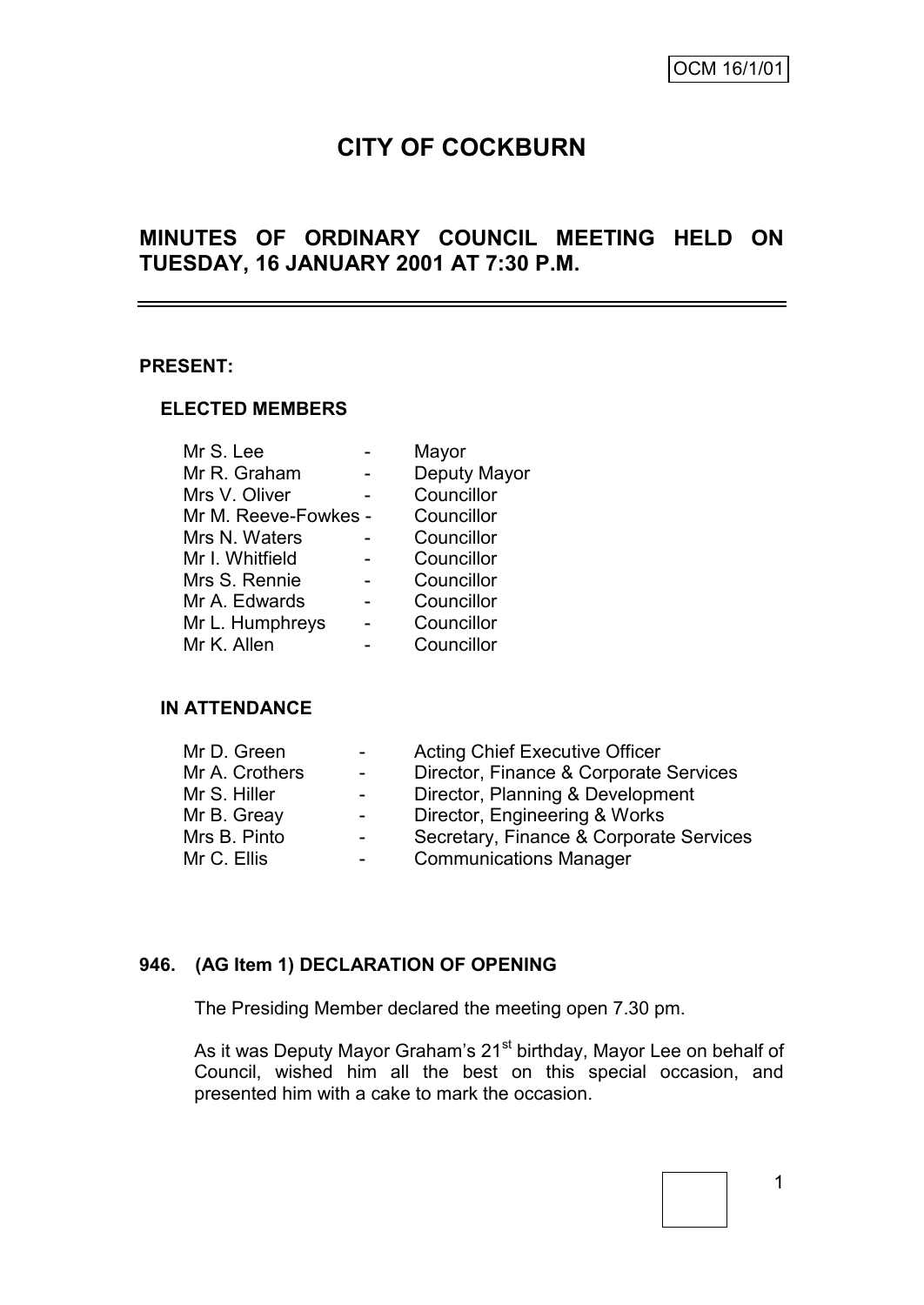#### **947. (AG Item 2) APPOINTMENT OF PRESIDING MEMBER (IF REQUIRED)**

Nil

#### **948. (AG Item 3) DISCLAIMER (Read aloud by Presiding Member)**

Members of the public who attend Council Meetings, should not act immediately on anything they hear at the Meetings, without first seeking clarification of Council's position. Persons are advised to wait for written advice from the Council prior to taking action on any matter that they may have before Council.

#### **949. (AG Item ) (OCM1\_1\_2001) - APOLOGIES & LEAVE OF ABSENCE**

Mr R. Brown **- Annual Leave** 

#### **950. (AG Item 6.1) (OCM1\_1\_2001) - ACTION TAKEN ON PREVIOUS PUBLIC QUESTIONS TAKEN ON NOTICE**

**Mr De Jesus - Public Question Time - Ordinary Council Meeting - 21 November 2000 -** requested that Council investigate the closure of Freshwater Drive Atwell.

A response dated 11 December 2000 reinforced what was stated at the Council Meeting, that being that the Atwell subdivision was designed to have two road outlets onto Forrest Road (from Tapper Road and Freshwater Drive) and the Planning Department do not support the closure of Freshwater Drive. However, the Manager Engineering would investigate if it was possible to install traffic slowing devices in Freshwater Drive. This investigation would take place over the next three(3) months and if funds are approved in the Council budget for the next financial year, the work could be carried out.

**Ms Taaffe - Public Question Time - Ordinary Council Meeting - 21 November 2000 -** regarding the fencing of Denis De-Young Reserve which is restricting horse riding access to the area.

A response dated 22 December 2000 advised that the Denis De Young Reserve has been identified as having areas infested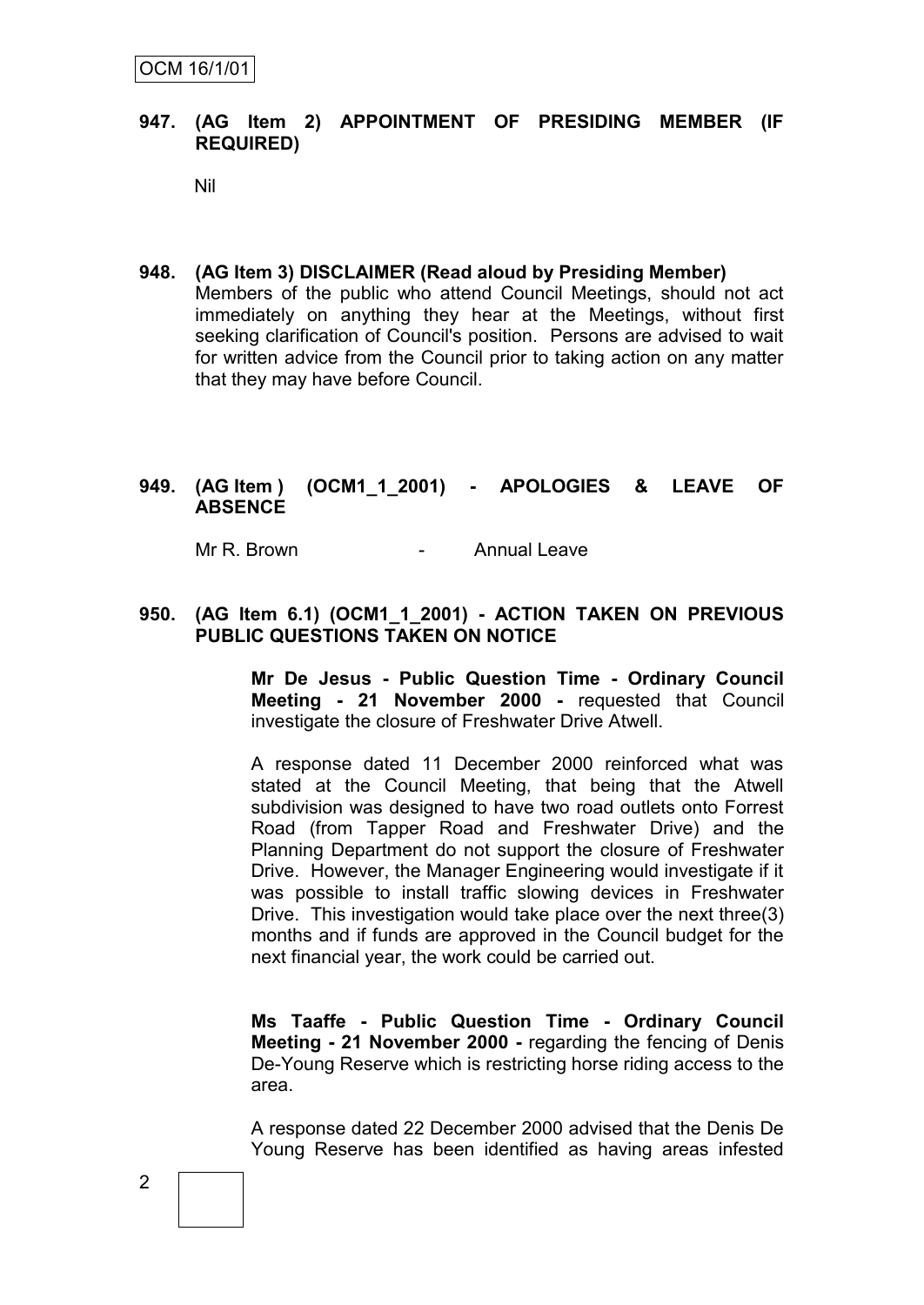with dieback. The fencing of the reserve was outlined in the "Denis De Young Management Plan - 1998" (which went out to public comment) as being necessary to protect flora, fauna and to restrict animal and vehicle access into the reserve as well as the best step to combat further spread of dieback through the reserve.

The fencing also increases the safety of the tracks for bushwalkers which have previously raised concerns regarding near misses between horses and walkers.

**Mr Renner - Public Question Time - Ordinary Council Meeting - 19 December 2000 -** suggested that Council Rangers should "*change their night schedule from looking for dogs to patrolling the area*". Mr Renner also mentioned that Council should put pressure on the authorities to have night patrols or the local Police Station be manned at night to take calls.

A response dated 4 January 2001 informed Mr Renner that Council Rangers do not work regular night duties and are only called out to deal with matters of extreme urgency such as dog attacks.

Council's Safer City Coordinator is in constant contact with the Officer In Charge of the Cockburn Police Station who has given assurance that there is a constant police presence servicing Cockburn from the Police Station and surrounding police stations if necessary.

**Mr Spry - Public Question Time - Ordinary Council Meeting - 19 December 2000 -** raised a number of questions in relation to the activities of the Montessori School in Bibra Lake to which the following answers were provided in a letter dated 8 January  $2001 -$ 

- Q. Who approved the fact that the school could use the facilities in Mellor Park?
- A. Mellor Park club room is managed by the Mellor Park Management Association (Inc) which has the authority to rent the facility to suitable users. The Mellor Park Management Association (Inc) is a committee made up of representatives of local sporting groups.
- Q. How was it granted?
- A. The Mellor Park Management Association (Inc). The Council was not involved.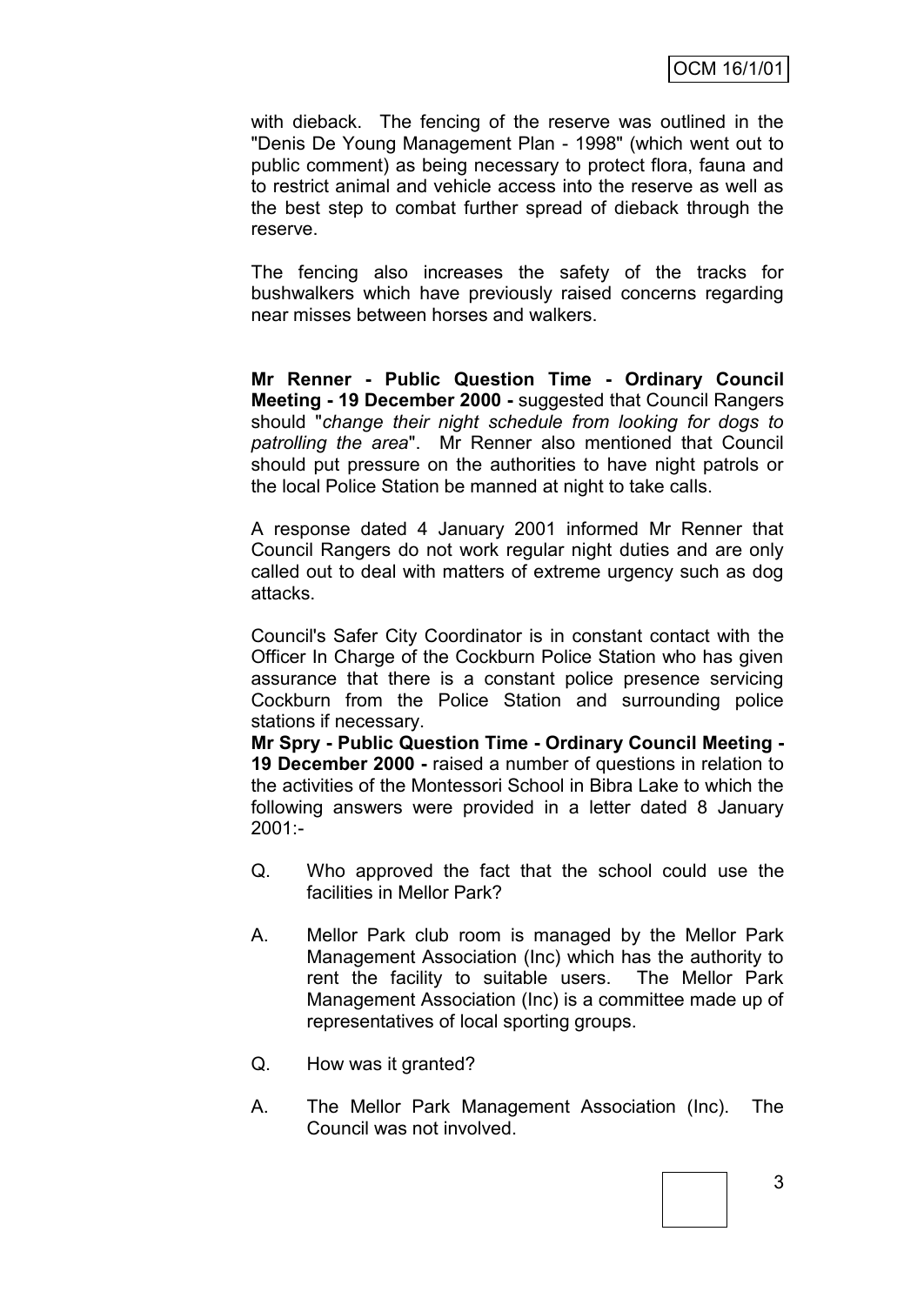- Q. Why was it granted as it pre-empts the application approval?
- A. The decision by the Mellor Park Management Association (Inc) does not pre-empt the application by the school as the approach by the school to the Association and the application for development are quite separate, the Council is responsible for the determination of only the application.
- Q. Who is paying the public liability insurance for the children whilst using the facilities on the park and if it is the ratepayers, why?
- A. All public land vested in the Council is covered by public liability.

**Mrs Massey - Public Question Time - Ordinary Council Meeting - 19 December 2000 -** queried why Council would be paying for babysitters for Councillors and whether that same allowance was available to others who require a babysitter so they can provide their volunteer service to the community.

A response dated 5 January 2001 advised that Section 5.98 of the Local Government Act 1995 allows for the reimbursement to Councillors of expenses incurred as a result of their being Council Members. Section 31 of the Local Government (Administration) Regulations 1996, gives details of the kind of expenses that are to be reimbursed by all local governments including child care and travel costs.

There is no provision that exists to reimburse anyone other than a Council Member for child care.

## **951. (AG Item ) (OCM1\_1\_2001) - PUBLIC QUESTION TIME**

**Mr Renner, Spearwood** thanked the Acting Chief Executive Officer for the reply he had received in answer to the questions raised at the December meeting. He suggested that the matter could be simplified in order to take away some of the work from the administration. He felt there should be distinction between declaration of public interest and personal involvement.

**Ms Sandra Playle, Spearwood** spoke in relation to the letter received from Director, Engineering and Works requesting nominations for an occasional committee to assess the various options available for the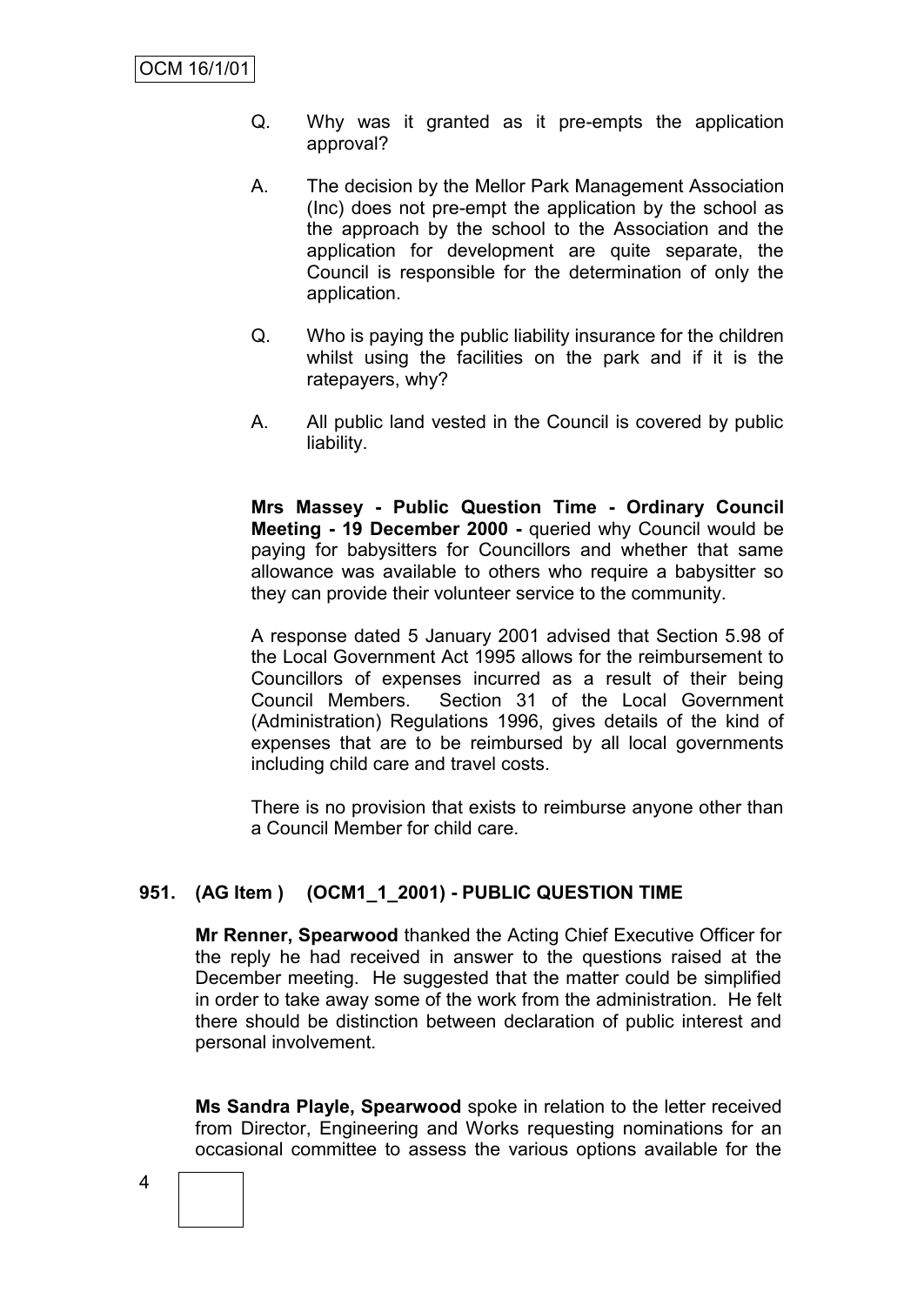traffic flow in Gerald and Doolette Streets. Ms Playle tabled a letter outlining a series of questions and requested Council for a written explanation. The questions are as follows:

- Q1. Why did the City of Cockburn spend approximately \$30,000 of ratepayers' money in 1993 on the Hames Sharley report and ignore, amongst other recommendations, the traffic management recommendations?
- Q2. Why did the City of Cockburn spend approximately \$6,000 of ratepayers' money in 1999 on the Uloth and Associates report and choose to ignore its traffic management recommendations?
- Q3. Why is the road hierarchy for the City of Cockburn in complete contradiction to that of the Western Australian Planning Commission?
- Q4. Why does the City of Cockburn not abide by its own edicts as indicated in the November 2000 Agenda paper?
- Q5. Why does the City of Cockburn now refer to the Spearwood Local Area Traffic Management as the Gerald Street Traffic Management?
- Q6. Why did the City of Cockburn permit the Spearwood Local Area Traffic Management to become an issue between Gerald Street and Doolette Street thus creating a division, as such overshadow, and set apart the traffic problems in the other affected streets?
- Q7. Why has the City of Cockburn been emphatically opposed to the opening of Gerald Street when insurmountable evidence and the desire of the people indicate otherwise?
- Q8. Why has the City of Cockburn snubbed numerous petitions, letters of complain and personal articulations concerning traffic management in Doolette Street for the passed 13 years?
- Q9. What do the residents within the grid bounded by Spearwood Avenue, Phoenix, Rockingham and Stock Roads, have to do, in order to have the City of Cockburn hear their voice and remedy the traffic problems that they have had to endure for the last 13 years?
- Q10. What do I, as a resident of Doolette Street, have to do to dispel the car exhaust fumes, deaden the traffic noise, reduce property damage and maintain my personal safety in order to regain the full comfort of the house that I can call my home?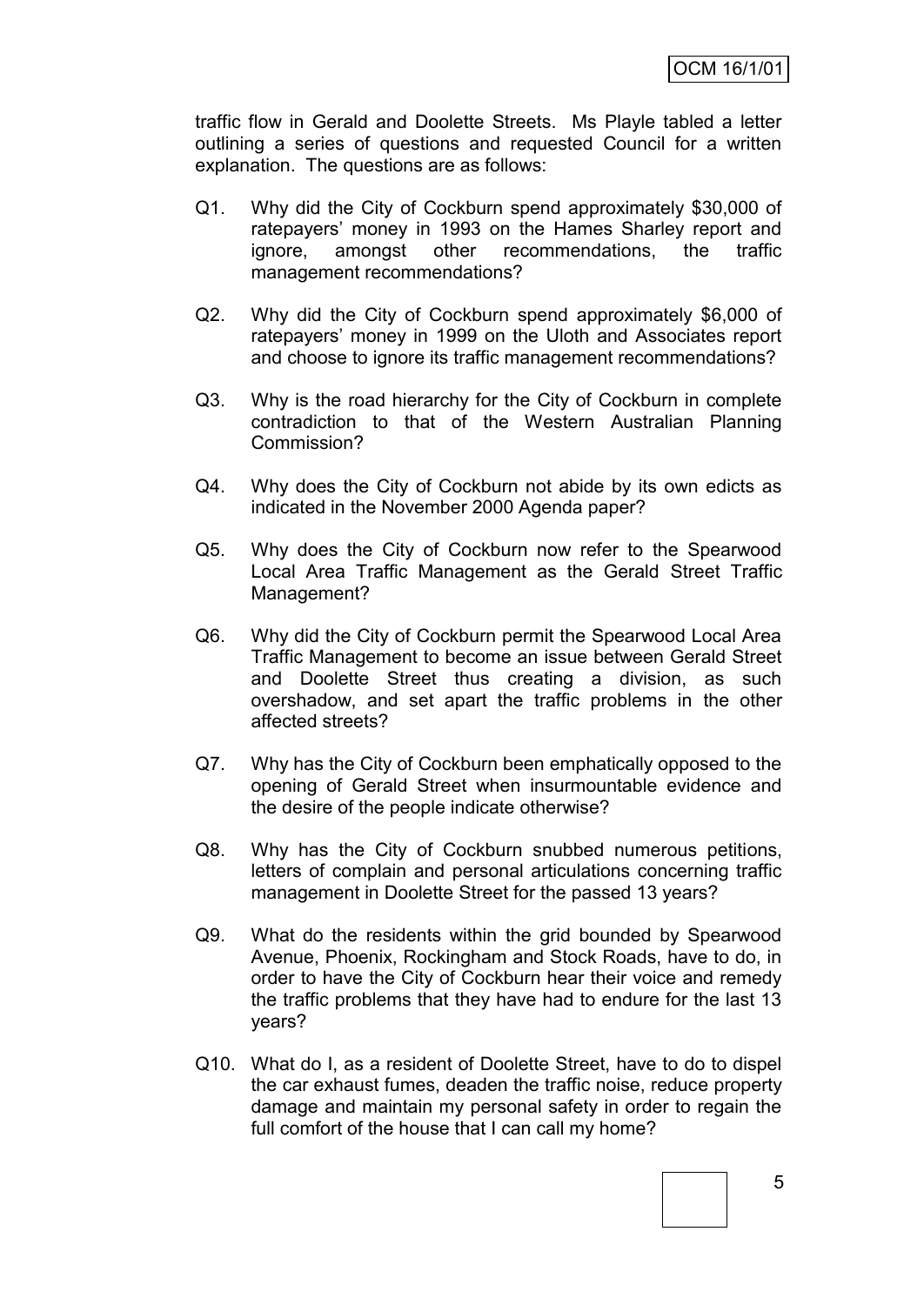**Mr Patrick Ward, Spearwood** spoke in relation to a notice received on traffic modifications to be carried out on the junction of Freeth and Doolette Streets and on Freeth Road at Dubove Park. He requested that these modifications be postponed until the whole issue of traffic calming, west of Rockingham Road is resolved. In relation to the Investigative Committee for traffic calming in this area, he requested Council to consider having a representative from Freeth Road on this Committee, as this is also one of the main streets that is affected.

Mayor Lee acknowledged the points that Mr. Ward raised and assured him that they would be taken into consideration.

**Mr Colin Crook, Spearwood** spoke regarding the Gerald Street traffic calming modifications which were raised during Public Question Time at the December 2000 Meeting of Council. He said that although there were four speakers commenting on the issue, Council did not take any notice of what these speakers had to say when the motion was passed at that meeting. This gave him the impression that the decision had already been made prior to the meeting.

Mr Crook also queried the cost for an average roundabout on an average street. Mayor Lee responded that it would be in the vicinity of \$40,000 to \$50,000. Mr. Crook felt it was around \$70,000 for an average roundabout. The point he was trying to make was that the Commissioners always questioned the cost not the plan. He feels that the present Council has followed the same suit. He said the Commissioners always felt that \$170,000 for traffic calming in Gerald Road and Doolette Street was too high. Mr Crook questioned whether \$170,000 to carry out the modifications was too high. Mayor Lee responded that it wasn't a decision for Council to make but, for the Committee, which has yet to be formed, who will look at these traffic problems and make a recommendation to Council for consideration.

Mayor Lee thanked Mr Crook for his comments.

#### **952. (AG Item 8.1) (OCM1\_1\_2001) - ORDINARY COUNCIL MEETING - 19/12/2000**

MOVED Clr Allen SECONDED Deputy Mayor Graham that the Minutes of the Ordinary Council Meeting held on Tuesday, 19 December 2000 be confirmed as a true and accurate record.

**CARRIED 10/0**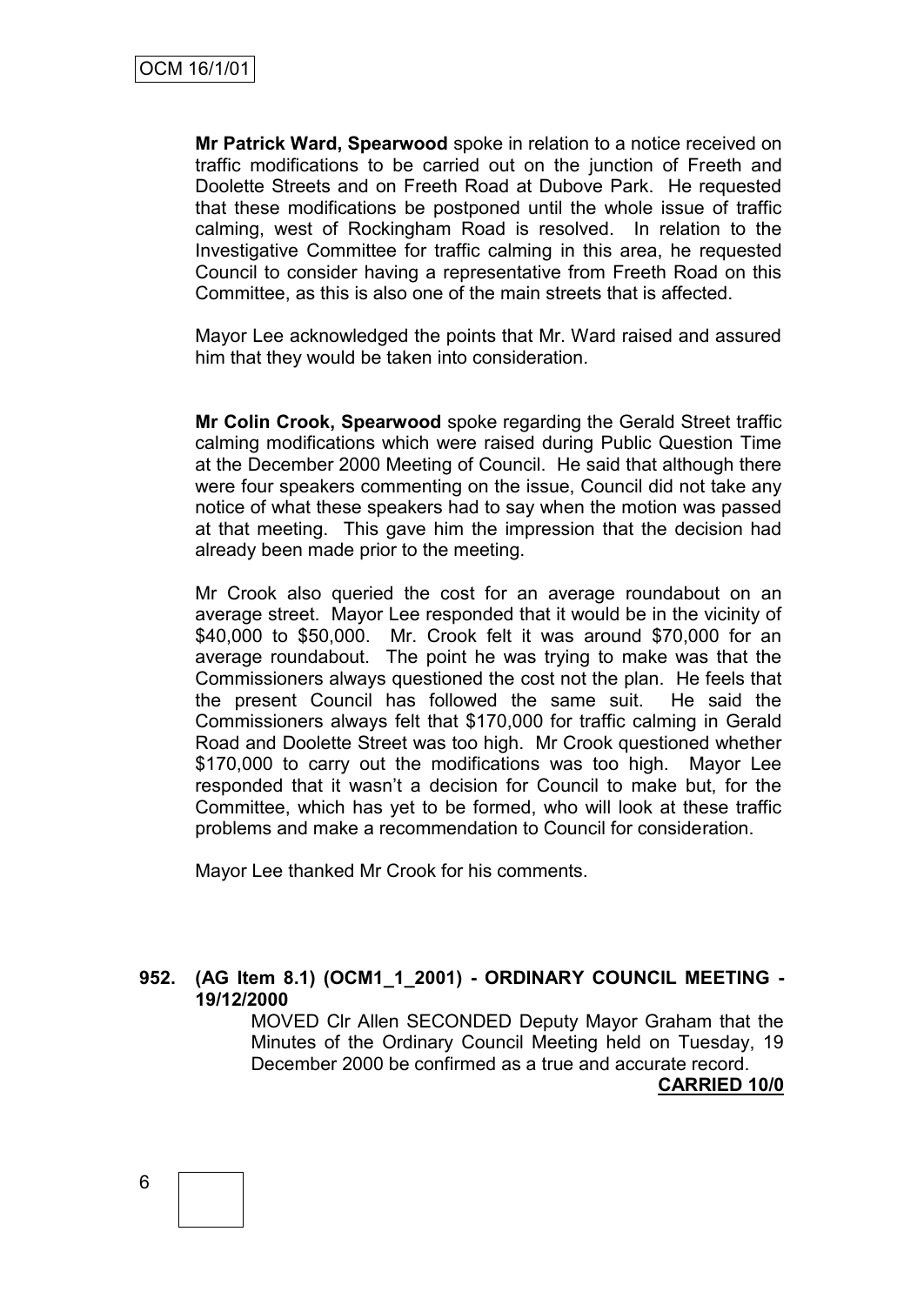#### **953. (AG Item 13.1) (OCM1\_1\_2001) - ESTABLISHMENT OF COMMITTEES (1701) (DMG)**

#### **RECOMMENDATION**

That Council:

- (1) formally establishes the following Committees pursuant to Section 5.8 of the Local Government Act, 1995:
	- (a) Internal Audit Committee
	- (b) Elected Members Area Usage Committee
	- (c) Museum Management Committee
	- (d) Cockburn/Split (Croatia) Sister City Committee
	- (e) Cockburn/Yeu Yang (China) Sister City Committee
	- (f) Disability Services Committee
	- (g) Centenary of Federation Committee
	- (h) Cockburn Recreation Committee
	- (i) Cockburn Youth Advisory Council
	- (j) Bush Fire Committee
	- (k) Cockburn Neighbourhood Watch Committee;
- (2) reiterates the appointment of membership to these Committees, as adopted by Council at the Special Council Meeting of 12 December, 2000; and
- (3) appoint the following representatives to the Youth Advisory Council:
	- Community representatives 16 Youth Councillors.

## **TO BE CARRIED BY AN ABSOLUTE MAJORITY OF COUNCIL**

## **COUNCIL DECISION**

MOVED Clr Whitfield SECONDED Clr Humphreys that the recommendation be adopted.

#### **CARRIED BY ABSOLUTE MAJORITY OF COUNCIL 10/0**

## **Background**

At the Special Council Meeting conducted on 12 December, 2000, Council appointed delegates to a number of Committees. However, a pre-requisite to the appointment of membership to these Committees, is the formal establishment of them, pursuant to Section 5.8 of the Act. Most of the Committees have been established, by the previous Council,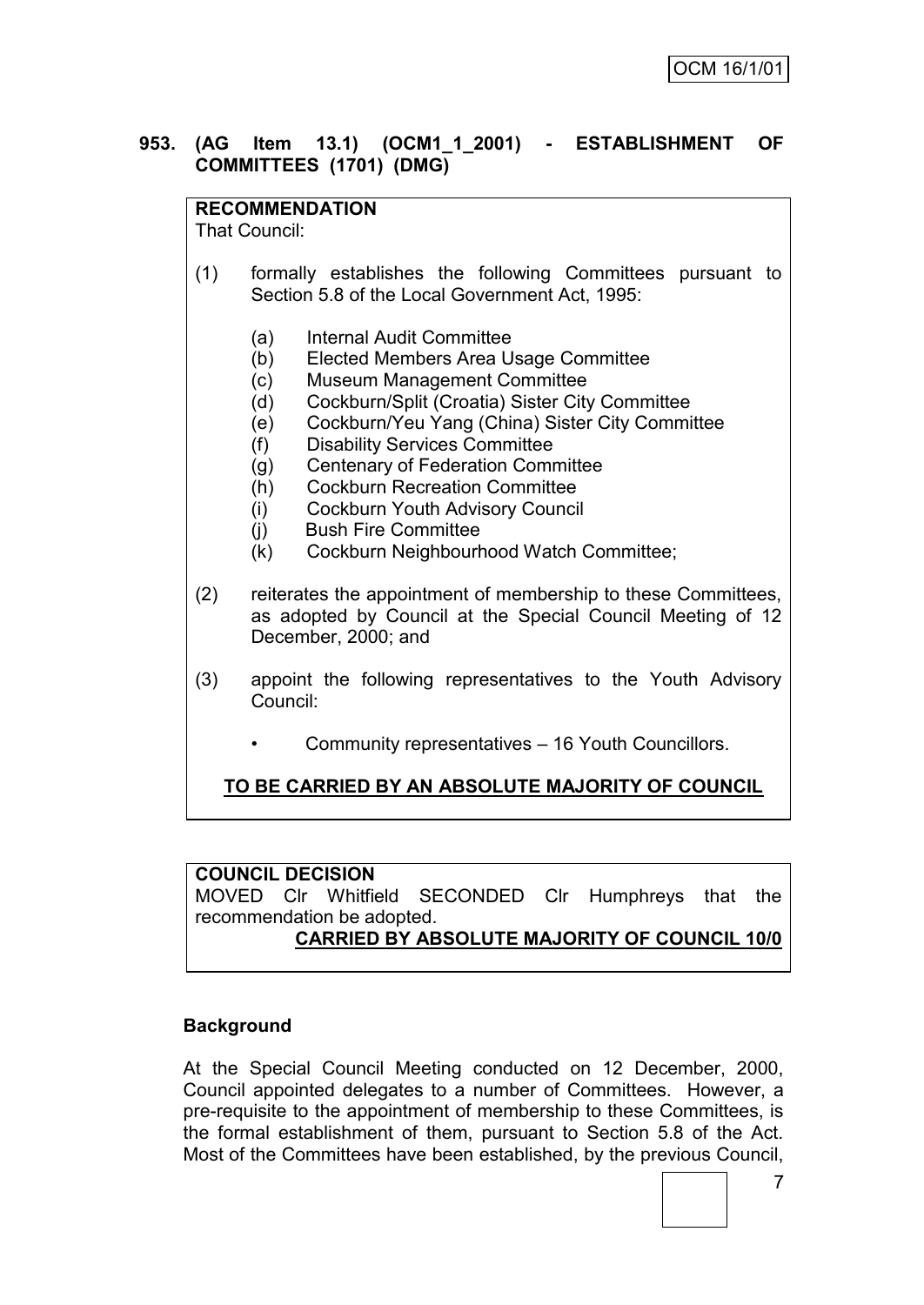however three of them – Elected Members Area Usage; Youth Advisory Committee and Neighbourhood Watch – have not. Therefore, it is considered prudent for Council to formally adopt its list of established Committees and, at the same time, reiterate its membership appointments made previously in December, 2000.

#### **Submission**

N/A

## **Report**

N/A

## **Strategic Plan/Policy Implications**

Key Result Area "Managing Your City" refers.

#### **Budget/Financial Implications**

N/A

**Implications of Section 3.18(3) Local Government Act, 1995**

Nil.

**954. (AG Item 13.2) (OCM1\_1\_2001) - APPOINTMENT OF REPRESENTATIVE TO ELECTED MEMBERS AREA USAGE COMMITTEE (DMG) (1701)**

#### **RECOMMENDATION**

That Council appoint Mayor Lee as a member of the Elected Members Area Usage Occasional Committee.

## **TO BE CARRIED BY ABSOLUTE MAJORITY OF COUNCIL**

**COUNCIL DECISION** MOVED Clr Waters SECONDED Deputy Mayor Graham that the recommendation be adopted. **CARRIED BY ABSOLUTE MAJORITY OF COUNCIL 10/0**

## **Background**

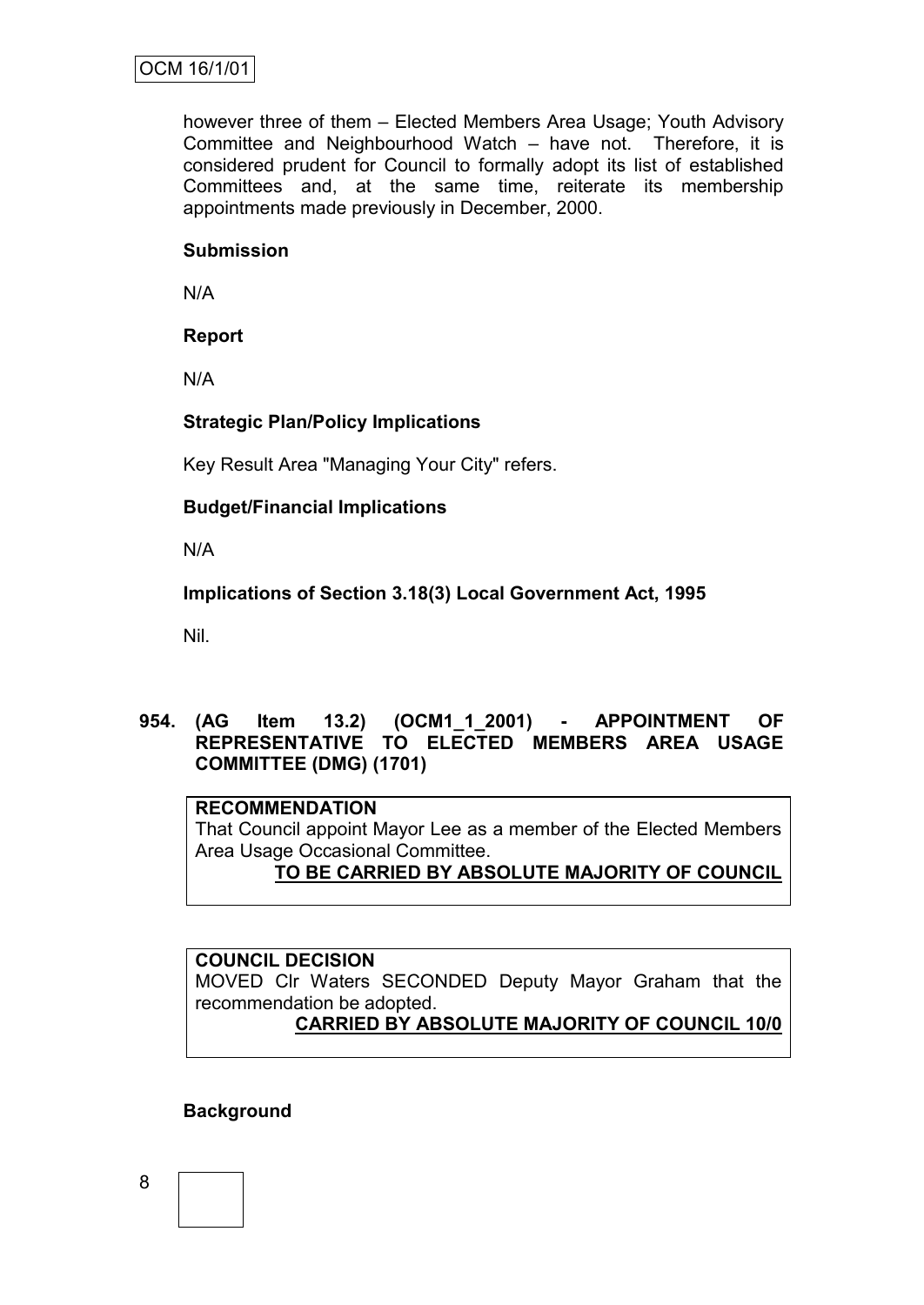At the Special Council Meeting held on 12 December 2000, Council appointed its membership to this Committee. One of the appointed members was Mayor Lee however, the Minutes inadvertently omitted his name from that which was recorded and subsequently, adopted in the Minutes of that Meeting.

#### **Submission**

N/A

#### **Report**

As the Minutes of the meeting have already been adopted, the most expedient method of correcting the issue, is to formally accept The Mayor as a member of the Committee. The Committee has not yet formally convened its first meeting, so this oversight has not caused any inconvenience to the operation of the Committee.

#### **Strategic Plan/Policy Implications**

Key Result Area "Managing Your City" refers.

#### **Budget/Financial Implications**

N/A

## **Implications of Section 3.18(3) Local Government Act, 1995**

Nil.

#### **955. (AG Item 13.3) (OCM1\_1\_2001) - BEELIAR (PANORAMA GARDENS) - REVOCATION AGENDA ITEM 17.3 COUNCIL MEETING - 19 DECEMBER 2000 (9519) (DMG)**

#### **RECOMMENDATION**

That Council revoke Agenda item 17.3 (Min. No.944) as adopted by Council at its meeting of 19 December 2000, as follows :-

" MOVED Clr Oliver SECONDED Clr Reeve-Fowkes that Council:

- (1) call tenders for a (1) one year 35 hour per week security patrol contract for the area known as Panorama Gardens Beeliar for the period 1 July 2001 to 30 June 2002;
- (2) on the identification of the preferred tenderer, advise the property owners of the calculated cost per week for the security patrols and seek the owners agreement to pay a Council rated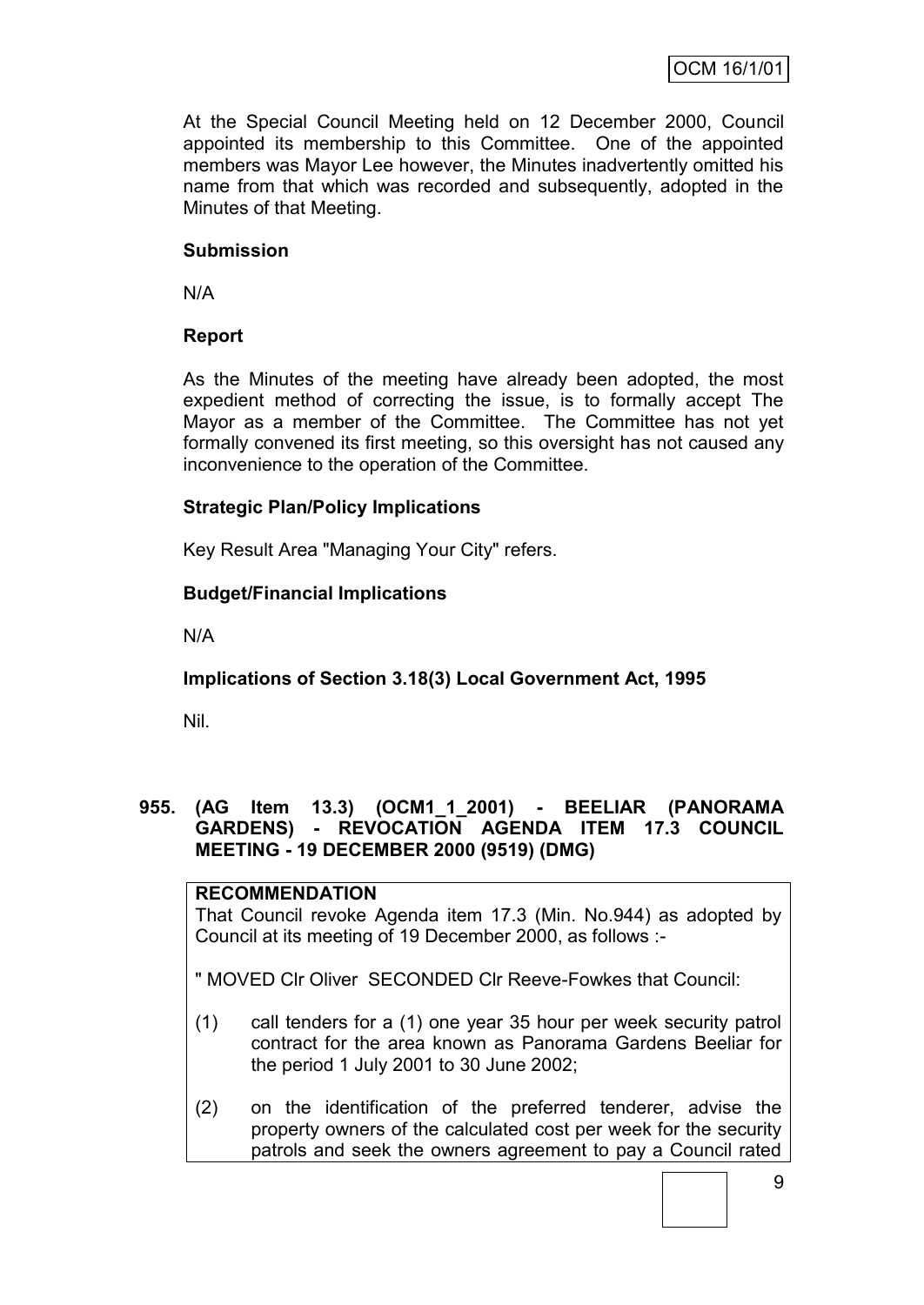service charge to fund the patrols;

- (3) proceed to formalise a contract with the preferred tenderer as soon as practical in the year 2001, if the majority of respondents are prepared to pay the service charge; and
- (4) impose a service charge on the affected land owners, equivalent to the total cost of the tender, divided equally among the land owners receiving the service, pursuant to Section 6.38 of the Local Government Act, 1995. "

## **TO BE CARRIED BY ABSOLUTE MAJORITY OF COUNCIL**

**COUNCIL DECISION** MOVED Clr Allen SECONDED Clr Humphreys that the recommendation be adopted. **CARRIED BY ABSOLUTE MAJORITY OF COUNCIL 6/4**

#### **Background**

Council, at its meeting of 19 December 2000, resolved to carry an alternative resolution to the one recommended by staff.

#### **Submission**

By letter dated 21 December 2000 and received by facsimile on 4 January 2001, a notice of intention to revoke the Council decision was received with the required number of four(4) signatures.

#### **Report**

The notice of intention to revoke the Council decision, advised that the reason for seeking the revocation was "*that the Council decision to formalise a contract on the basis of the majority of residents being prepared to pay for the service charge, is wrong as Council needs to be giving due consideration to the wishes of the majority of the property owners. The Council decision could allow for a contract to be let on the basis of very minimal response*.

*If the revocation notice is successful, it is intended to move the following:-*

- *(1) as resolved*
- *(2) as resolved*

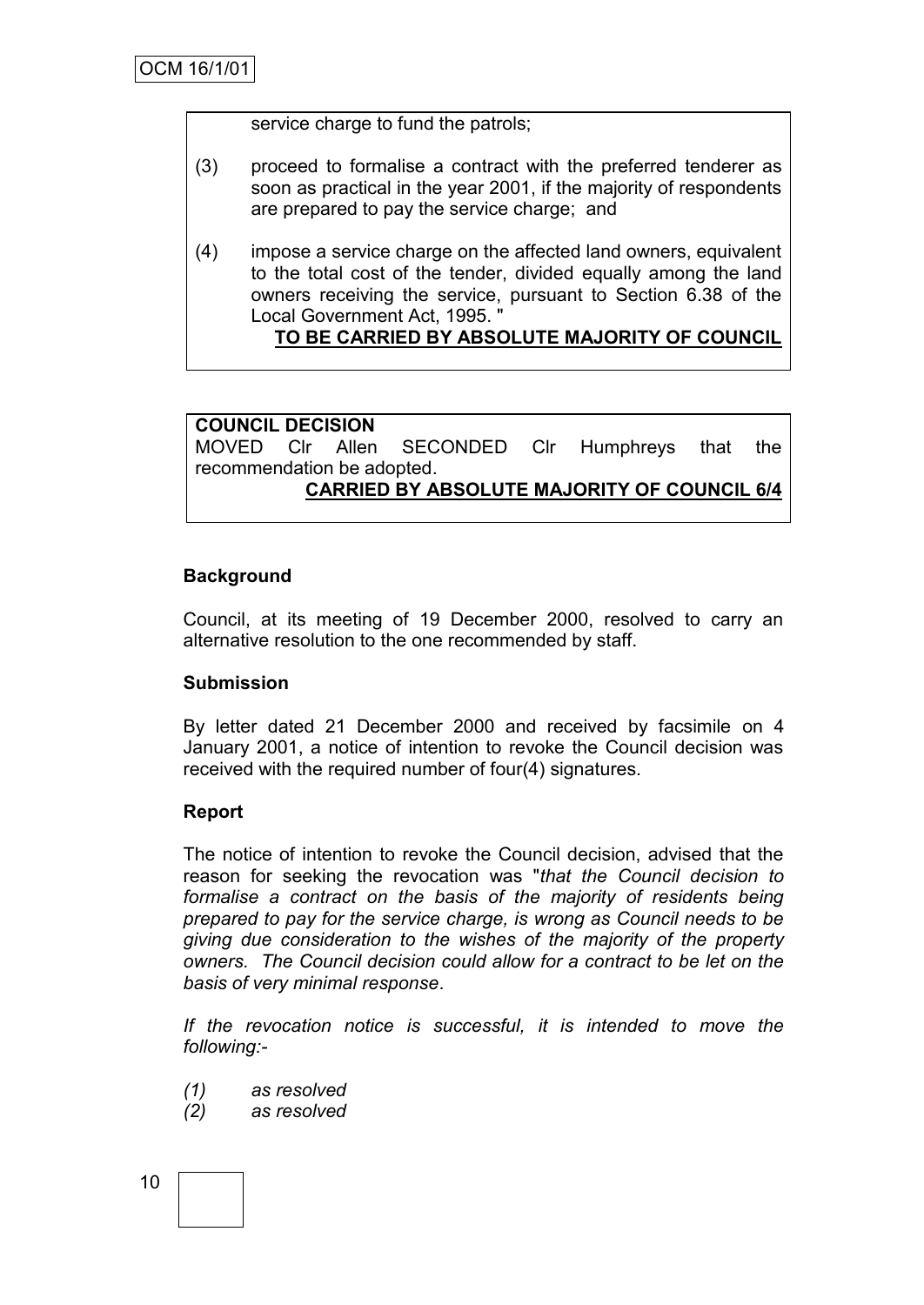- *(3) proceed to formalise a contract with the preferred tenderer as of 1 July 2001 for 1 year, should the response rate in agreement to pay the service charge, be greater than 50% of property owners in the area (other than the Ministry for Housing whose property vote shall be considered as one); and*
- *(4) as resolved.* "

The revocation notice has meant that the Council decision has been put on hold subject to further Council consideration.

Council's Standing Orders provides that the revocation notice must be signed by at least four(4) Elected Members and that an absolute majority of Council is required for the revocation (ie: six).

#### **Strategic Plan/Policy Implications**

N/A

#### **Budget/Financial Implications**

The revocation, if carried, will place Council in the same position as it was before the decision was taken.

#### **Implications of Section 3.18(3) Local Government Act, 1995**

Nil

#### **956. (AG Item ) (OCM1\_1\_2001) - BEELIAR (PANORAMA GARDENS) - PROPOSED SECURITY PATROLS (9519) (RA)**

#### **COUNCIL DECISION**

MOVED Clr Allen SECONDED Clr Waters that Council:

- (1) call tenders for a one(1) year 35 hour per week security patrol contract for the area known as Panorama Gardens Beeliar for the period 1 July 2001 to 30 June 2002;
- (2) on the identification of the preferred tenderer, advise the property owners of the calculated cost per week for the security patrols and seek the owners agreement to pay a Council rated service charge to fund the patrols;
- (3) proceed to formalise a contract with the preferred tenderer as of 1 July 2000 for 1 year, should the response rate in agreement to pay the service charge, be greater than 50% of property owners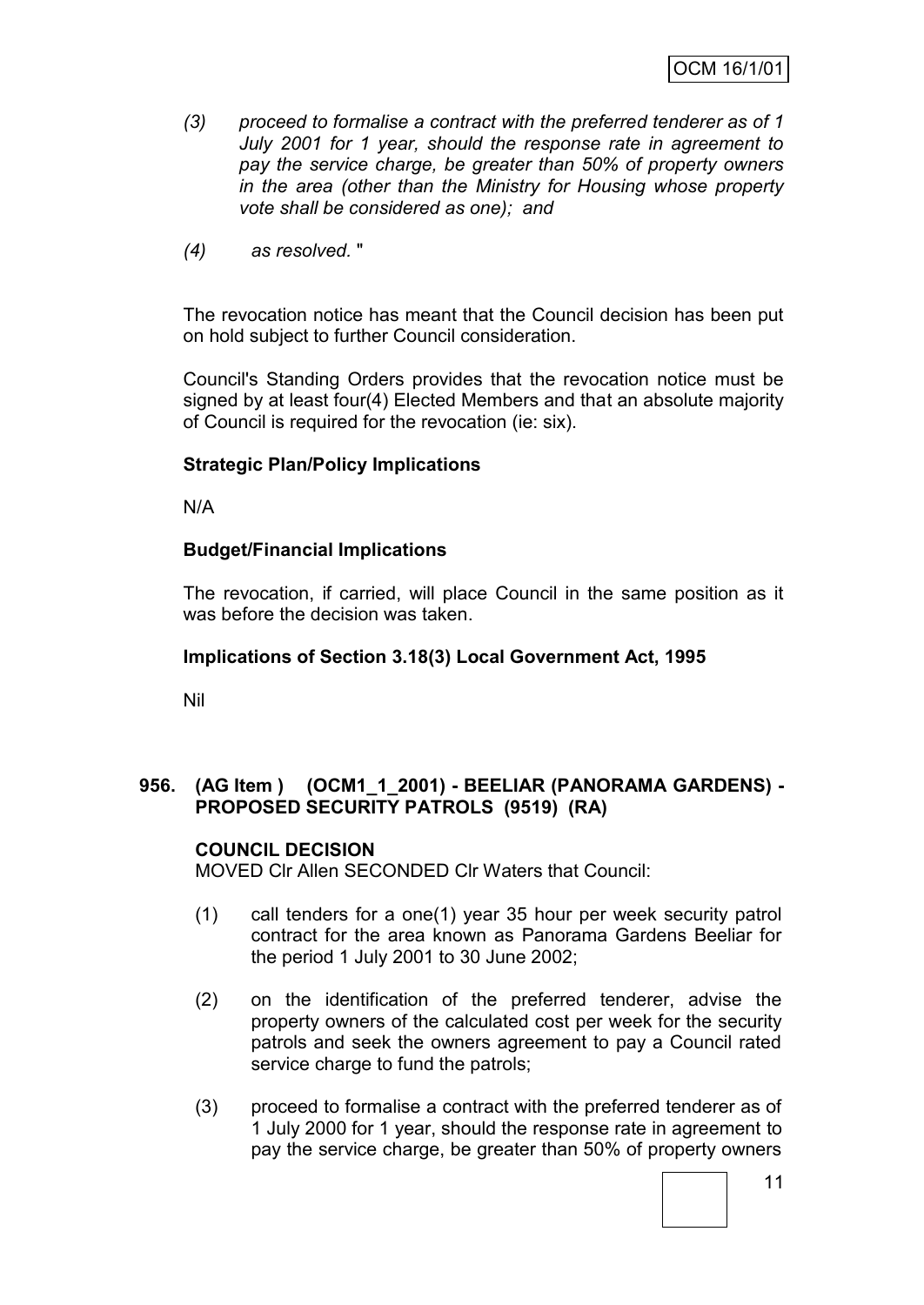in the area (other than the Ministry for Housing' whose property vote shall be considered as one); and

(4) impose a service charge on the affected landowners, equivalent to the total cost of the tender, divided equally among the landowners receiving the service, pursuant to Section 6.38 of the Local Government Act, 1995.

#### **CARRIED 6/4**

#### **Explanation**

As Council's previous resolution on this item has been revoked, it is necessary to replace it with a current position. Council considered the original Officer's recommendation, as presented to the December 2000 Council Meeting, was more appropriate.

#### **957. (AG Item 14.1) (OCM1\_1\_2001) - INTEGRATED TRANSPORT PLANNING - PARTNERING AGREEMENT (9245) (AJB) (ATTACH)**

#### **RECOMMENDATION**

That Council endorse the "Integrated Transport Planning Partnering Agreement" dated November 2000 and advise Transport accordingly.

## **COUNCIL DECISION**

MOVED Clr Humphreys SECONDED Clr Waters that the recommendation be adopted.

**CARRIED 10/0**

#### **Background**

A Local Government Forum  $-$  Responding to the Challenges of the 21 $\mathrm{^{st}}$ Century Through Partnerships with Local Government was held at the City of South Perth on  $9<sup>th</sup>$  June 2000. It was attended by Rod Brown, City of Cockburn Chief Executive Officer, and Allen Blood of Council's Strategic Planning Services. The forum brought together Perth's local government authorities and relevant state government agencies to discuss opportunities to improve the approach to metropolitan transport planning. The outcome was a partnering agreement which will help government agencies to effectively achieve common goals and to maximise the benefits offered by an effective transport system.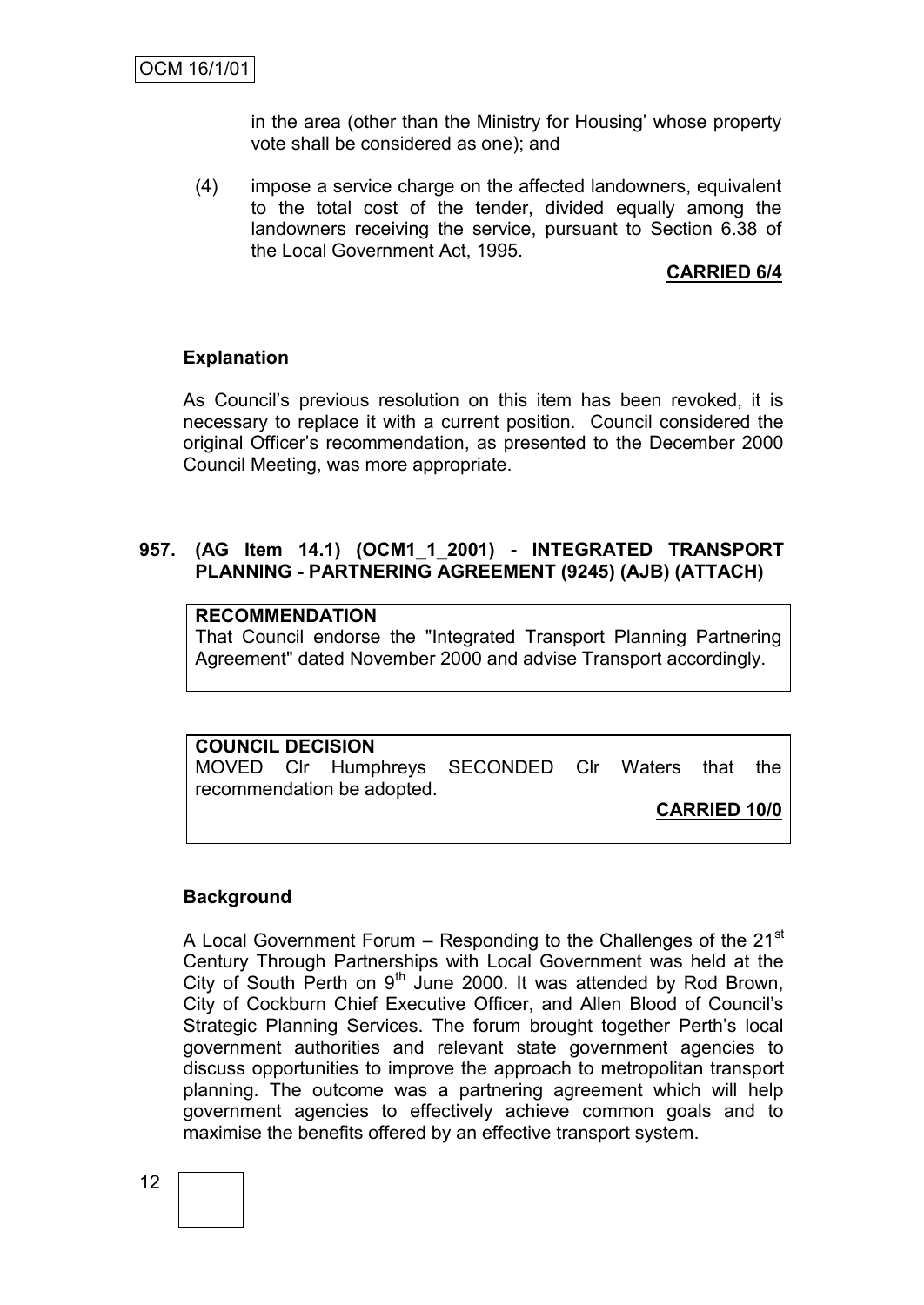#### **Submission**

Transport has invited the City of Cockburn to be party to the Partnering Agreement. A copy of the Partnering Agreement is included in the Agenda attachments.

#### **Report**

Council has experienced frustration in the past with unsuccessful attempts to link land-use and transport planning, an example being the Marine Skills Learning Centre, Marine Technology Park, Henderson, where an attempt was made to closely integrate the Marine Skills Learning Centre with the Fremantle – Rockingham transitway. In cases such as this, efforts to produce better planning outcomes through Integrated Planning have received little support from State Government Agencies or the outcomes have been largely ineffective.

It is acknowledged in the agreement that partnered transport planning will include regional and local transport needs in developing solutions that minimise the impact on local communities. The relevant government departments and local government will work together to achieve optimal transport outcomes that promote liveable communities.

It is considered that the agreement could have a beneficial impact on future planning, and the "Integrated Transport Planning Partnering Agreement" is therefore recommended for Council's endorsement.

## **Strategic Plan/Policy Implications**

The Corporate Strategic Plan Key Result Areas which apply to this item are:-

- 2. Planning Your City
	- *"To ensure that the planning of the City is based on an approach which has the potential to achieve high levels of convenience for its citizens."*
	- *"To ensure that the development will enhance the levels of amenity currently enjoyed by the community."*
	- *"To foster a sense of community within the district generally and neighbourhoods in particular."*

The Planning Policies which apply to this item are:-

N/A

#### **Budget/Financial Implications**

N/A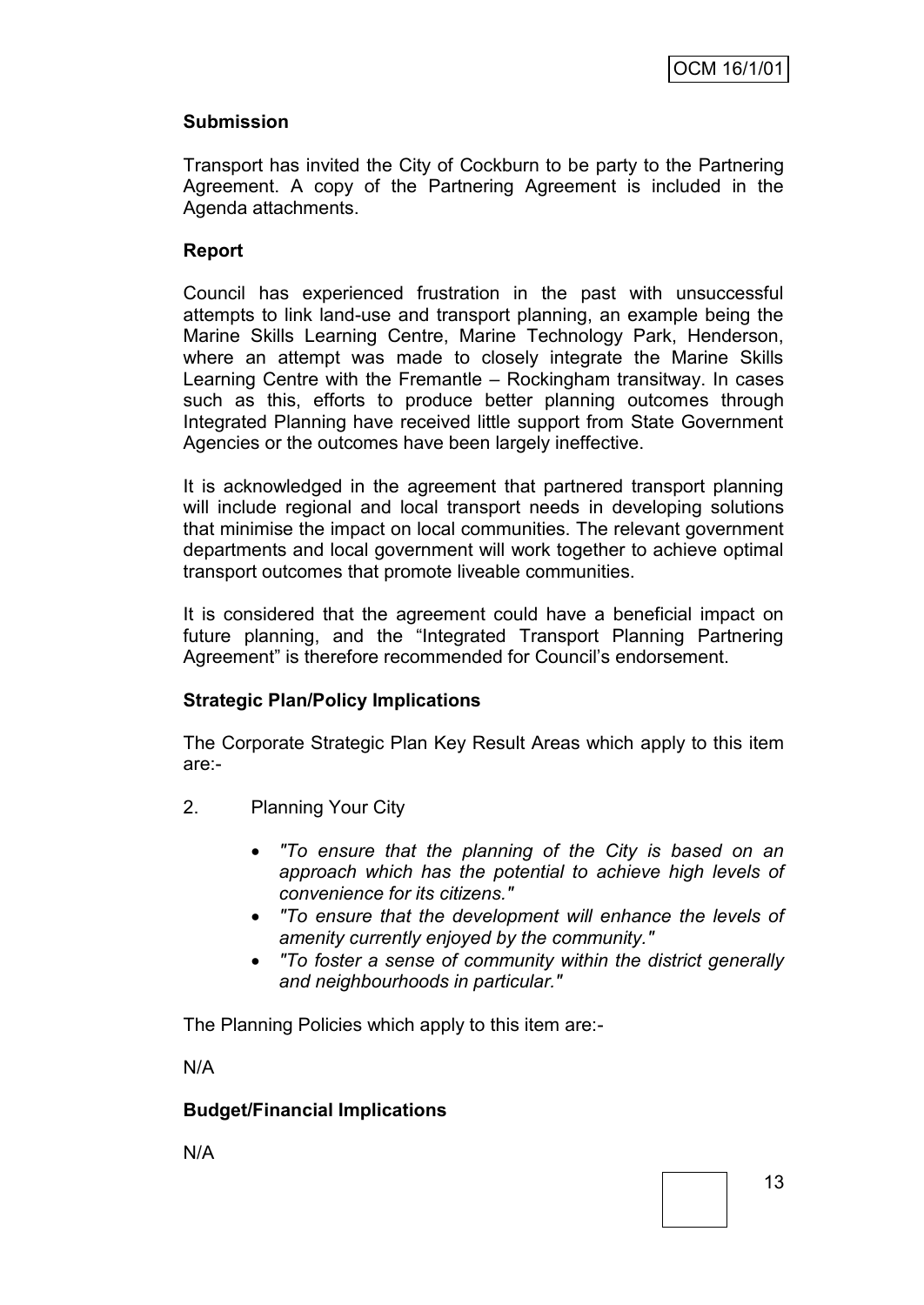## **Implications of Section 3.18(3) Local Government Act, 1995**

Nil

**958. (AG Item 14.2) (OCM1\_1\_2001) - REVISED PLANS FOR PROPOSED DOUBLE GARAGE - HERITAGE SITE - LOT 407, 33 LINTOTT WAY, SPEARWOOD - OWNER: I & K SEPAROVICH - APPLICANT: HERITAGE OUTDOOR (3210191) (SA) (WEST) (ATTACH)**

## **RECOMMENDATION**

That Council:

- (1) delete the following condition from the MRS Form 2 Notice of Approval, dated 18 October 2000:
	- 1. Applicant to submit revised plans indicating the following:
		- a. relocation of the proposed garage to be setback in alignment with the existing residence (13 metres from the primary street frontage);
- (2) issue a revised MRS Form 2 Notice of Approval (valid for a period of 24 months) for the proposed double garage on Lot 407, 33 Lintott Way, Spearwood in accordance with the **revised plans**, subject to the following conditions:

Standard Conditions:

1. Standard conditions contained in Council Policy PD 17 as determined appropriate to this application by the delegated officer under clause 7.6 of the Town Planning Scheme - District Zoning Scheme No. 2;

Special Condition:

1. redesign of the facade to the proposed garage to a more sympathetic design, in context with the existing heritage building. The applicant to detail materials, colours and finishes to be used.

These details must be submitted to Council for approval prior to issue of a building licence.

(3) advise those who made submissions of Council's decision accordingly.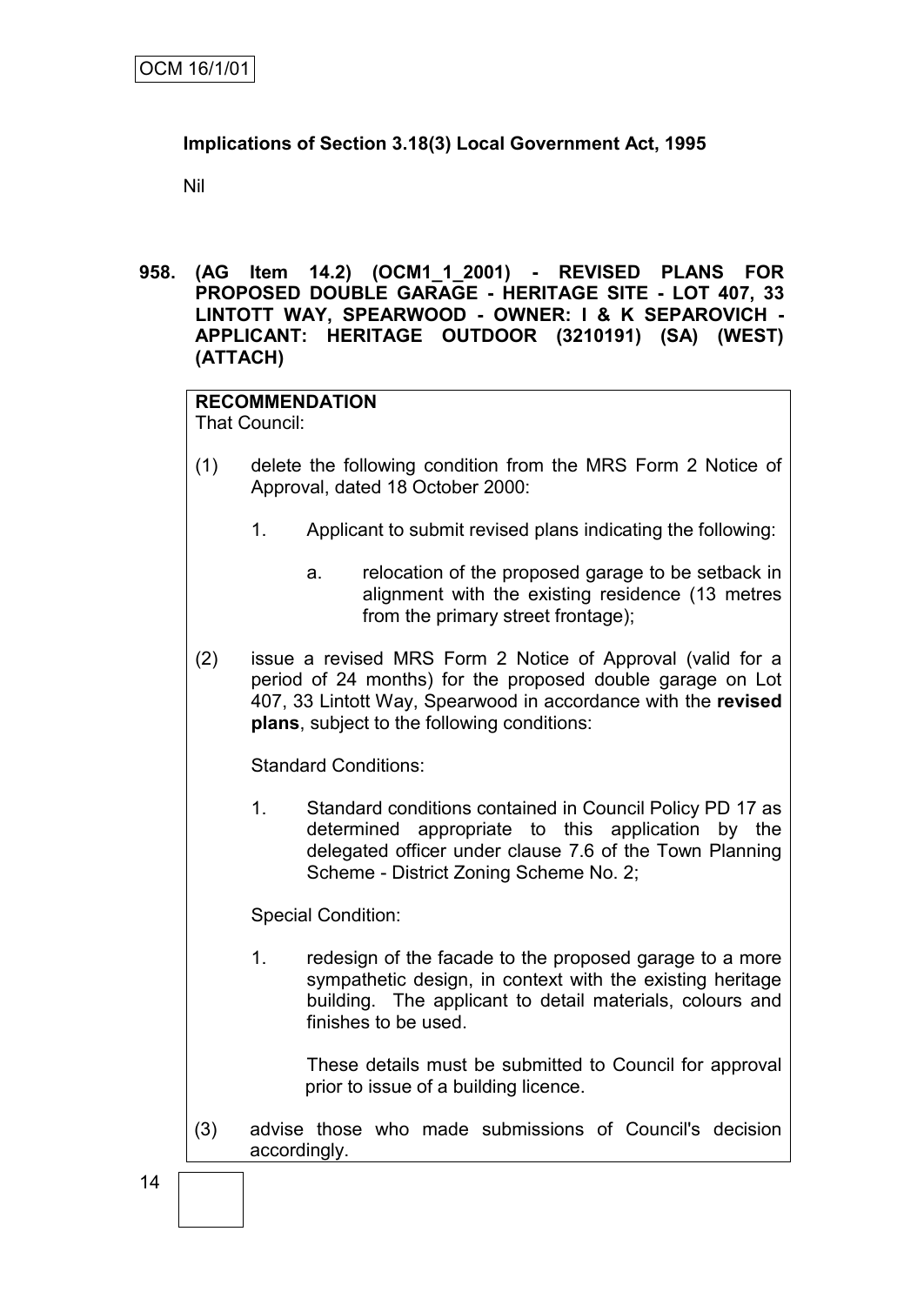#### **COUNCIL DECISION**

MOVED Clr Humphreys SECONDED Clr Waters that the matter be deferred pending the result of the owners' request for this site to be removed from Council's Municipal Heritage Inventory.

**CARRIED 10/0**

#### **Explanation**

Council noted that on Page 12 of the Agenda, it states that the owner has made the above request, and in view of the submissions from neighbours in the Agenda attachments a deferral of this matter is justified.

#### **Background**

| ZONING:           | MRS:      | ∣Urban                 |
|-------------------|-----------|------------------------|
|                   |           | DZS: Residential R12.5 |
| LAND USE:         | Residence |                        |
| LOT SIZE:         | 1000m2    |                        |
| AREA:             | N/A       |                        |
| <b>USE CLASS:</b> | "AA"      |                        |

The subject site is listed on Council's Municipal Heritage Inventory, Place No. 52. The Inventory was formulated in 1997, and was adopted by Council, as part of Amendment No. 172, in October 1999. The site has been classified as a "B" Management Category which means:

*"High level of protection appropriate: provide maximum encouragement to the owner under the Town Planning Scheme to conserve significance of the place. A more detailed Heritage assessment to be undertaken before approval given for any major redevelopment."*

The applicant/owner submitted plans indicating the construction of a double garage, 27.6m2 in area, with panel doors. The garage will have colour bond walls, zincalume roof and concrete floor. The height of the garage is not specified.

The application was advertised for public comment for a period of 21 days in accordance with Council's District Zoning Scheme No.2, Clause 5.8, as it is Heritage site. Seven (7) letters were sent out, and three (3) submissions were received. Refer to Agenda Attachments for further details.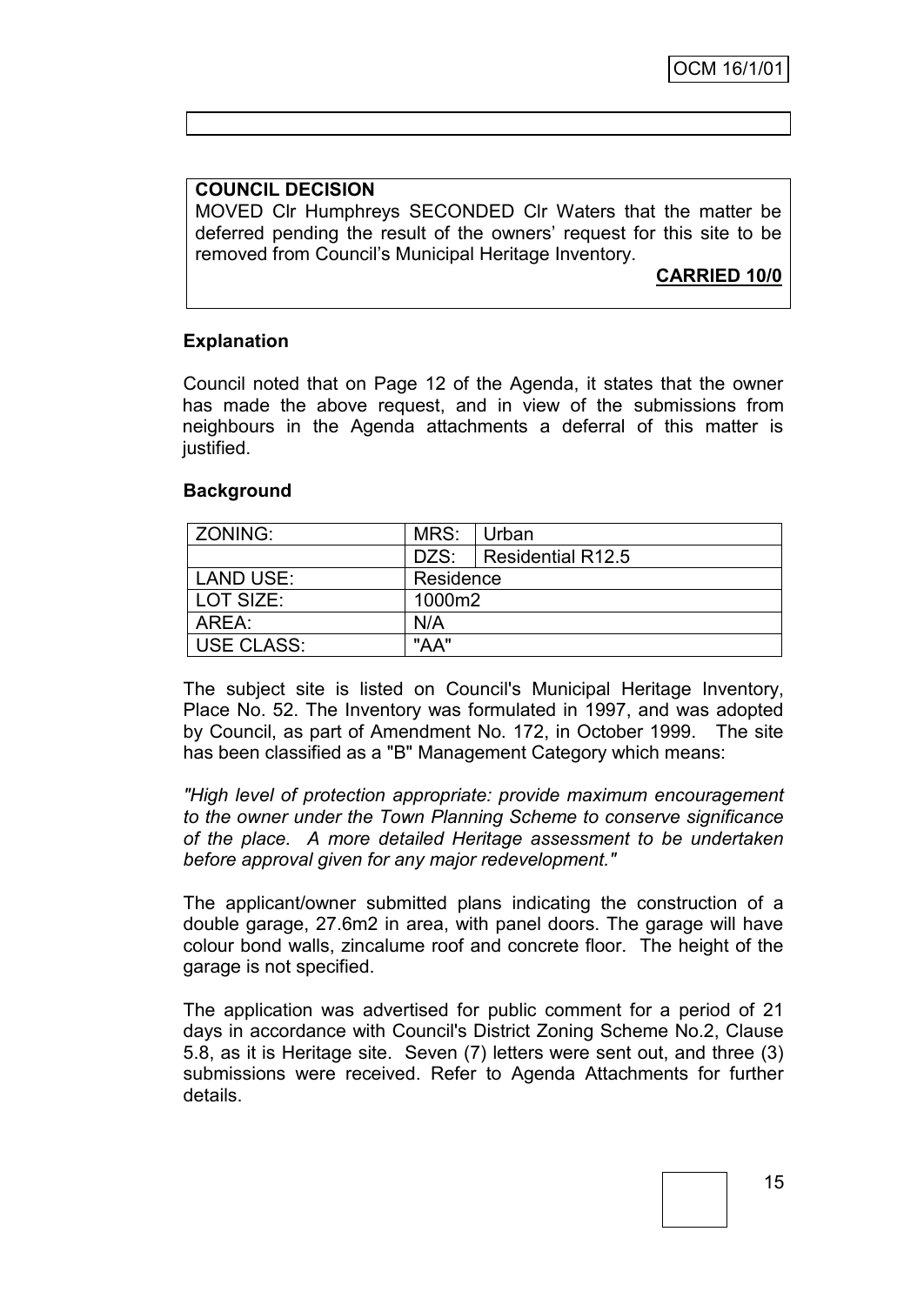Council previously resolved at it meeting on the 17 October 2000, to approve the proposed garage on the Heritage site subject to several conditions including:

- 1. Applicant to submit revised plans indicating the relocation of the proposed garage to be setback in alignment with the existing residence (13 metres from the primary street frontage);
- 2. Applicant to redesign the facade to the proposed garage to a more sympathetic design, in context with the existing heritage building. The applicant to detail materials, colours and finishes to be used.

It should also be noted that the landowner of the site has submitted a request to Council that the subject site be removed from Council's Municipal Heritage Inventory. The owner believes that house no longer has heritage value. This matter has been referred to the Heritage Council of WA for consideration and advice, and to Council's heritage consultant for advice.

#### **Submission**

The owner has advised that the proposed garage cannot be placed in alignment with the existing dwelling as it will be over a Water Corporation easement, and also an operational pump and well. The Planning officers were unaware of this at the time of writing the original report, as a site inspection of the site only revealed an old tin shed, which covers the pump and well area.

The owner has requested that the following special condition be deleted from the current approval:

- 1. Applicant to submit revised plans indicating the following:
- a. relocation of the proposed garage to be setback in alignment with the existing residence (13 metres from the primary street frontage);

#### **Report**

After the owner's request was made to delete the above special condition, a heritage consultant was employed to give advice on the site. The consultant has advised that the siting of the proposed garage in front of the dwelling will have little impact on the heritage value of the site. However, the proposed garage should be constructed in a manner that is sympathetic to the existing building. The applicant/landowner has been advised of this and is willing to comply.

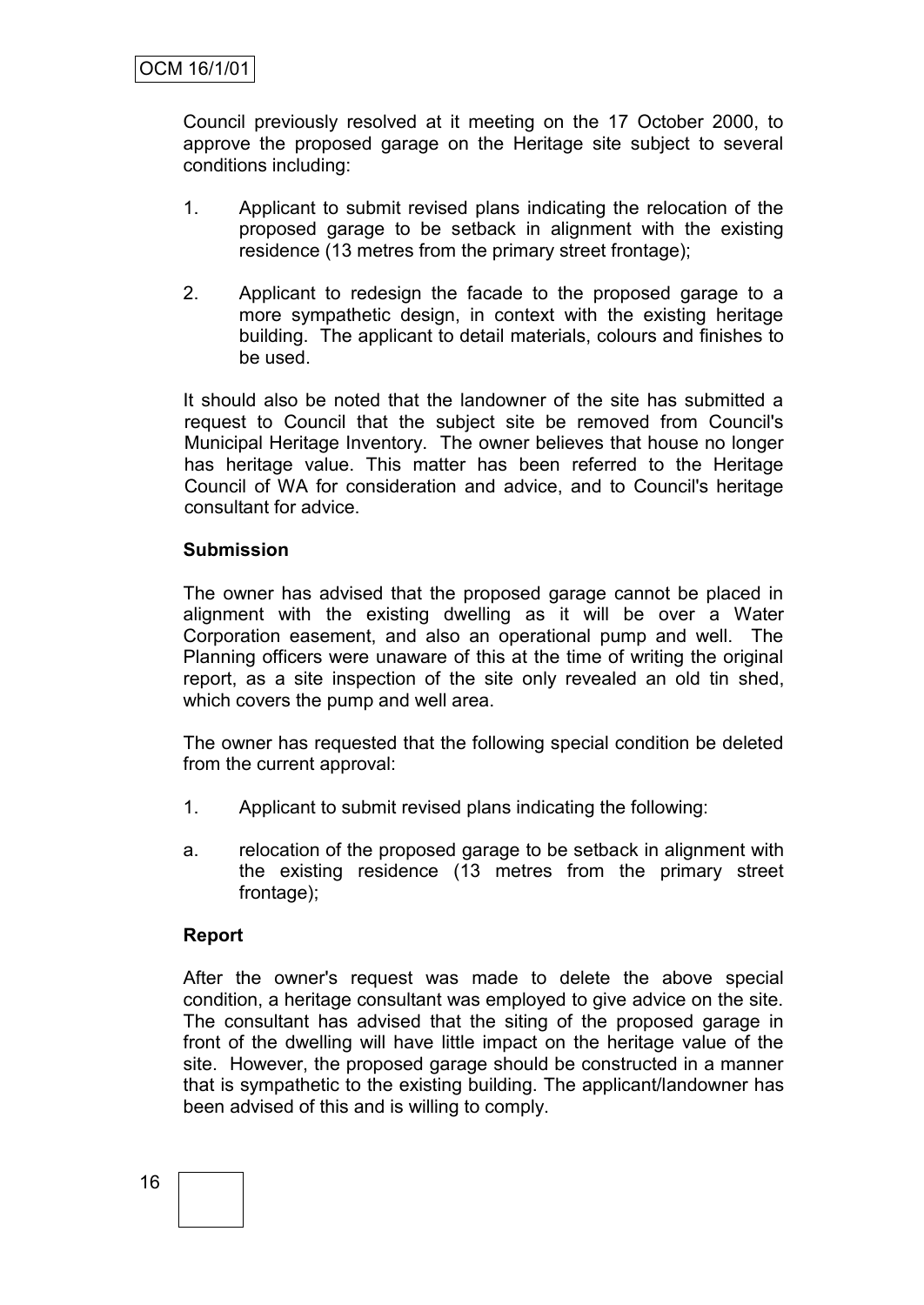It is therefore recommended that the above special condition be deleted and the revised plans be approved subject to standard conditions.

## **Strategic Plan/Policy Implications**

The Corporate Strategic Plan Key Result Areas which apply to this item are:-

- 3. Conserving and Improving Your Environment
- *"To conserve the quality, extent and uniqueness of the natural environment that exists within the district."*
- *"To conserve the character and historic value of the human and built environment."*
- *"To ensure that the development of the district is undertaken in such a way that the balance between the natural and human environment is maintained."*

The Planning Policies which apply to this item are:-

PD17\* Standard Development Conditions and Footnotes

#### **Budget/Financial Implications**

N/A

**Implications of Section 3.18(3) Local Government Act, 1995**

Nil

**959. (AG Item 14.3) (OCM1\_1\_2001) - PROPOSED RELOCATION OF COUNCIL COMMUNITY PURPOSE SITE - GATEWAYS SHOPPING CENTRE SITE - BEELIAR DRIVE, SUCCESS - OWNER: PERRON INVESTMENTS PTY LTD - APPLICANT: TAYLOR BURRELL TOWN PLANNING & DESIGN (5518344) (AJB) (EAST) (MAP 15) (ATTACH)**

#### **RECOMMENDATION** That Council:

- (1) advise Taylor Burrell Town Planning and Design that;
	- 1. the proposed relocation of the Community Purpose site within the Gateways site as shown on Concept Master Plan MP1 is supported subject to:-
		- (i) Provision of the southern access road off Wentworth Parade, a roadway along the eastern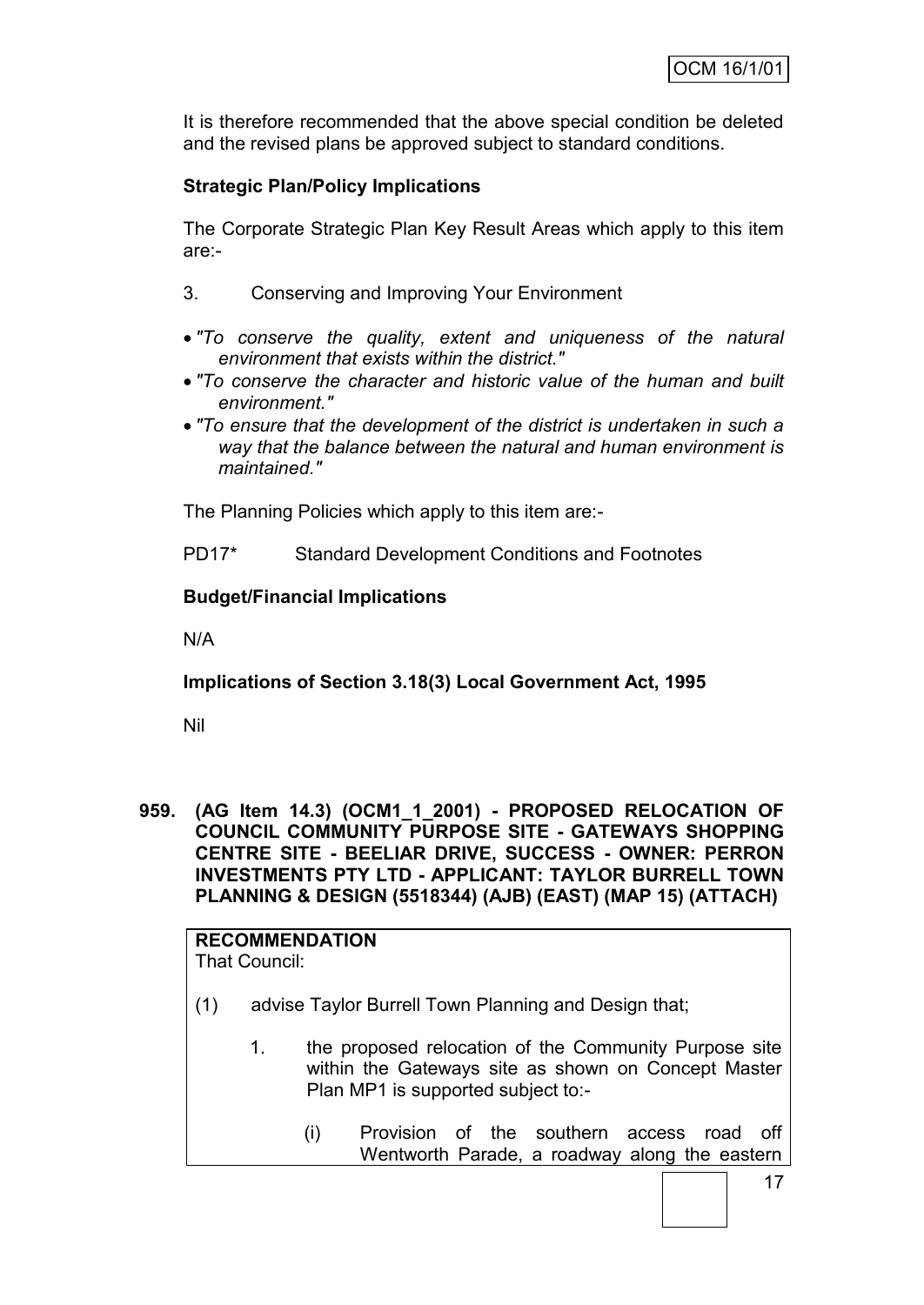|    |       | boundary of the site and abutting Service<br>Station/Fast Food sites and the link south of the<br>southern-most Fast Food site as shown on the<br>Concept Master Plan (MP1).                                                                                                                                                                                                   |
|----|-------|--------------------------------------------------------------------------------------------------------------------------------------------------------------------------------------------------------------------------------------------------------------------------------------------------------------------------------------------------------------------------------|
|    | (ii)  | The net area of the Community Purpose site<br>(excluding the eastern roadway) being not less<br>than 1.91 ha.                                                                                                                                                                                                                                                                  |
|    | (iii) | Development of the sites fronting the internal<br>extension of North Lake Road including<br>the<br>Service Station and the Fast Food sites to suitably<br>address the roadway between these and the<br>Community Purpose site to ensure a high level of<br>visual amenity, safety and security.                                                                                |
|    | (iv)  | The abutting roadways being constructed at no<br>cost to Council.                                                                                                                                                                                                                                                                                                              |
|    | (v)   | The site is to be fully serviced at no cost to<br>Council.                                                                                                                                                                                                                                                                                                                     |
|    | (vi)  | There are no services or easements on the site<br>which restrict its usability apart from the eastern<br>roadway.                                                                                                                                                                                                                                                              |
|    | (vii) | The designated purpose of the reserve being for<br>"Council Purposes".                                                                                                                                                                                                                                                                                                         |
| 2. |       | Council's support is given to facilitate discussions with<br>the Western Australian Planning Commission and DOLA<br>on the proposed land exchange and the preparation and<br>advertising of revised proposals for public comment and<br>this support will be reviewed in light of any submissions<br>made during the formal advertising of the revised<br>Concept Master Plan. |

**COUNCIL DECISION** MOVED Clr Waters SECONDED Deputy Mayor Graham that the recommendation be adopted. **CARRIED 10/0**

# **Background**

NA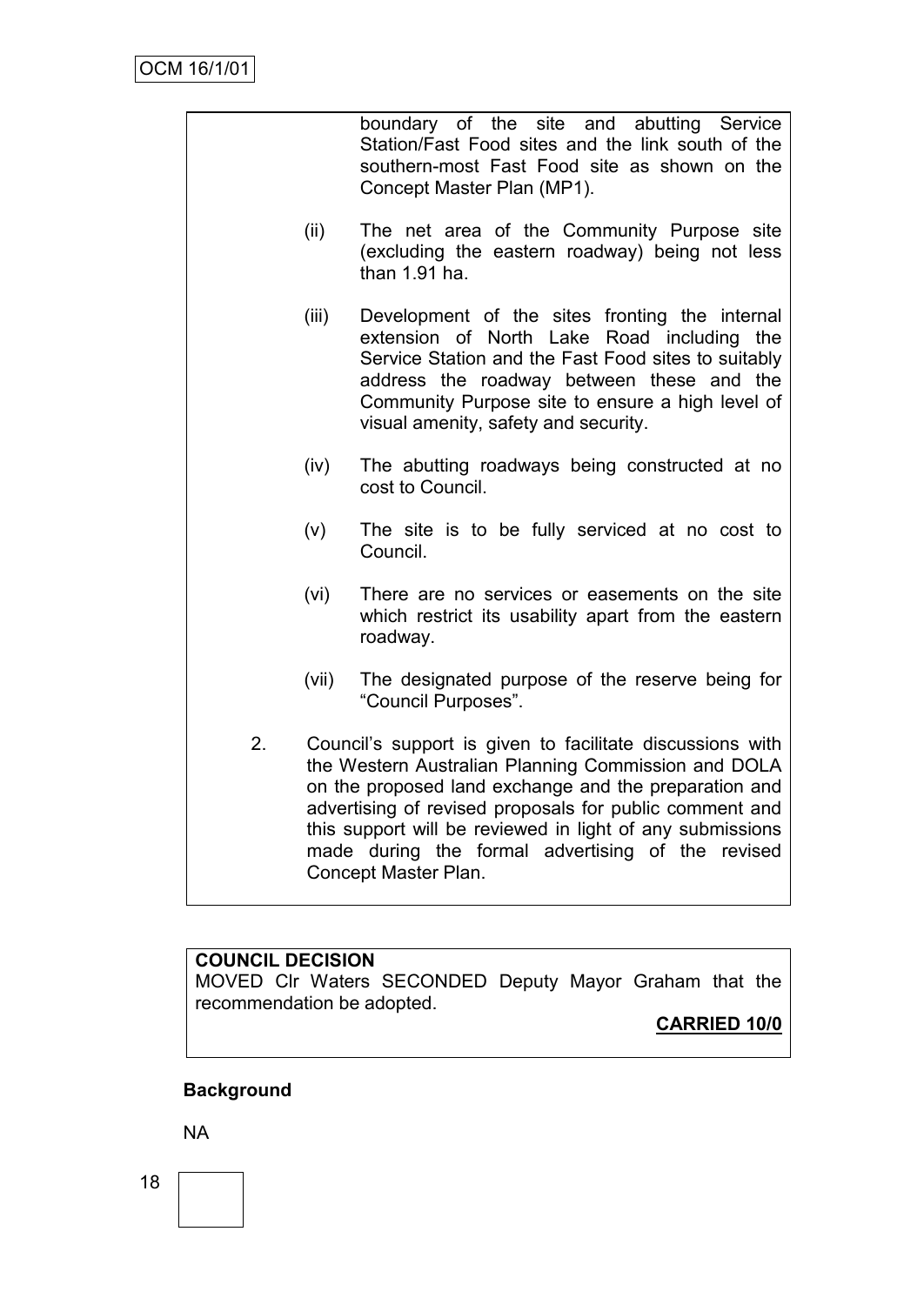#### **Submission**

Taylor Burrell on behalf of the new owners of the Gateways shopping centre are proposing a modified Master Plan for the shopping centre development which involves the repositioning of Council's Community Purpose site. Before proceeding further with the revised Master Plan for the centre, Taylor Burrell have requested Council's support to the alternative Community Purpose site.

#### **Report**

Planning and approval of the Gateways shopping centre in Beeliar Drive, Success included the provision of a 1.91 Ha Council Community Purpose site. The site was provided as part of the overall public open space commitment for the Thomsons Lake Estate being developed by Gold Estates of Australia and was an irregular shaped area located in the south west quadrant of the intersection of Beeliar Drive and North Lake Road/ entry road as shown on Plan 1 in the Agenda attachments.

The site is reserved for Council Uses in Town Planning Scheme No 2 and Public Purposes (Civic) in proposed Scheme 3. The land has been created as a Crown Reserve as part of the subdivision of the Gateways Shopping Centre site but management of the Reserve has not transferred to Council. To date the mix of uses to be accommodated on the site has not been defined although a library is a certain use given Council's recent commitment to rent space in the shopping centre as an interim measure.

The current Community Purpose site was based on a master plan that was approved for the Gateways site in June 1997. At that time Council used its best endeavours to persuade Gold Estates and their advisers to integrate the Community Purposes site in with the overall development and to use "main street" principles. The best that could be achieved was the provision of a main street along the western boundary of the Community Purpose site which also provided access to the proposed service station, fast food outlets, restaurant and tavern. The design of the shopping centre remained as the traditional "doughnut", that is, a big box surrounded by a sea of car parking.

The shopping centre was bought by a Perth based company, the Perron Group in October 2000. The Perron Group and their consultants have an entirely different approach to the development of the Gateways site and are more aligned with the modern trends in shopping centres to create multi purpose integrated facilities that are people friendly and operate well beyond the normal hours of a shopping centre. Their vision includes integrated main streets with alfresco dining, cinemas and closer integration with the railway station and the proposed Town Centre north of Beeliar Drive.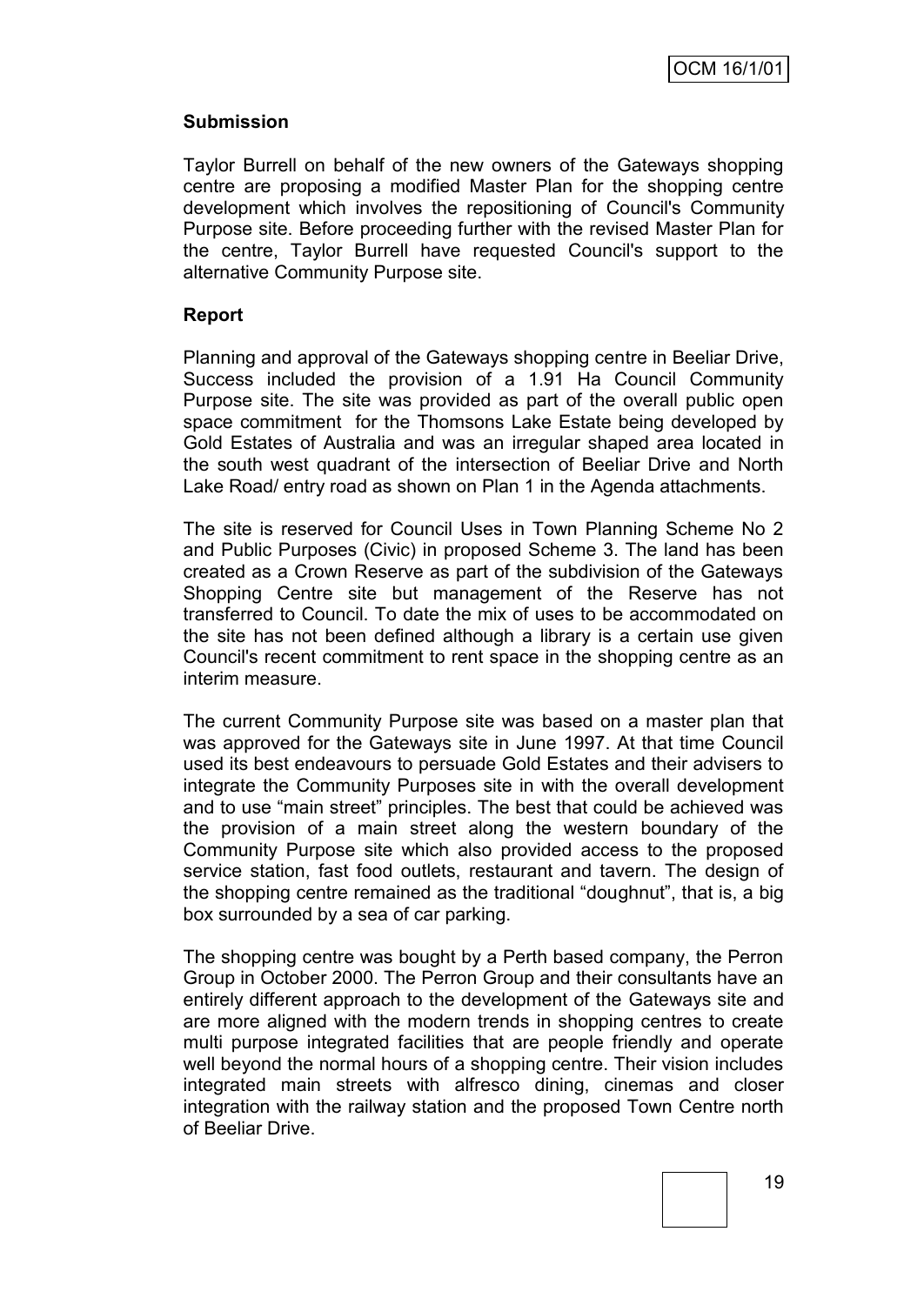A draft revised Concept Master Plan has been prepared by Taylor Burrell in consultation with Council officers. The plan proposes that Council's Community Purpose site be a rectangular shaped lot located at the intersection of Beeliar Drive and Wentworth Parade as shown on Plan 2 in the Agenda attachments. In addition the site has access to a proposed internal street off Wentworth which will be developed in accordance with "Main Street" principles (eg tree lined boulevards with shops, offices, restaurants etc opening up on to the street like the old traditional shopping streets). This creates the opportunity for Council to develop a meaningful and integrated shop front for uses such as the library within the Gateways complex.

The draft revised Concept Master Plan has been reviewed by Council's Strategic Planning and Community Service sections and it is considered the proposed alternative site is a more suitable location and shape to the current site for the following reasons:

- Better prospects for integration with the Gateways centre.
- Better access and circulation ( access to the existing site was restricted to the western access road due to traffic management issues associated with the main access road abutting the eastern side of the site).
- More regular shape and hence easier and more economical for development and building.
- Provides good transitional use between the residential and commercial uses.
- Occupies a prominent site which is suitable and deserving of a landmark building rather than a service station as per the existing plan.
- The site is still within convenient walking distance from the proposed rail and bus station proposed north of Beeliar Drive.
- Does not restrict or compromise any longer term expansion or redevelopment proposals for the shopping centre site.

It is recommended that Council support in-principle the proposed location of the Community site at the corner of Wentworth Parade and Beeliar Drive subject to the conditions set out in the recommendation.

To implement the proposed relocation of the Community Purpose site it will be necessary to complete the following formalities;

 Advertise and adopt a revised Concept Master Plan for the Gateways site including the Community Purpose site.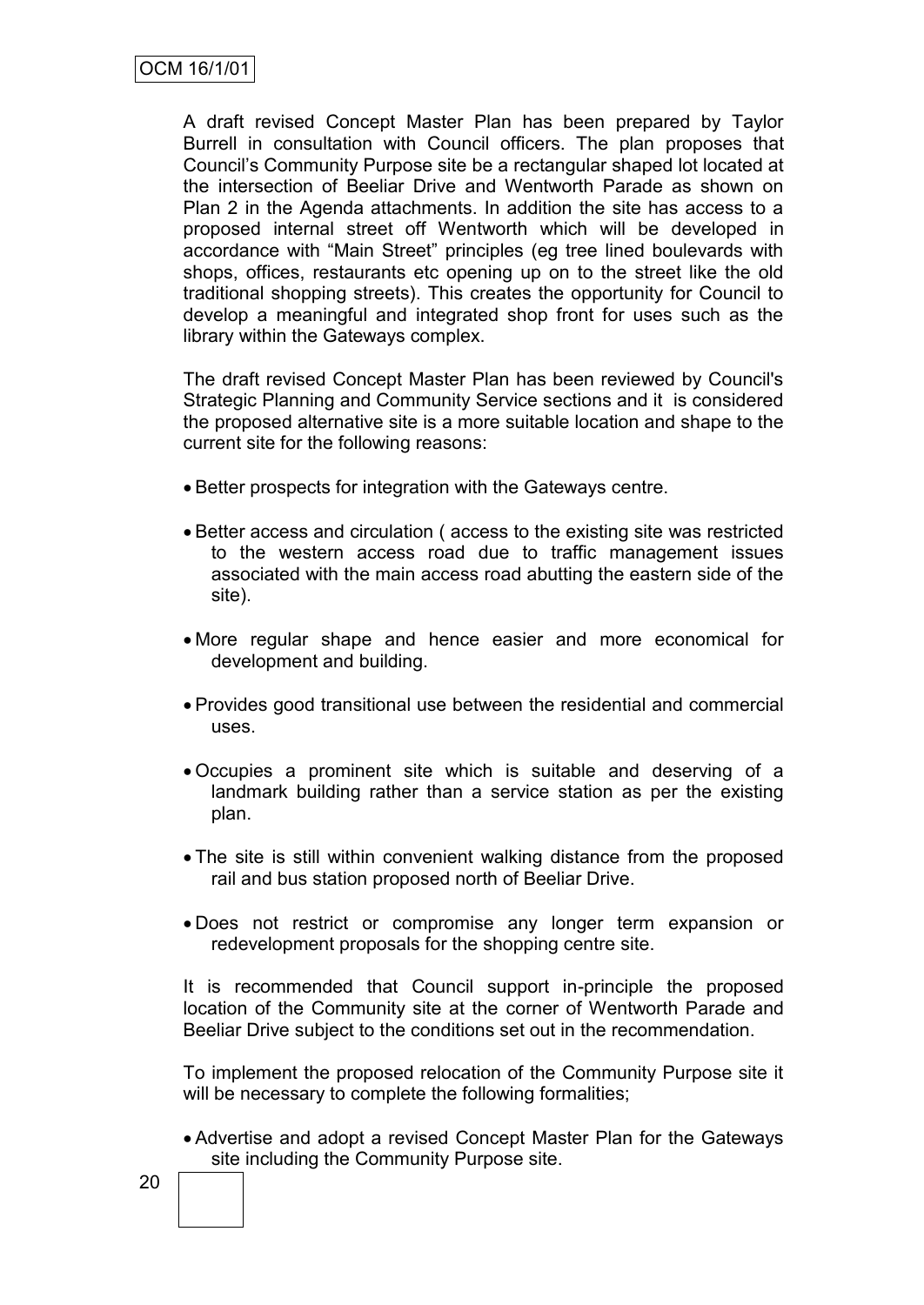- An amendment to TPS No 3 to change the location of the Council use reserve within the Gateways site.
- Approval for an amalgamation/resubdivision involving the Crown (DOLA) and the Perron Group to establish the new site and the completion of the required land exchange.

Council's in-principle support will provide the necessary level of confidence to the owners and their consultants to proceed with these formalities.

It should be noted that Council's in-principle support is only in respect to the proposed relocation of the Community Purpose site and that the overall revised Concept Master Plan will be the subject of a future detailed submission to Council.

#### **Strategic Plan/Policy Implications**

The Corporate Strategic Plan Key Result Areas which apply to this item are:-

- 1. Managing Your City
	- *"To deliver services and to manage resources in a way that is cost competitive without compromising quality."*
	- *"To conduct Council business in open public forums and to manage Council affairs by employing publicly accountable practices."*
- 2. Planning Your City
	- *"To ensure that the planning of the City is based on an approach which has the potential to achieve high levels of convenience for its citizens."*
	- *"To ensure that the development will enhance the levels of amenity currently enjoyed by the community."*
	- *"To foster a sense of community within the district generally and neighbourhoods in particular."*
- 4. Facilitating the needs of Your Community
	- *"To facilitate and provide an optimum range of community services."*
	- *"To identify current community needs, aspirations, expectations and priorities of the services provided by the Council."*
- 5. Maintaining Your Community Facilities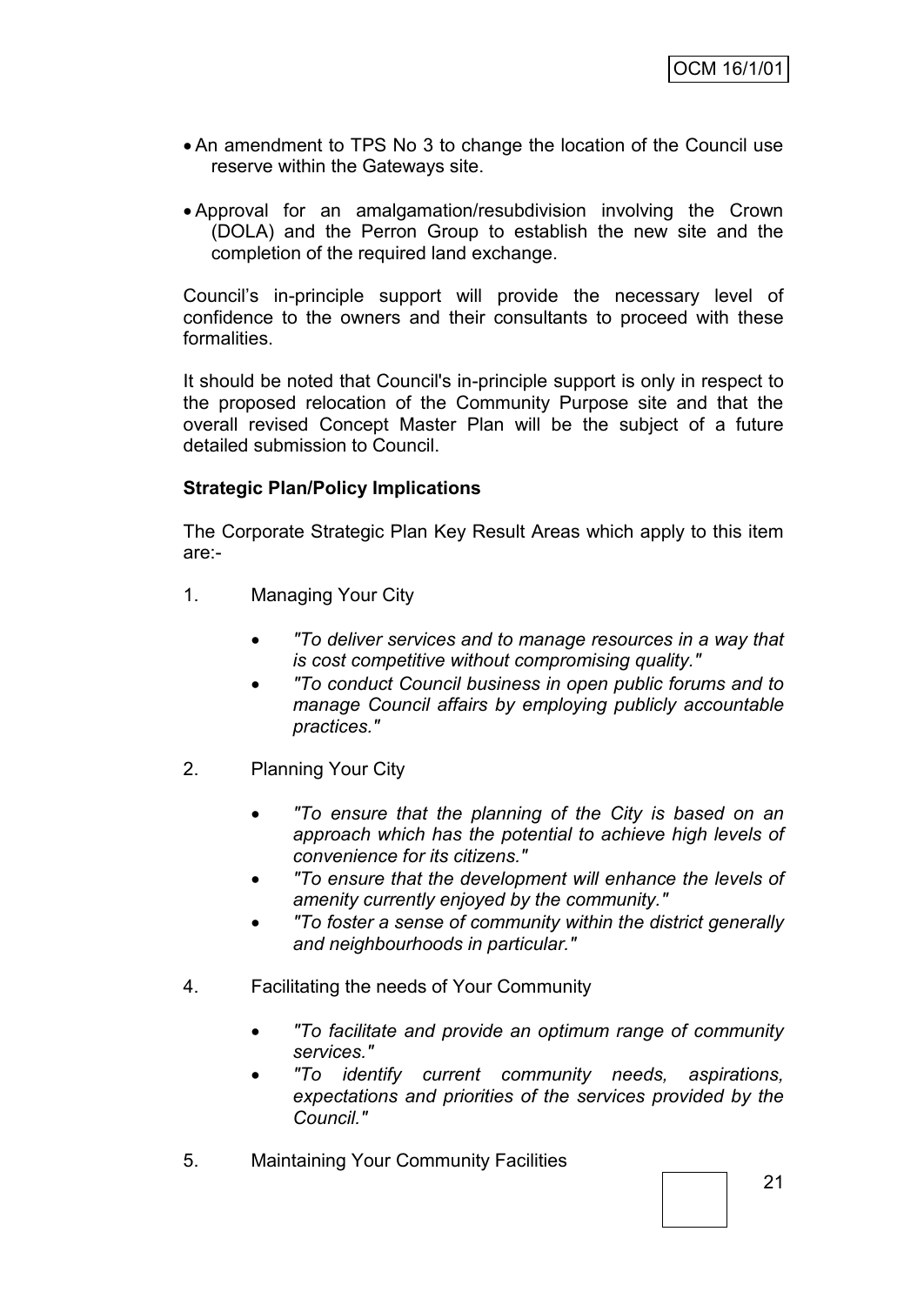*"To construct and maintain community buildings which are owned or managed by the Council."*

The Planning Policies which apply to this item are:-

- PD15 Ultimate Strategic District Plan
- PD25\* Liveable Neighbourhoods Community Design Codes

#### **Budget/Financial Implications**

N/A

**Implications of Section 3.18(3) Local Government Act, 1995**

Nil

#### **960. (AG Item 14.4) (OCM1\_1\_2001) - ADOPTION OF THE DRAFT GREENING PLAN (6129) (SA) (ALL) (ATTACH)**

# **RECOMMENDATION**

That Council:

- (1) adopt the draft Greening Plan and advertise the document for public comment for a period of eight (8) weeks;
- (2) advise all the members of the Greening Plan Steering Committee and the Consultancy team of Council's decision accordingly.

#### **COUNCIL DECISION**

MOVED Clr Waters SECONDED Deputy Mayor Graham that the recommendation be adopted.

**CARRIED 10/0**

## **Background**

Council resolved to appoint consultants to undertake the Greening Plan study in January 1999. Funds were placed on the 1998/99 Budget for the preparation of a Greening Plan for the City. This project is the key initiative of the Arboricultural Advisory Committee for 1999 and will see the development of a detailed plan for the maintenance and enhancement of remnant vegetation within the City and the revegetation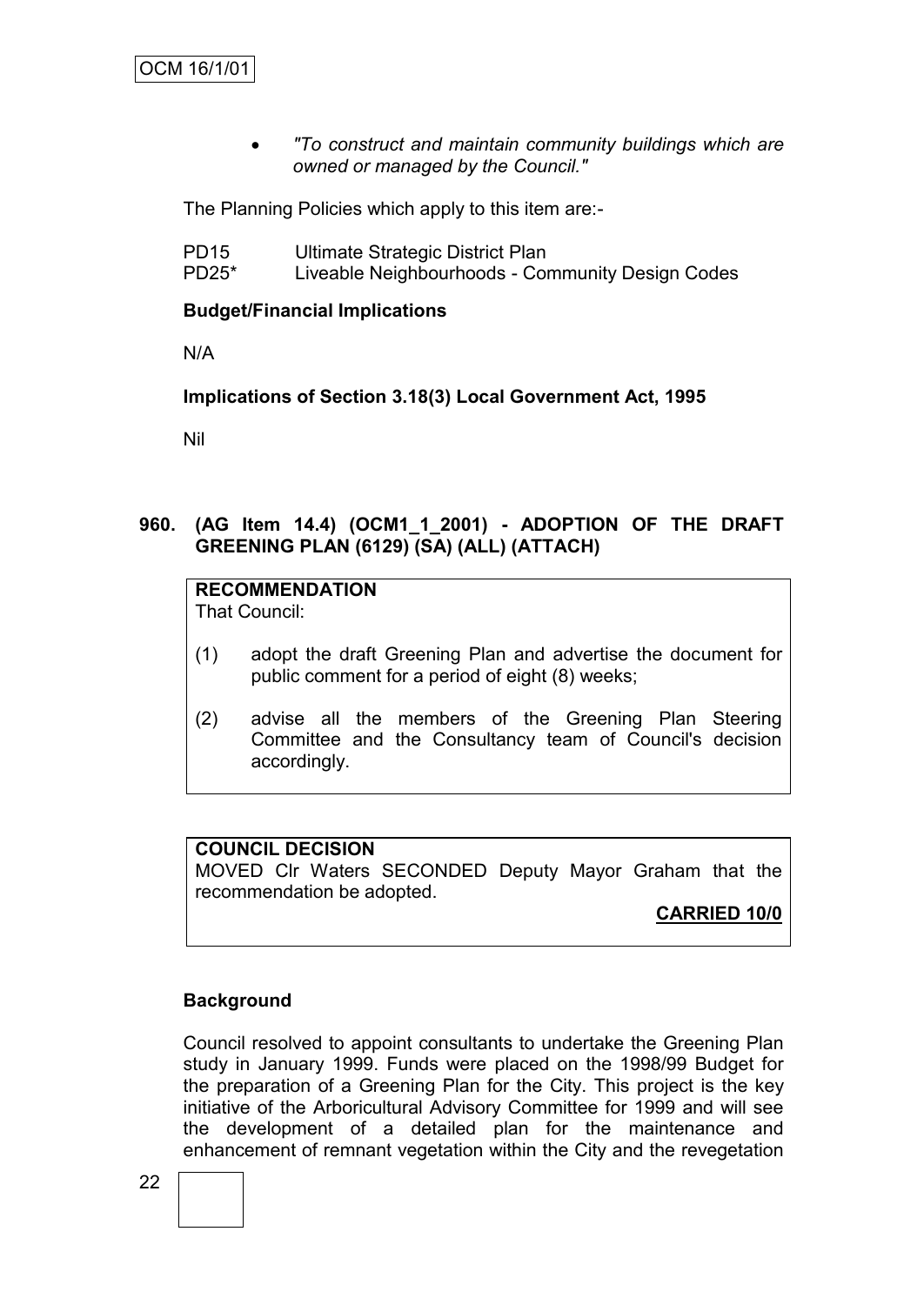of previously cleared areas, road reserves and public land to enhance ecological values, landscape, streetscape and community amenity.

A detailed study brief was developed by the Committee and expressions of interest sought from consultants with expertise in environmental management, planning, landscape architecture and community consultation.

From expressions received, the Committee developed a shortlist of firms who were invited to submit detailed proposals. A further shortlist of four of these firms were then interviewed by the Committee in late December 1998.

A thorough objective assessment process was followed for the selection of the preferred consultant which considered relevant experience and capability, approach to community consultation, landscape capability, appreciation, overall approach and methodology and value for money. Based on this assessment Alan Tingay & Associates were appointed to prepare the plan.

#### **Submission**

The Draft Greening Plan prepared by Alan Tingay and Associates.

#### **Report**

In developing the draft Greening Plan, there has been extensive public consultation, including the development of a Greening Plan Steering Committee, which consisted mainly of ratepayers and interested community members. The draft report covers the following areas:

- 1. What is a Greening Plan, and the methodology used;
- 2. The existing environment, including Heritage and social values such as Aboriginal and municipal heritage; and community and recreational values;
- 3. Environmental and landscape attributes, including landforms, landscapes, and soils, wetlands, bushland and fauna
- 4. Existing Streetscapes
- 5. Objectives of the Greening Plan and Implementation including strategic, operational, monitoring and review, research, resourcing and links with other Councils
- 6. Recommendations.

As the Draft document is very detailed, it has not been included in the Agenda Attachments, however a copy of the Draft Recommendations is attached for information.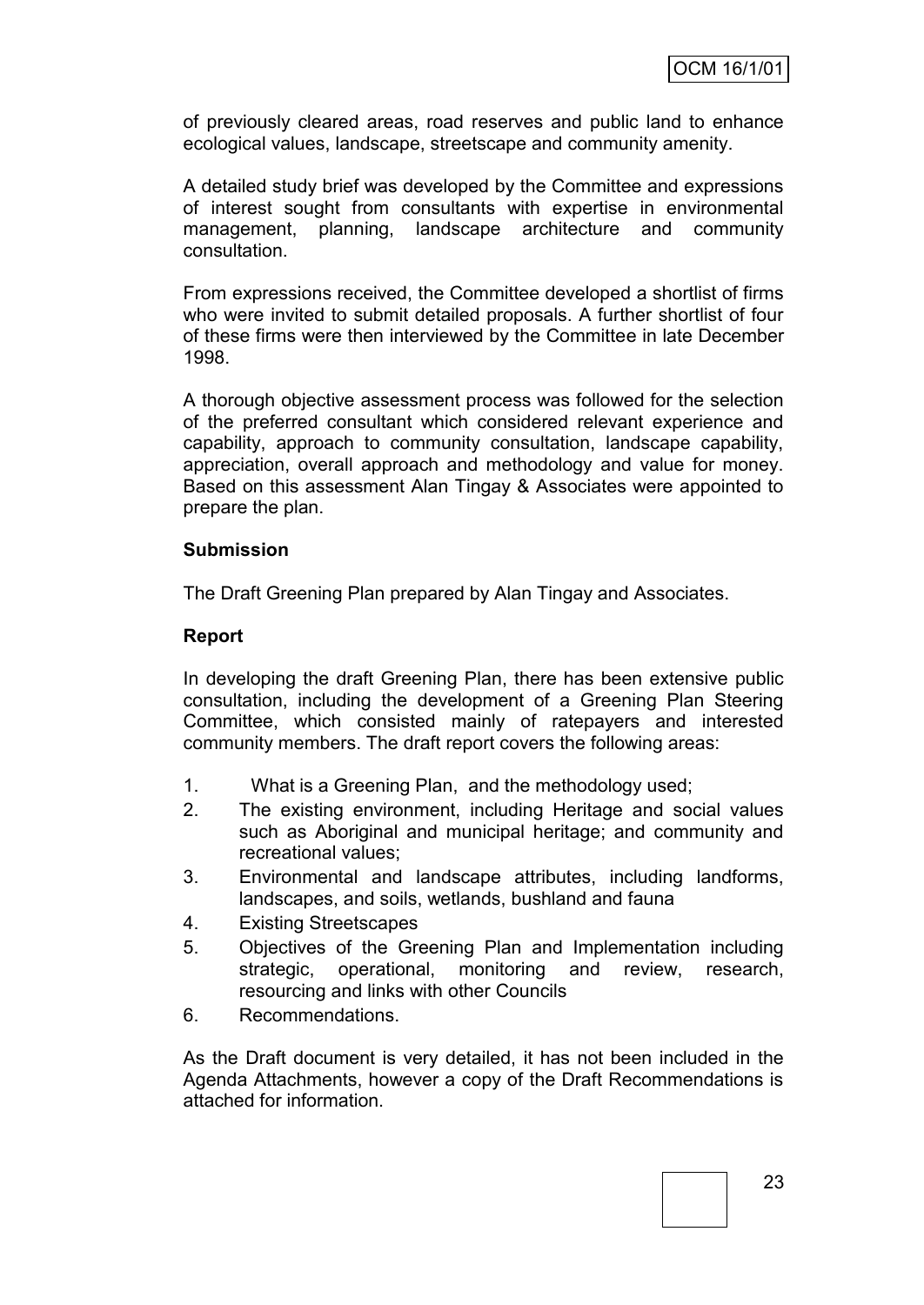It is recommended that the draft be advertised for a period of eight (8) weeks, for public comment. All comments received during this period will then be assessed by the internal Steering Committee and the final document will be produced.

It is recommended that the draft Greening Plan be advertised for public comment, in order to gain the public response to the document, and its content, prior to adopting it as Council's policy. Consultation with the public is an important part of the Greening Plan, thus an extensive advertising period is required, to allow the public to read, and understand the document, and also to make comment.

#### **Strategic Plan/Policy Implications**

- 2. Planning Your City
	- *"To ensure that the planning of the City is based on an approach which has the potential to achieve high levels of convenience for its citizens."*
	- *"To ensure that the development will enhance the levels of amenity currently enjoyed by the community."*
	- *"To foster a sense of community within the district generally and neighbourhoods in particular."*
- 3. Conserving and Improving Your Environment
	- *"To conserve the quality, extent and uniqueness of the natural environment that exists within the district."*
	- *"To conserve the character and historic value of the human and built environment."*
	- *"To ensure that the development of the district is undertaken in such a way that the balance between the natural and human environment is maintained."*

#### **Budget/Financial Implications**

Council will be responsible for all costs associated with advertising the Draft Greening Plan, and all costs involved with implementing the Plan.

#### **Implications of Section 3.18(3) Local Government Act, 1995**

Nil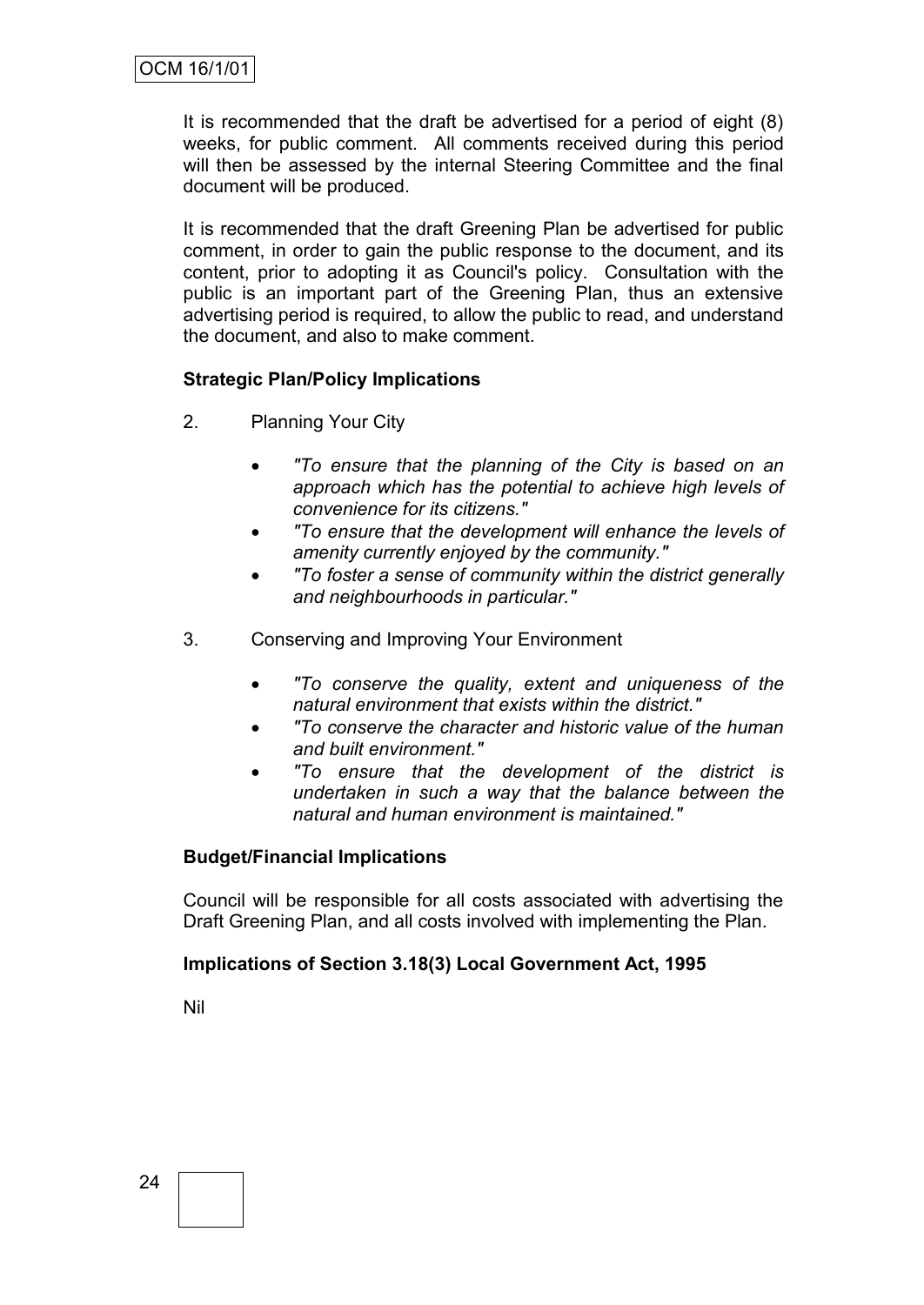**961. (AG Item 14.5) (OCM1\_1\_2001) - MODIFICATIONS TO AMENDMENT NO 205 TO DISTRICT ZONING SCHEME NO. 2 - LAND BOUNDED BY RIGBY AVENUE, MELL ROAD, ROCKINGHAM ROAD AND SOUTHERN BOUNDARIES OF LOT 11 ROCKINGHAM ROAD AND LOT 24 MELL ROAD, INCLUDING LOT 291 ZLINYA CIRCLE (92205) (SA) (ATTACH)**

#### **RECOMMENDATION** That Council:

(1) advise the applicant to modify the amendment documents to reflect the following, by deleting Clause 3 of the current amendment resolution, and replacing it with the following:

|                 |                                 | <b>NINTH SCHEDULE</b>                                                                                                                                                                                                                                                                                                                                                                                                                                                                               |
|-----------------|---------------------------------|-----------------------------------------------------------------------------------------------------------------------------------------------------------------------------------------------------------------------------------------------------------------------------------------------------------------------------------------------------------------------------------------------------------------------------------------------------------------------------------------------------|
|                 |                                 | <b>DEVELOPMENT AREAS</b>                                                                                                                                                                                                                                                                                                                                                                                                                                                                            |
| <b>REF NO.</b>  | <b>AREA</b>                     | <b>PROVISIONS</b>                                                                                                                                                                                                                                                                                                                                                                                                                                                                                   |
| DA <sub>1</sub> | <b>PACKHAM</b>                  | An approved Structure Plan together<br>1.<br>with all approved amendments shall<br>apply to the land in order to guide<br>subdivision and development.                                                                                                                                                                                                                                                                                                                                              |
|                 |                                 | 2.<br>Not less than seventy-five percent<br>(75%) of all land within the Residential<br>Zone shall be developed for the<br>purpose of single houses.                                                                                                                                                                                                                                                                                                                                                |
|                 |                                 | 3.<br>No subdivision will be supported or any<br>residential uses or such other uses<br>deemed<br>inappropriate<br>by<br>the<br>Department<br>οf<br>Environmental<br>Protection will be approved for land<br>within the 500 metre generic buffer<br>prescribed for the rendering plant at<br>Watson's which is located within the<br>"Special Industry B" zone, until the<br>buffer is scientifically determined and<br>approved by the Department<br><b>of</b><br><b>Environmental Protection.</b> |
| (2)             |                                 | once the modified documents are received from the applicant,<br>that they are forwarded to Western Australian Planning<br>Commission with a request to advertise the amendment;                                                                                                                                                                                                                                                                                                                     |
| (3)             | Council's decision accordingly. | advise the Ministry for Planning, the Department<br>οf<br>Environmental Protection, Watsons and the applicant<br>0f                                                                                                                                                                                                                                                                                                                                                                                 |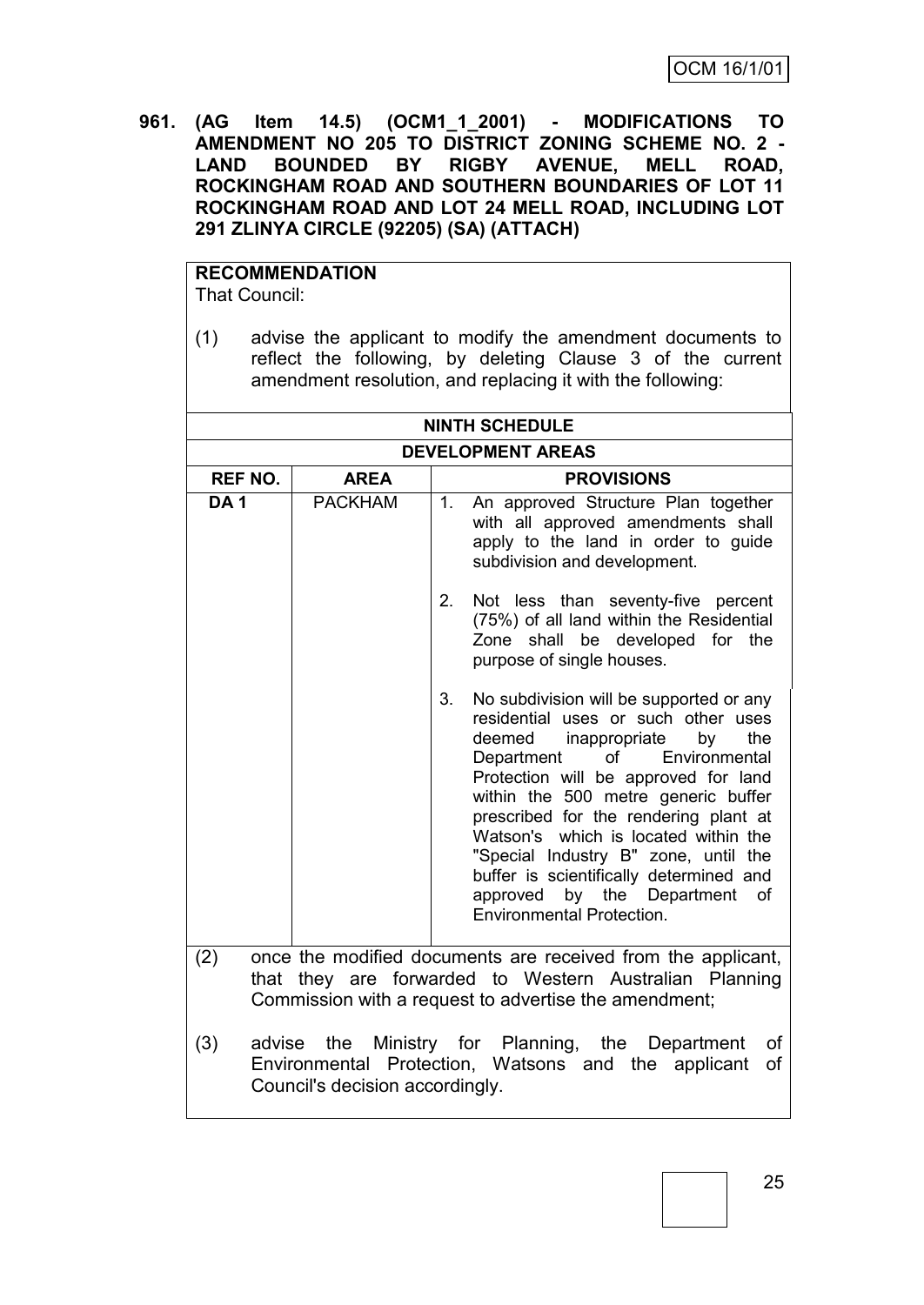#### **COUNCIL DECISION**

MOVED Clr Waters SECONDED Deputy Mayor Graham that the recommendation be adopted.

**CARRIED 10/0**

#### **Background**

| ZONING:           | MRS: | <b>URBAN</b>                    |
|-------------------|------|---------------------------------|
|                   | DZS: | RURAL; LOCAL RESERVE - PUBLIC   |
|                   |      | <b>PURPOSE - PRIMARY SCHOOL</b> |
| <b>LAND USE:</b>  | N/A  |                                 |
| LOT SIZE:         | N/A  |                                 |
| AREA:             | N/A  |                                 |
| <b>USE CLASS:</b> | N/A  |                                 |

The various parcels of land the subject of the amendment are located within the Packham Urban Development Area, and the land is zoned "Urban" under the Metropolitan Region Scheme. The land identified for the Primary School on the subject site is no longer required by the Education Department.

This amendment is subject to similar implications as a previous amendment in the area, Amendment No 121, where several landowners in the Watsons Odour Buffer wanted to rezone their land from "Rural" to "Residential R30". The outcome of this amendment was that the Council and the Hon. Minister refused final approval of the amendment on the grounds that the Odour Buffer and modelling issue was not resolved, resulting in a interim odour buffer. Council was advised that the Department of Environmental Protection opposed any further residential development within the interim buffer distance of 500 metres from the Watsons Plant.

The amendment will rationalise the zoning in the overall area, and the adopted structure plan will allow Lots 42, 43 and 44 Rigby Avenue to subdivide the rear portions of their properties into Residential Lots with road frontage. The proposed "Structure Plan" for the land and adjacent properties is attached.

The applicant stated that:

*"The Education Department is a willing participant in this amendment, having recently requested Urban Focus to incorporate that land held by the Minister for Education (as part of the proposed Packham Primary School Site) in a subdivision application and rezoning with the other private held land in the above site."*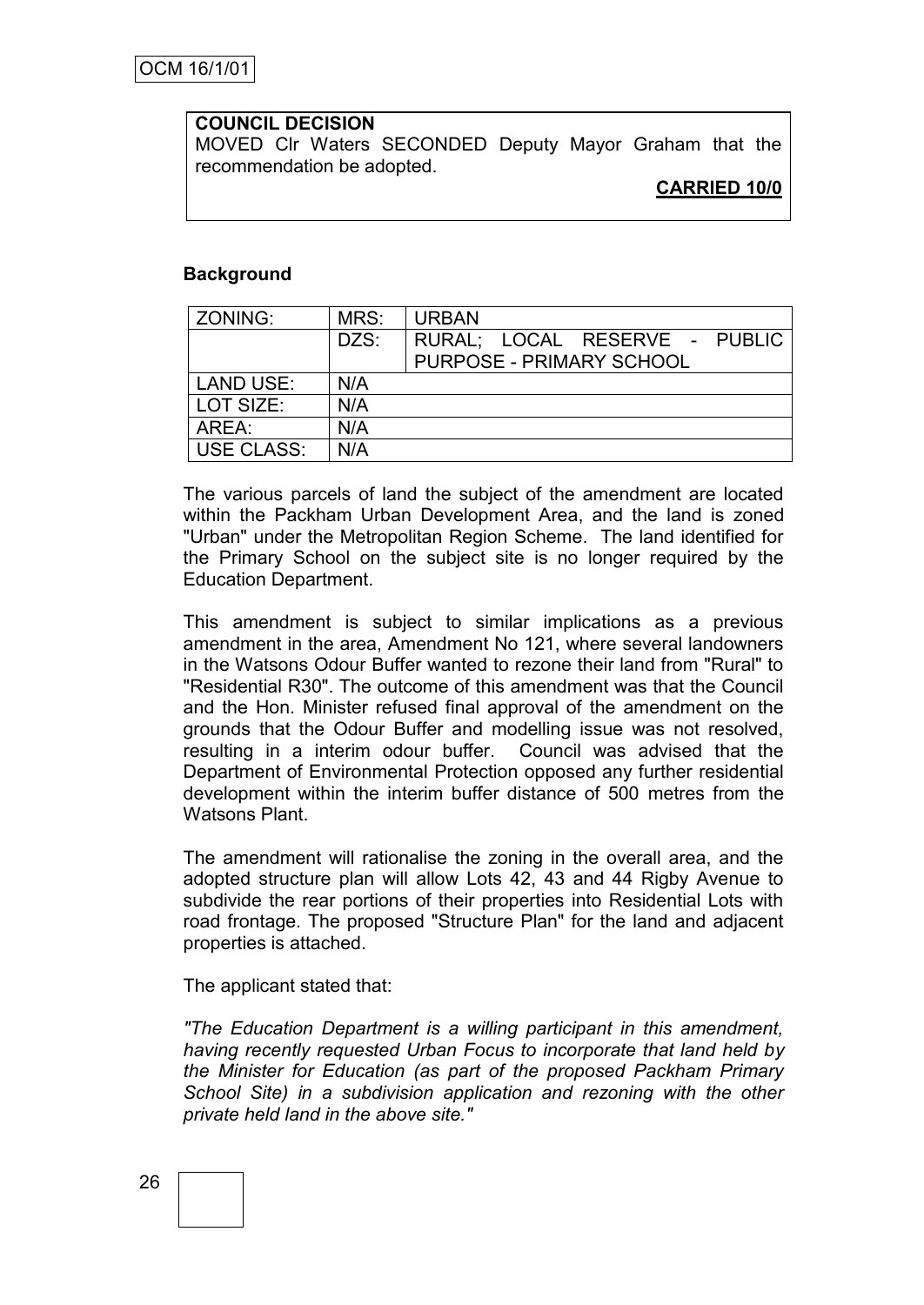The subject land included in the proposed amendment is subject to the interim 500 metre Watsons Odour Buffer currently prescribed by the Environmental Protection Authority. The Watsons Odour Buffer is to be redefined.

Although a portion of the amendment land was included in the odour buffer, Council resolved at it Ordinary meeting, held on 21 March 2000 to initiate the amendment on the following grounds:

- 1. a significant portion of the amendment land lies **outside** the Odour Buffer and the portion that lies inside the buffer has substantial existing residential development on the land;
- 2. the amendment land is an isolated development cell within the Packham Urban Development Area, adopting this amendment will **not** set an undesirable planning precedent for other land within the odour buffer. The proposed amendment and structure plan can be assessed independently of the other land in the buffer.
- 3. the proposed amendment will be referred to the Department of Environmental Protection (DEP) as a part of the amendment process, and the DEP will be able to fully assess the impact of the odour buffer on the proposed amendment.
- 4. Based on the precedent of Amendment No. 121 the amendment will not be finalised until such time as the Watsons Odour Buffer has been redefined to the satisfaction of the DEP.

#### **Submission**

The amendment documents were referred to the Western Australian Planning Commission in July 2000, with a request to advertise the amendment. The Ministry for Planning advised Council on 5 December 2000 that the preliminary assessment of the amendment "revealed some matters regarding the proposed Clause 2 at Part 3 of the Amendment text that need further attention". A copy of the letter is attached in the Agenda Attachments.

#### **Report**

Following are the matters raised in the Ministry's letter, and Council's response to the issue:

1. The clause may be construed at fettering the Commission's power to determine applications due to the wording, "No subdivision ….will be permitted..".

This matter has been resolved by rewording the clause to say Council will "not support" subdivision in the area.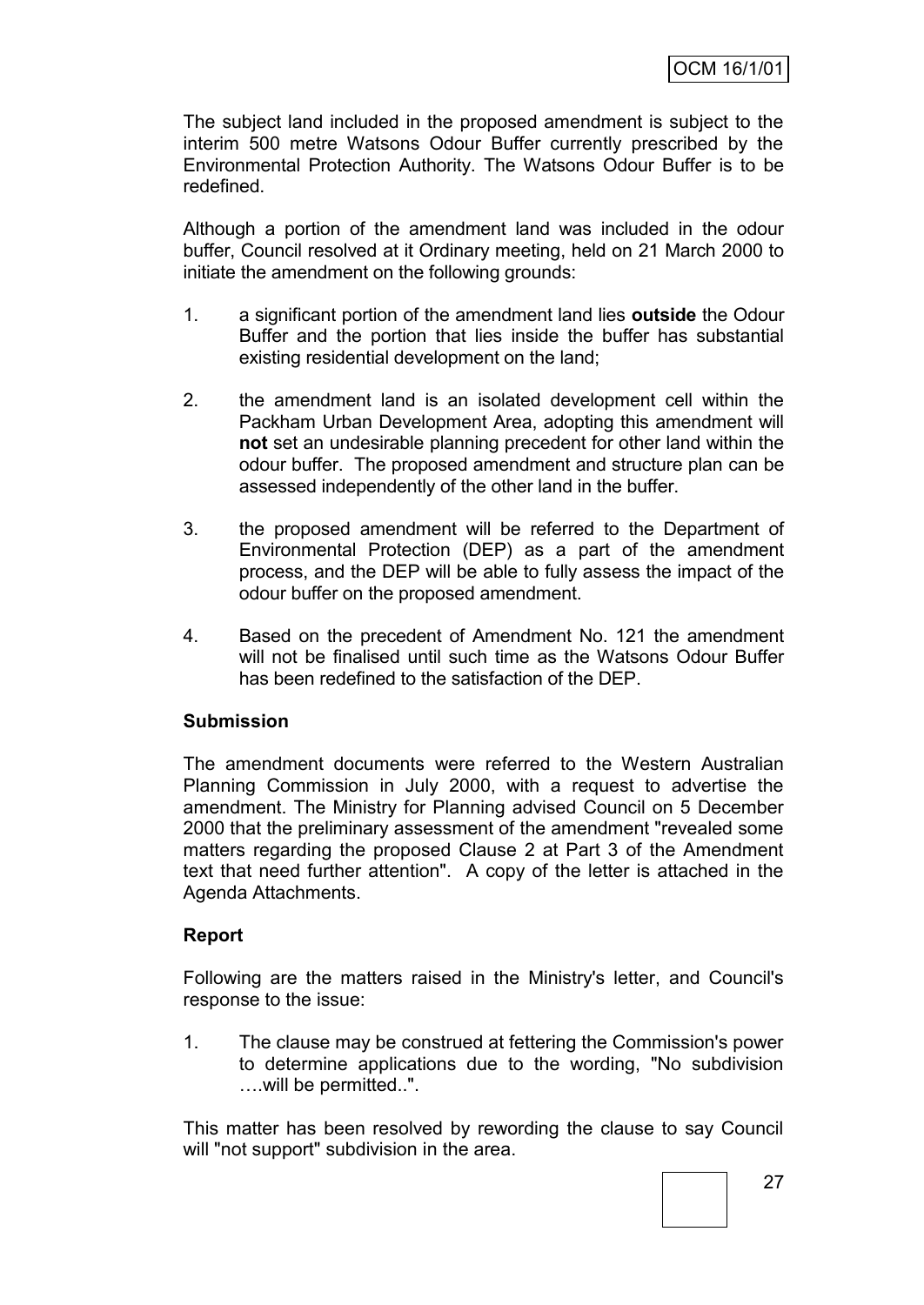2. The terminology "development of incompatible uses" is ambiguous, and requires clarification.

Again the clause has been reworded, the term "Incompatible" has been removed and replaced with specific wording "residential use or any other uses deemed inappropriate by the Department of Environmental Protection".

- 3. The change in the above wording will resolve the problem of conflict between the Zoning Table and the proposed clause in the amendment document, as it specifies the uses.
- 4. The inference that once the buffer issue is resolved then "Incompatible" uses will be permitted is incorrect, as once the buffer area has been finalised by the Department of Environmental Protection, all land outside the buffer will be rezoned and developed for residential and associated uses. The land inside the buffer will be allocated permitted uses, as a part of the buffer resolution.

Overall the format of the amendment has been changed to make it comply with Amendment No. 192. Amendment No. 192 deletes the existing Part 8 of DZS No.2 (Urban Development Areas), and replaces it with Part 8 - Development Areas and Structure Plans. This involves inserting a Ninth Schedule into the Scheme Text listing the Development Areas. The Ninth Schedule will list all existing and proposed development areas in the City, including the Packham Urban Development Area, as seen above.

Amendment No. 192 will be finalised and gazetted in a few weeks. In order to progress Amendment No. 205, it is important to ensure its format complies with Amendment No. 192. It is therefore recommended that the above modifications to Amendment No. 205 be supported, the documents modified accordingly, and referred back to the Western Australian Planning Commission with a request to advertise.

#### **Strategic Plan/Policy Implications**

The Corporate Strategic Plan Key Result Areas which apply to this item are:-

- 2. Planning Your City
	- *"To ensure that the planning of the City is based on an approach which has the potential to achieve high levels of convenience for its citizens."*
	- *"To ensure that the development will enhance the levels of amenity currently enjoyed by the community."*

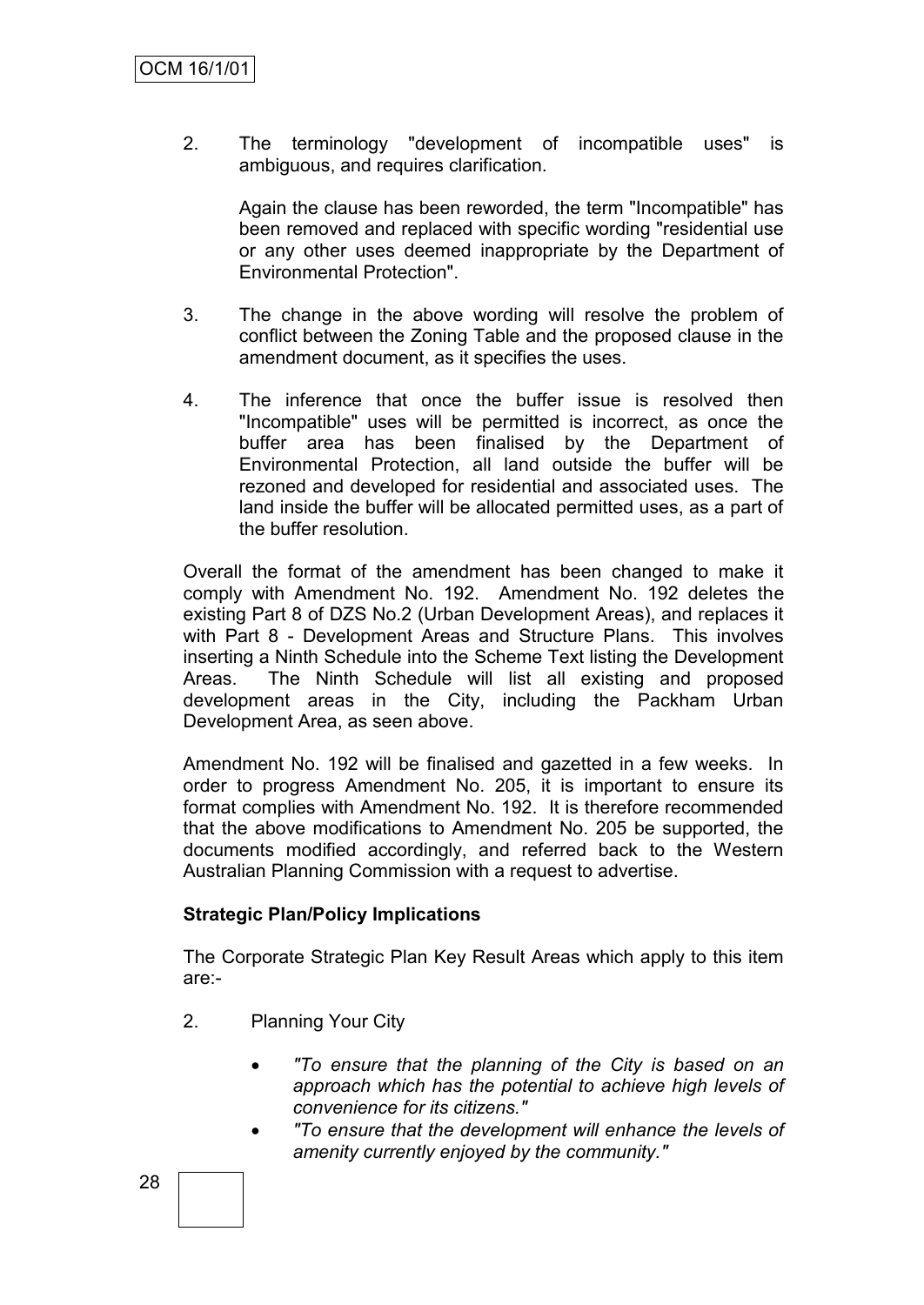- *"To foster a sense of community within the district generally and neighbourhoods in particular."*
- 3. Conserving and Improving Your Environment
	- *"To conserve the quality, extent and uniqueness of the natural environment that exists within the district."*
	- *"To conserve the character and historic value of the human and built environment."*
	- *"To ensure that the development of the district is undertaken in such a way that the balance between the natural and human environment is maintained."*

The Planning Policies which apply to this item are:-

PD11\* Packham Urban Development Area PD48 Watsons Buffer

#### **Budget/Financial Implications**

N/A

#### **Implications of Section 3.18(3) Local Government Act, 1995**

Section 35A of the Metropolitan Region Town Planning Scheme Act (1959) requires Council's Town Planning Scheme to be in conformity with the Metropolitan Region Scheme.

The subject land is partly affected by the interim 500 metre Watsons Odour Buffer currently prescribed by the Environmental Protection Authority.

#### **962. (AG Item 14.6) (OCM1\_1\_2001) - MODIFICATIONS TO AMENDMENT NO. 193 - DEVELOPER CONTRIBUTION REQUIREMENTS (92193) (SOS) (ALL)**

#### **RECOMMENDATION** That Council:

(1) modify Amendment 193 by substituting the text in Clause 12.4 (c)(iv) with the following:

"The Cost Contribution for the Owners' land for which a contribution is to be made shall be the proportion that the land the subject of the contribution bears to the total area of land within the Development Contribution Area for which Cost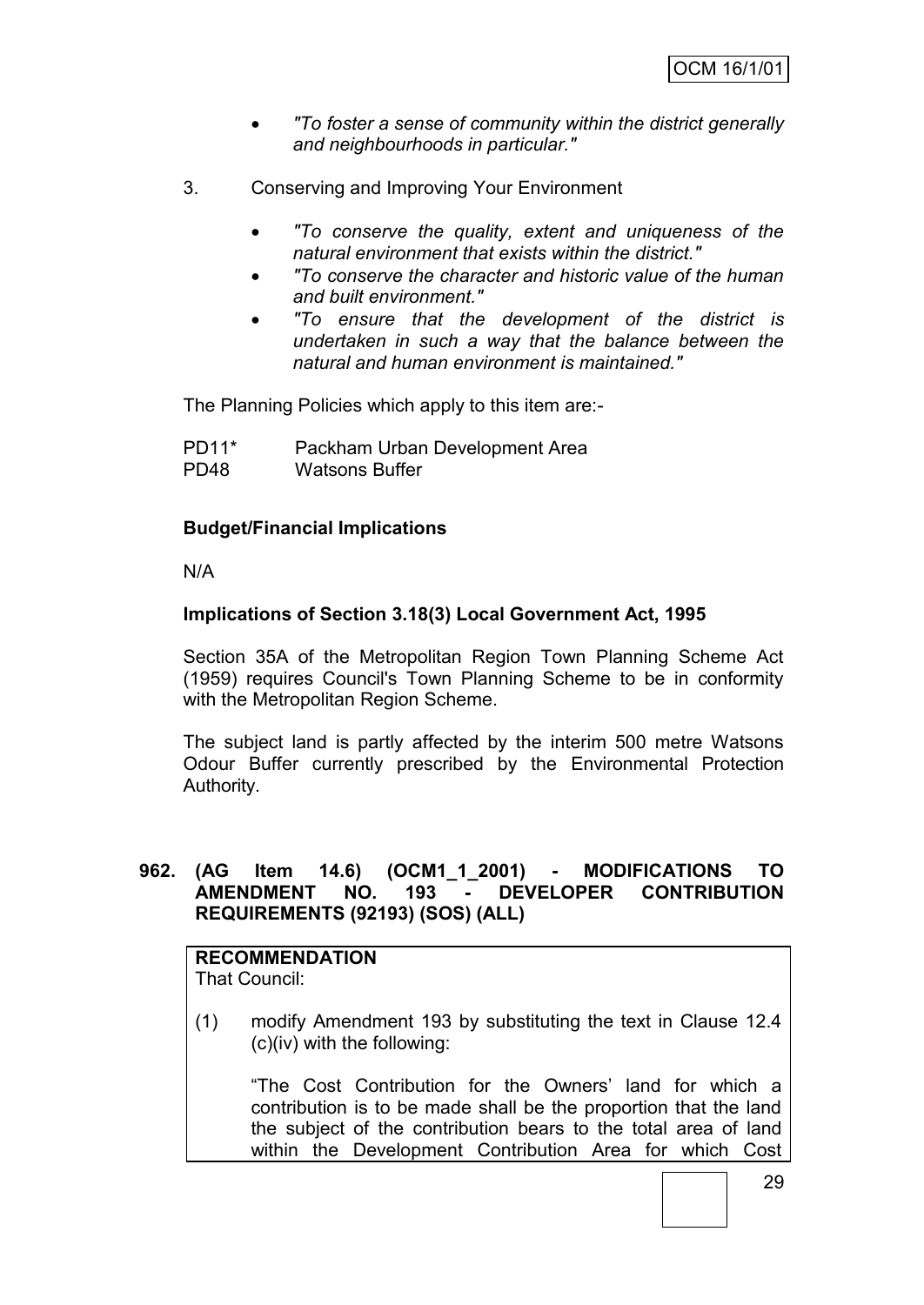Contributions have yet to be made;"

(2) forward the modified documents to the Western Australian Planning Commission for the Minister's endorsement.

**COUNCIL DECISION** MOVED Clr Waters SECONDED Deputy Mayor Graham that the recommendation be adopted.

**CARRIED 10/0**

#### **Background**

Amendment 193 proposes the introduction into District Zoning Scheme No.2 of provisions governing the establishment and administration of developer contribution arrangements.

Council, at its meeting held on 19 December 2000, resolved to adopt a very minor modification to the Amendment 193 text in line with a direction from the Minister for Planning (See Minute 933 – Item 14.5) in order to progress the Amendment to final approval.

In the meantime, the Strategic Planning Department has engaged property consultants Knight Frank to undertake the task of establishing a system to administer the individual developer contribution arrangements that are being established for various subdivisional developments in the district.

Knight Frank, having commenced this work, has suggested an additional modification be completed to the Amendment 193 text. Details of the suggested modification follow below.

#### **Submission**

Under the current drafting of Amendment 193, Clause 12.4 (c)(iv) requires that a Development Contribution Plan be prepared on the basis of the proportion of land each owner bears to the total area of land within the defined Development Contribution Area.

Knight Frank has suggested that if Clause 12.4 (c)(iv) is retained as is currently proposed, Council may not have the ability to recover the full cost of providing development infrastructure.

Knight Frank recommend that an owner's cost contribution be based on the proportion of land the owner bears in respect to the total area of the

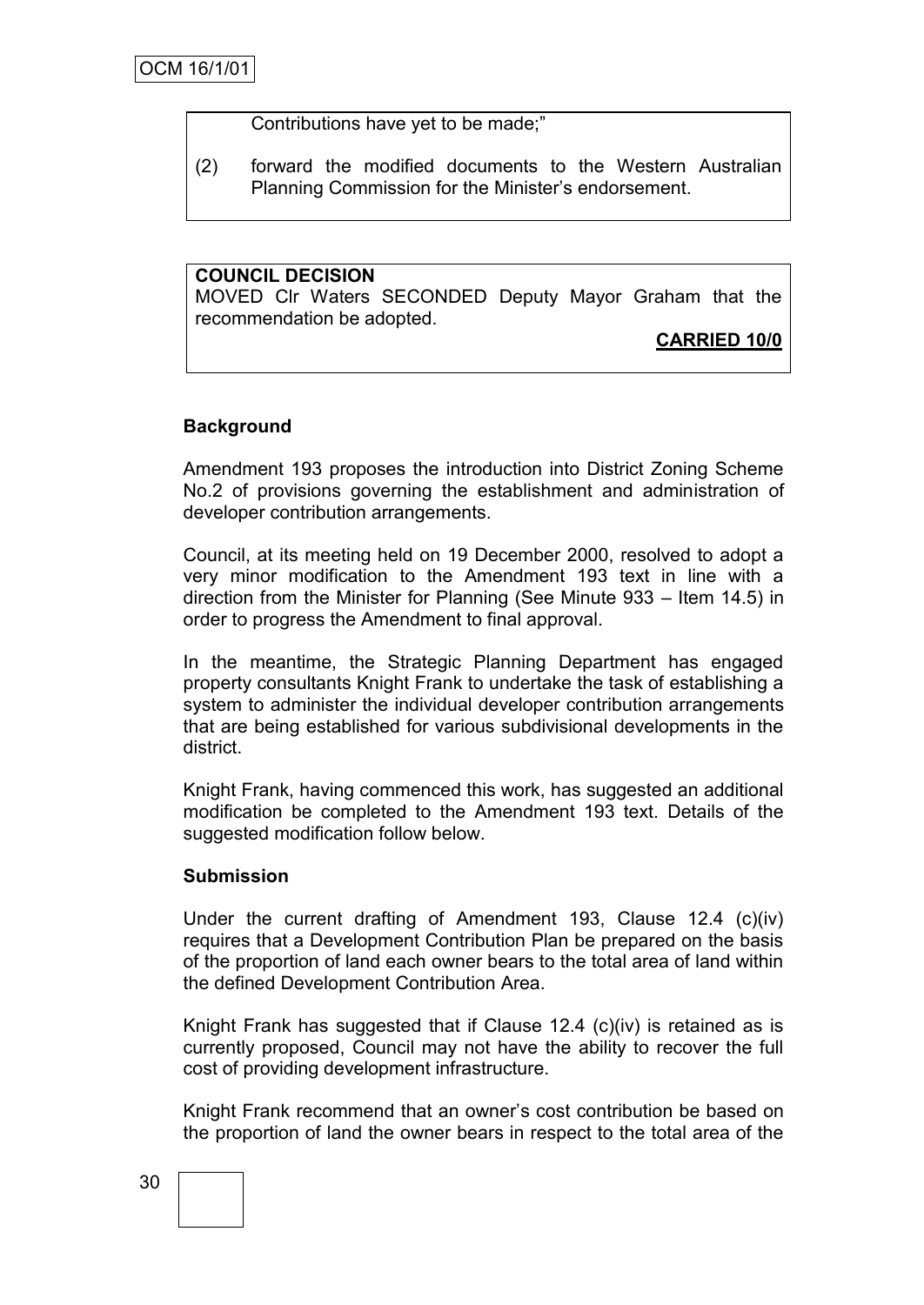Development Contribution Area *for which cost contributions have yet to be made*.

#### **Report**

Whilst Knight Frank's recommended rewording may on the surface appear only to be a semantic change to a single clause of the Amendment text, it will have a significant impact on Council's ability to collect the full cost of providing development infrastructure.

Where subdivision is staged over a period of time, particularly if multiple owners are involved, there is the potential for a shortfall in contributions to result. The rewording will ensure that contribution amounts are updated as development proceeds, with recalculations based on the proportion of land being developed in relation to that remaining unsubdivided.

The Ministry for Planning has advised that it is not adverse to the modification suggested by Knight Frank and will recommend to the Minister for Planning that the modified documents be endorsed accordingly.

It is a procedural formality to again present this matter to Council despite of the minor nature of the modification required. The modification requires adoption by Council so that the required changes to the Amendment documents can be executed.

#### **Strategic Plan/Policy Implications**

The Corporate Strategic Plan Key Result Areas which apply to this item are:-

- 1. Managing the City in a competitive, open and accountable manner.
	- *To deliver services and to manage resources in a way that is cost competitive without compromising quality.*
- 2. Managing the City in a competitive, open and accountable manner.
	- *To ensure that the planning of the City is based on an approach which has the potential to achieve high levels of convenience for its citizens.*

The Planning Policies which apply to this item are:-

N/A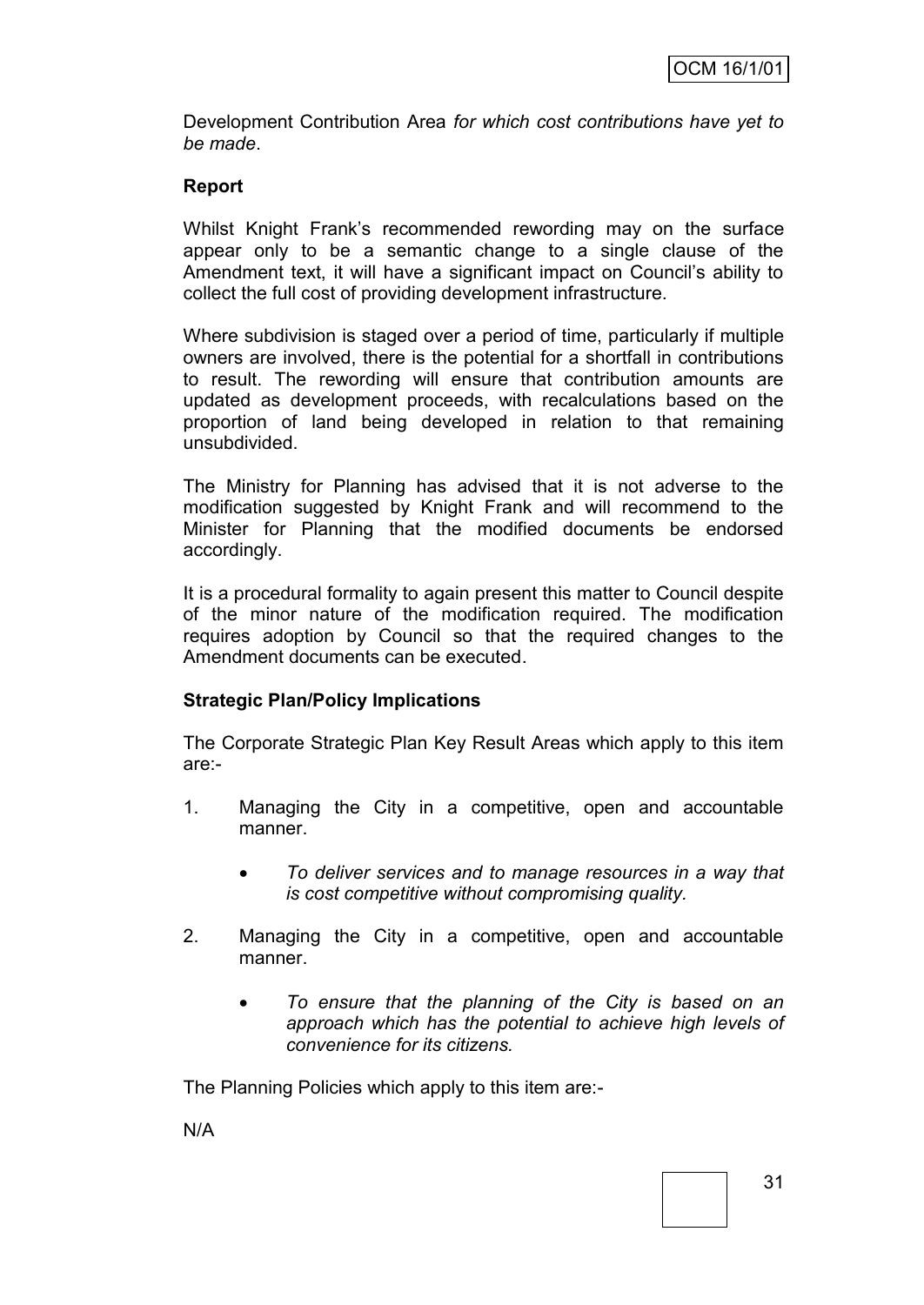#### **Budget/Financial Implications**

As detailed above.

#### **Implications of Section 3.18(3) Local Government Act, 1995**

Nil

#### **963. (AG Item 14.7) (OCM1\_1\_2001) - PROPOSED STRUCTURE PLAN AND SUBDIVISION PROPOSALS - CELL 10, BEELIAR (9620/ 114493/ 115265) (SOS) (CENTRAL) (ATTACH)**

# **RECOMMENDATION**

That Council:

- (1) adopt the proposed Cell 10 Structure Plan without modification;
- (2) advise those persons who made a submission and the Western Australian Planning Commission of Council's decision;
- (3) in respect of Subdivisions 114493 and 115265, advise the Western Australian Planning Commission that the proposals are recommended for approval subject to:
	- 1. Modification of the Plan in accordance with the Cell 10 Structure Plan prepared by the City of Cockburn.
	- 2. Conditions of Subdivision deemed appropriate by the Delegated Officer under PA-DA 8.

#### **COUNCIL DECISION**

MOVED Clr Waters SECONDED Deputy Mayor Graham that the recommendation be adopted.

**CARRIED 10/0**

## **Background**

New residential communities have long been planned for the area commonly referred to as "Cells 9 and 10" in Yangebup and Beeliar. Cells 9 and 10 are characterised by a large number of landholdings of approximately two to three hectares in area and held in multiple ownership. The critical planning history of the Cells 9 and 10 area was summarised in an Agenda report presented to Council on 18 July 2000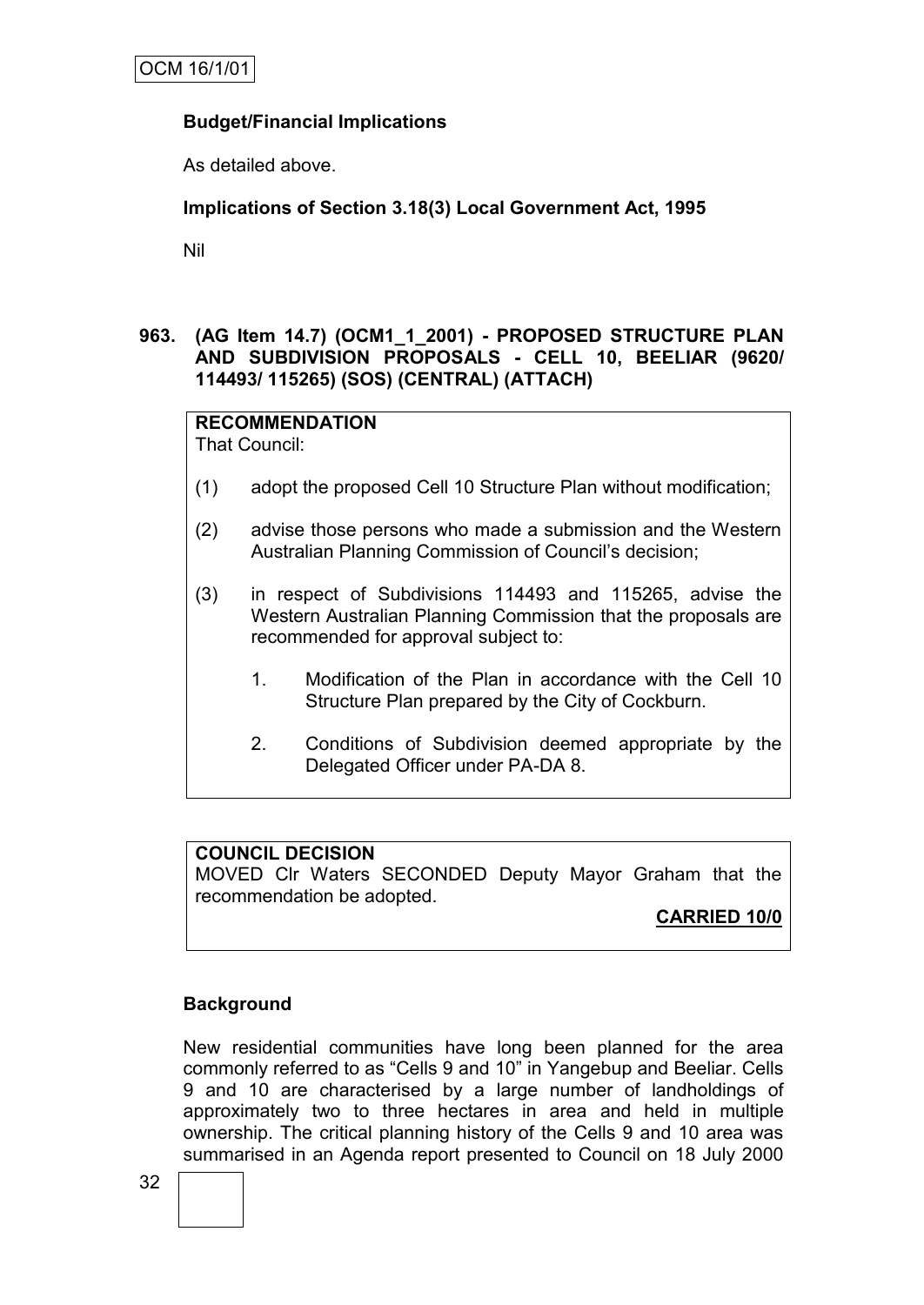(refer to Minute 653 Item 13.14) in respect of a proposed Structure Plan submitted by Urban Focus. At this meeting Council refused to adopt the Urban Focus plan, as the proposal was not backed by the signatures of all those whose land was included in the Plan area and failed to attract clear landowner support during the public comment period.

Council, in refusing to adopt the Urban Focus Plan, indicated it was prepared to review the structure planning of Cells 9 and 10, as it had been some time since the original planning had been completed. The review had to account for issues that had become relevant since the original planning of the area, such as the advent of Liveable Neighbourhoods principles and its impact on urban structure and design and the manner in which landowner "groups" were distributed throughout the Plan area. Other matters requiring review were the alignment of lots within the Kwinana Air Quality Buffer zone, the deletion of the primary school from Cell 10, bus route planning, the need to reflect the desire of some owners to continue existing horticultural activities and the need to reduce potential land exchanges between the landowner groups.

Council's Strategic Planning Department, in conjunction with representatives of Cells 9 and 10 landowners (Urban Focus and BSD/Evans & Gianoli) prepared a revised Structure Plan for Cell 9 in September 2000. Following the conclusion of the Plan's advertising period, it was adopted by Council at its meeting held on 21 November 2000 (Refer to Minute 825 - Item 14.11).

The Department subsequently prepared a revised Structure Plan for Cell 10. The Plan was advertised for public comment during November and December 2000 and forms the focus of this Agenda report. A copy of the proposed Cell 10 Structure Plan is included in the Agenda Attachments.

#### **Submission**

Land within Cell 10 is zoned Urban in the Metropolitan Region Scheme and Residential R20 in District Zoning Scheme No.2. It is part of the Yangebup/Munster Urban Development Area and is proposed for inclusion in the Development zone in Town Planning Scheme No.3.

As mentioned above, original planning of the area led to the approval of a subdivision application for Cell 10, however this approval has since expired. Given the time and events that have transpired since this original planning, a complete review of the planned development was necessary.

The revised Cell 10 Structure Plan has been prepared in order to guide the future development of the Cell 10 area and has been based on the principles of the Liveable Neighbourhoods Design Code. The Plan as drafted will enable subdivision applications to be made under Liveable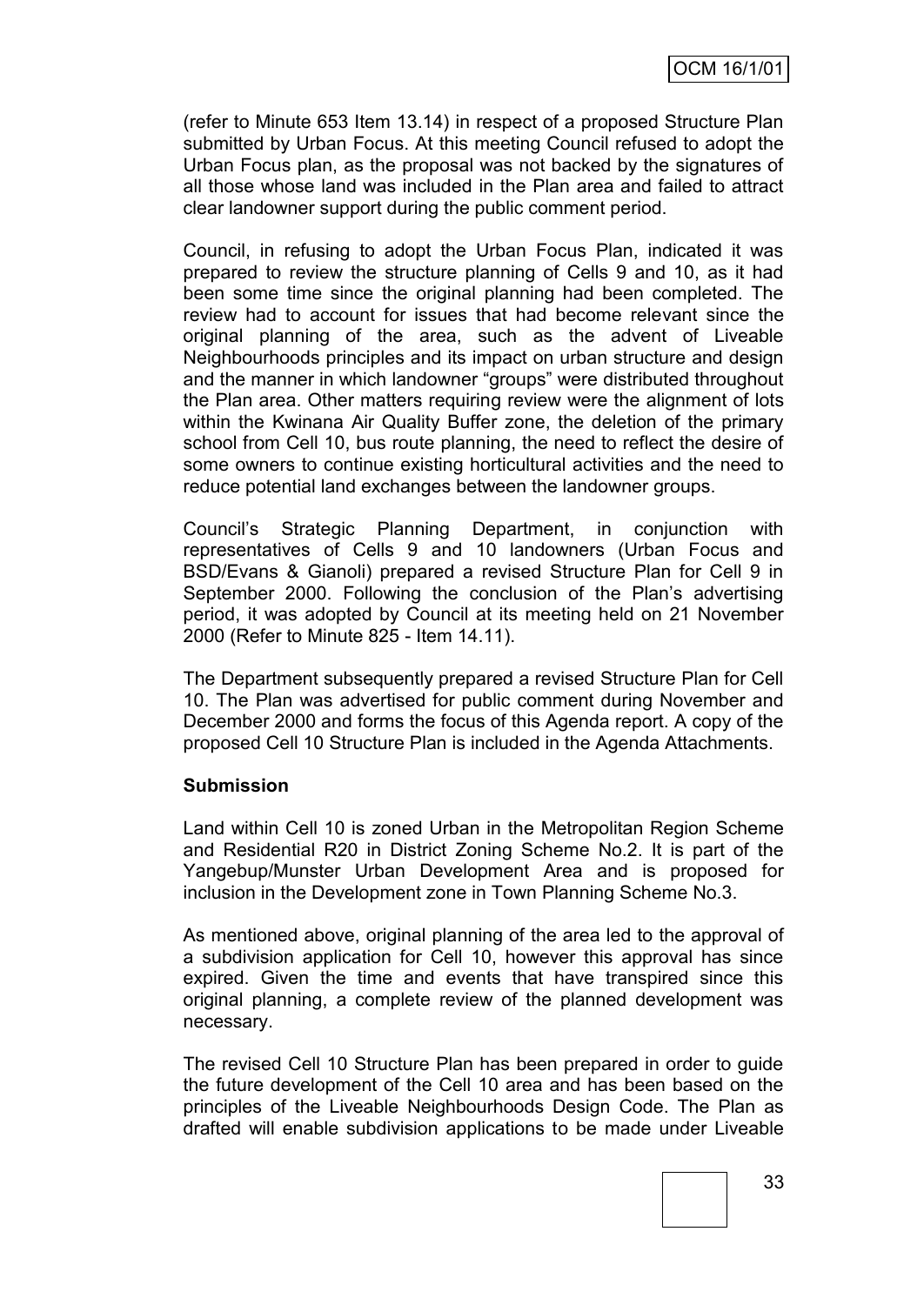Neighbourhoods Code as proposed by Urban Focus and the conventional process being pursued by BSD/Evans & Gianoli.

The Structure Plan has been designed to incorporate a range of planning principles to achieve a distinct identity, high level of amenity and legible and permeable environment. It has also sought to ensure the development of the Cell 10 area appropriately "gels" with development planned to the north in Cell 9 and to the east as part of Landstart's Beeliar Heights/Panorama Gardens estate.

The Plan is sympathetic to the physical features the land possesses and where possible the natural contour of the land is to be retained. Similarly, vegetation within areas of open space is to be preserved. The Plan also incorporates sustainable principles such as solar orientation of lots and an interconnected street layout and takes account of existing residences, road layout and servicing considerations.

A variety of densities are proposed aimed at producing a diversity of housing types. A base coding of R20 has been proposed for the area. Medium density of R40 is generally proposed in locations close to neighbourhood nodes such as the local retail centre, public open space (POS) and public transport routes.

The Plan reflects several changes to the planned structure of the development from that originally approved. In particular, the road layout has been amended, with the most significant changes being the use of an interconnected modified grid-type arrangement and a revision to the intersections on Beeliar Drive. Further changes include a redistribution of POS to ensure equitable provision amongst the two landowner "groups", deletion of development on land owned by Cockburn Cement and deletion of a proposed primary school that the Education Department has advised is no longer required. The Plan also accounts for those owners who have indicated that they do not intend to subdivide in the immediate future, without compromising the ability of those owners who are keen to develop to do so.

During the preparation of the Cell 10 Structure Plan, applications for subdivision have been made on behalf of the two main landowner "groups". Council previously has sought deferral of these applications pending the resolution of structure planning in the area. The current applications include:

*Subdivision 114493 – BSD Consultants – Various lots in Cell 10*

The proposal indicates subdivision of approximately 75% of the Cell 10 area. The subdivision design matches that which was approved in 1997.

*Subdivision 115265 – Urban Focus – Various lots in Cells 9 and 10*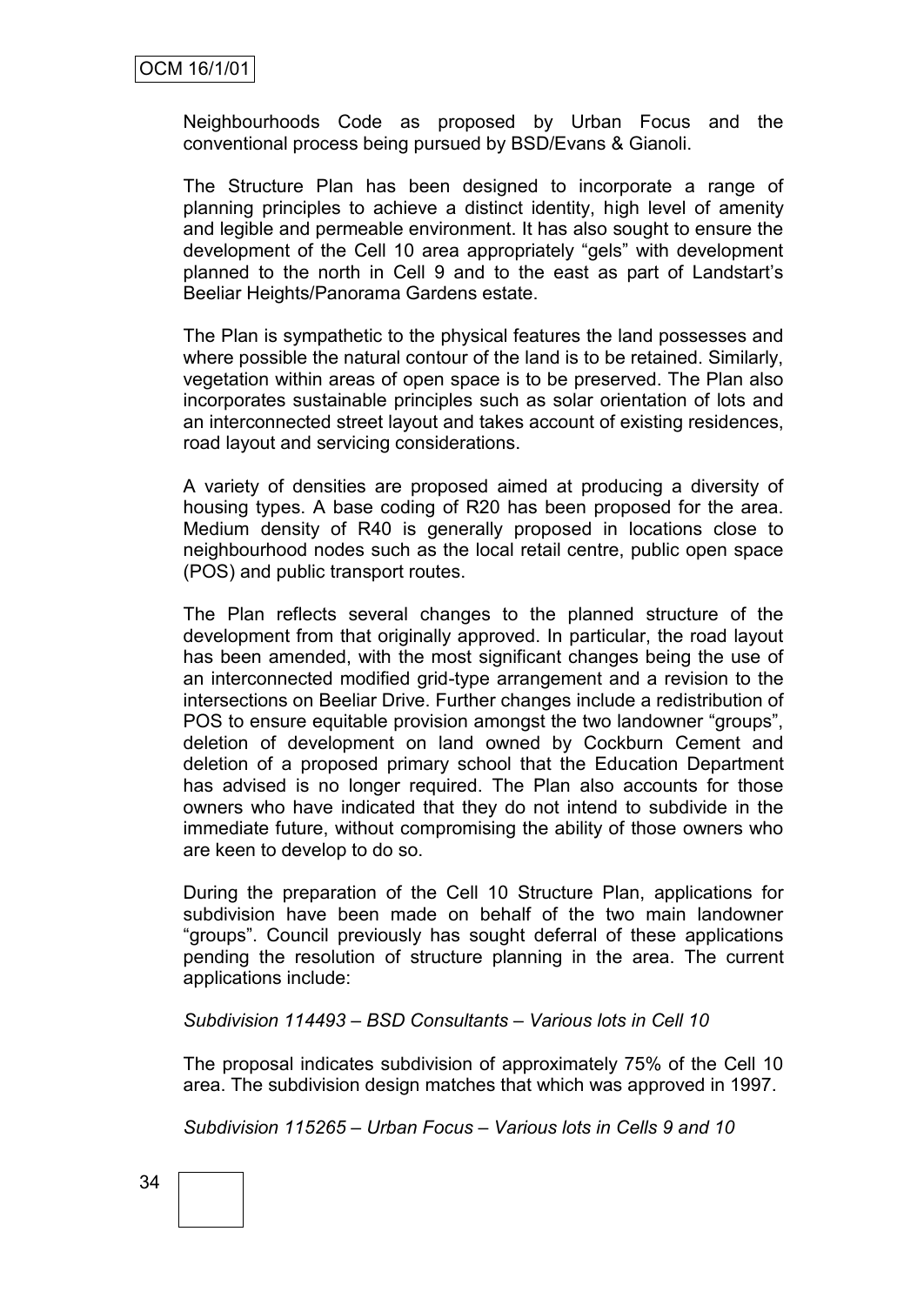The proposal indicates subdivision of land within both Cells 9 and 10. Urban Focus already has approval for Stage 1 of Cell 9 and is awaiting subdivision clearances for the subdivisional works undertaken. The land included in the new application is essentially the balance of land outside of the BSD applications and Stage 1 area, with the exception of four lots to which none of the three new proposals relate. Curiously, several lots are included in both the Urban Focus proposal and one of the two BSD applications.

Urban Focus has lodged the subdivision proposal for assessment under Liveable Neighbourhoods. Accordingly 8% POS provision is proposed.

#### **Report**

#### *Cell 10 Structure Plan*

Advertising of the proposed Structure Plan concluded on 22 December 2000. A total of 12 submissions were received, with strong general support for the Plan. Furthermore, servicing authorities that responded indicate no impediment to the adequate servicing of the planned development. The Schedule of Submissions summarising each submission included in the Agenda Attachments.

Council should note that four of the submissions raise matters of detail, with each arguing for several minor modifications to be made to the Plan. Responses to the issues raised in these submissions are detailed in the Schedule of Submissions. It is not necessary to make additional comment in this report on the issues raised in these submissions, other than to note that having reviewed the issues raised no modifications are recommended to the Plan.

Accordingly it is recommended that the proposed Cell 10 Structure Plan be adopted without modification.

#### *Subdivision 114493 – BSD Consultants – Various lots in Cell 10*

Given the recommendation to adopt the proposed Cell 10 Structure Plan, it is now appropriate to recommend that Council support the proposed subdivision by BSD Consultants. This support for the subdivision should be subject to the proposed plan being modified to conform with the adopted Structure Plan and subject to other standard conditions of subdivision approval as deemed appropriate by the Delegated Officer.

#### *Subdivision 115265 – Urban Focus – Various lots in Cells 9 and 10*

Similarly, given the adoption of Structure Plans for both Cells 9 and 10, it is recommended that the Urban Focus subdivision proposal be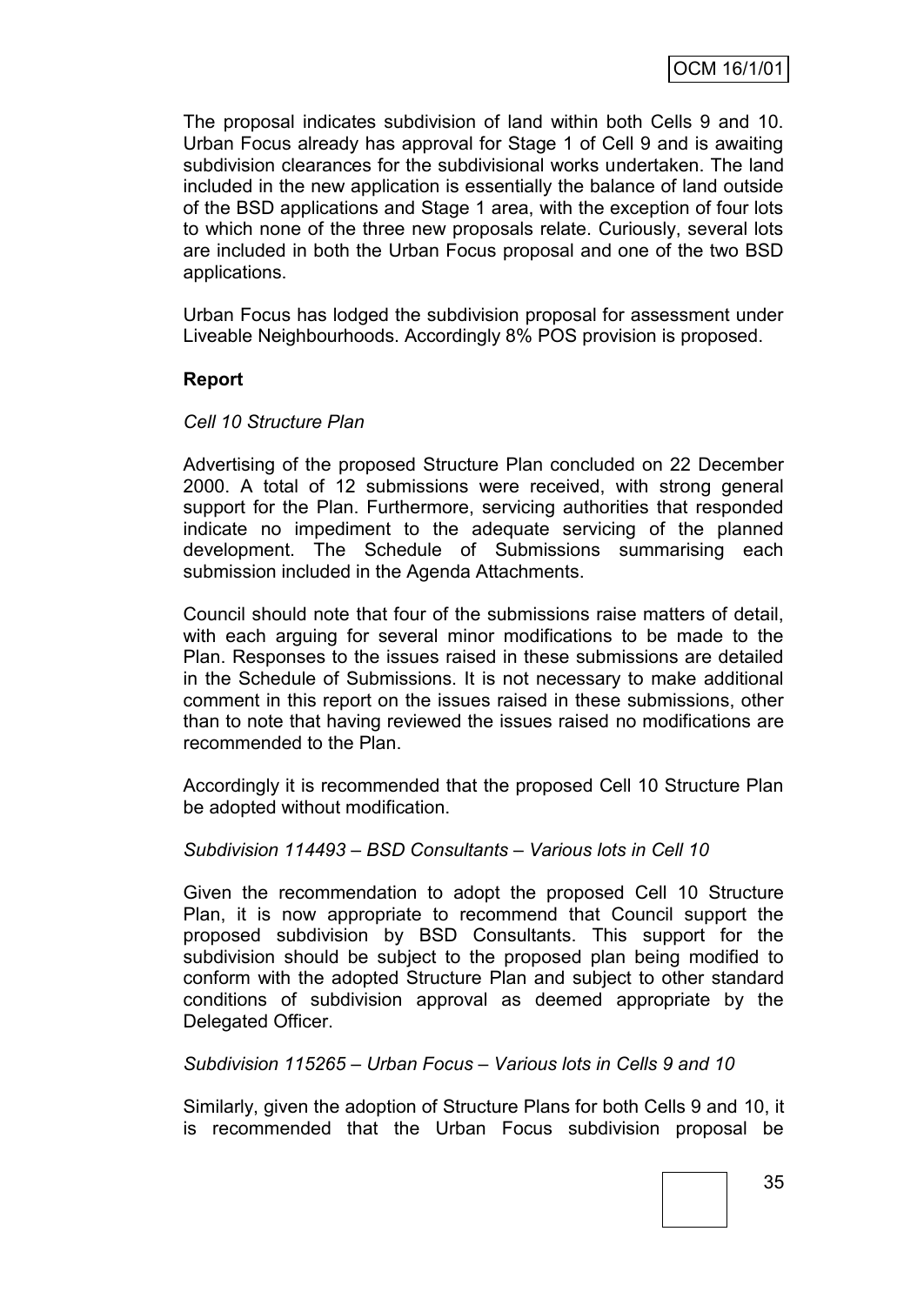supported, subject to it being modified in line with the adopted Structure Plans, in particular, the increase of POS provision from 8% to 10%.

## **Strategic Plan/Policy Implications**

The Corporate Strategic Plan Key Result Areas which apply to this item are:-

- 2. Planning Your City
	- *"To ensure that the planning of the City is based on an approach which has the potential to achieve high levels of convenience for its citizens."*
	- *"To ensure that the development will enhance the levels of amenity currently enjoyed by the community."*
	- *"To foster a sense of community within the district generally and neighbourhoods in particular."*
- 3. Conserving and Improving Your Environment
	- *"To conserve the quality, extent and uniqueness of the natural environment that exists within the district."*
	- *"To ensure that the development of the district is undertaken in such a way that the balance between the natural and human environment is maintained."*
- 5. Maintaining Your Community Facilities
	- *"To construct and maintain roads, which are the responsibility of the Council, in accordance with recognised standards, and are convenient and safe for use by vehicles, cyclists and pedestrians."*
	- *"To construct and maintain parks which are owned or vested in the Council, in accordance with recognised standards and are convenient and safe for public use."*

The Planning Policies which apply to this item are:-

- PD8\* Bushland Conservation Policy
- PD13\* Public Open Space
- PD25\* Liveable Neighbourhoods Community Design Codes

## **Budget/Financial Implications**

The City will be responsible for administering cost sharing arrangements in respect of the construction of Beeliar Drive. The Developer Contribution Plan is being progressed through Amendment No.210/TPS 3.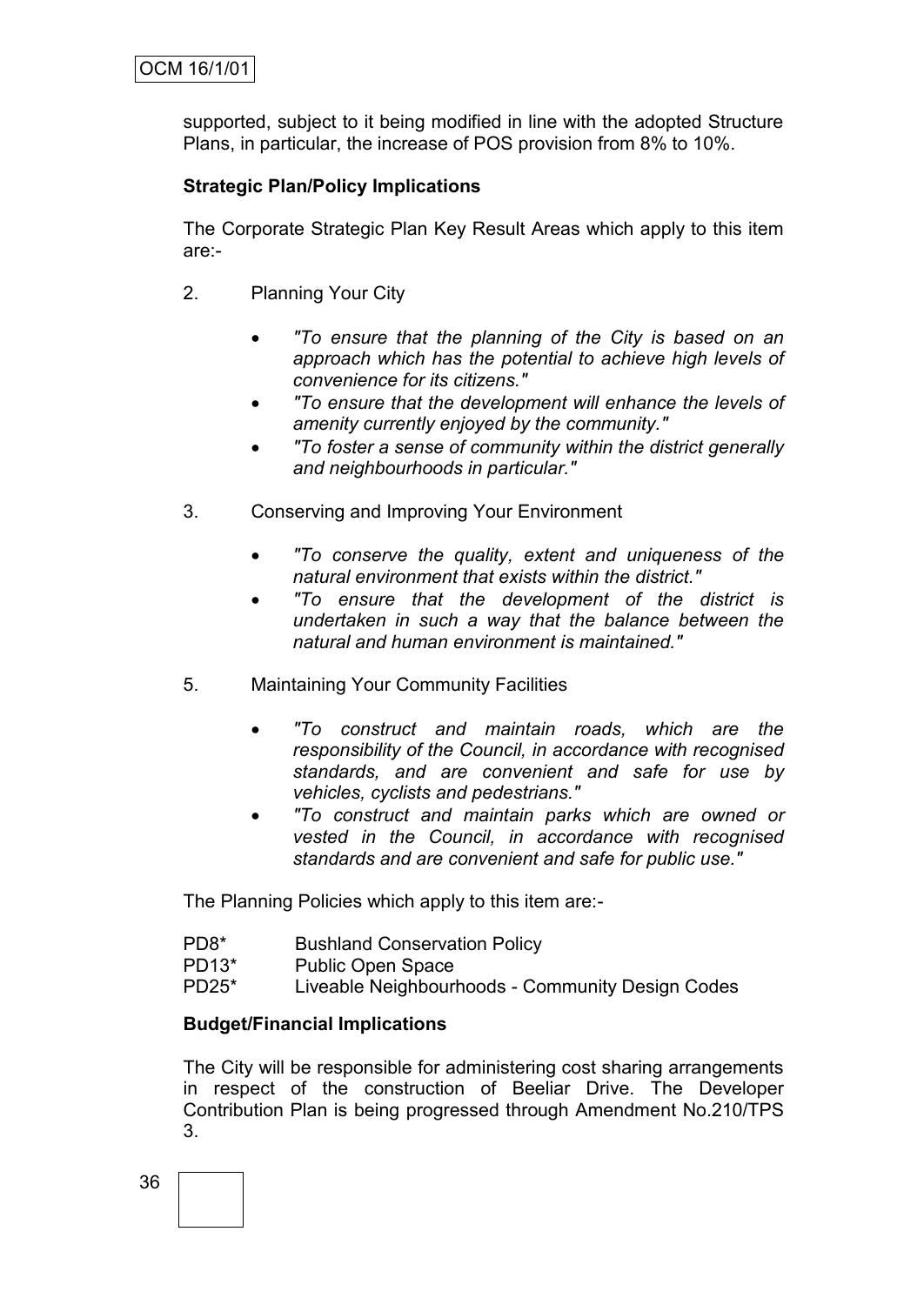## **Implications of Section 3.18(3) Local Government Act, 1995**

Nil

**964. (AG Item 14.8) (OCM1\_1\_2001) - UNAPPROVED LAND USE - STORAGE OF MATERIALS - POSSIBLE HOME OCCUPATION - LOT 215, 15 VENETA CIRCUIT, ATWELL - OWNER: INULNISSA STANISLOUS (5516791) (RH) (EAST) (MAP 20) (ATTACH)**

**RECOMMENDATION** That Council:

- (1) instruct its solicitors to initiate legal action against the owner of Lot 215, 15 Veneta Circuit, Atwell for contravening Council's District Zoning Scheme No. 2. and the Town Planning and Development Act, in the event that an application for the Use or Home Occupation is not received by Council by the 1 February, 2001 for the unlawful use currently being carried out on the property:-
- (2) allow the Chief Executive Officer to defer legal action if an application for a Home Occupation is received or the activity ceases by the 1 February, 2001, whichever occurs first;
- (3) advise the owner of Council's decision.

## **COUNCIL DECISION**

MOVED Clr Waters SECONDED Deputy Mayor Graham that the recommendation be adopted.

**CARRIED 10/0**

#### **Background**

| ZONING:           | MRS:             | Urban                               |
|-------------------|------------------|-------------------------------------|
|                   | DZS:             | Residential                         |
| <b>LAND USE:</b>  |                  | Storage of materials – possible H/O |
| LOT SIZE:         | 750 $M^2$        |                                     |
| AREA:             | N/A              |                                     |
| <b>USE CLASS:</b> | To be determined |                                     |

The property has been in an untidy condition for approximately a year. There are numerous piles of bricks, rope, trampolines and other material that are stored not only within the garage of the residence, but also spill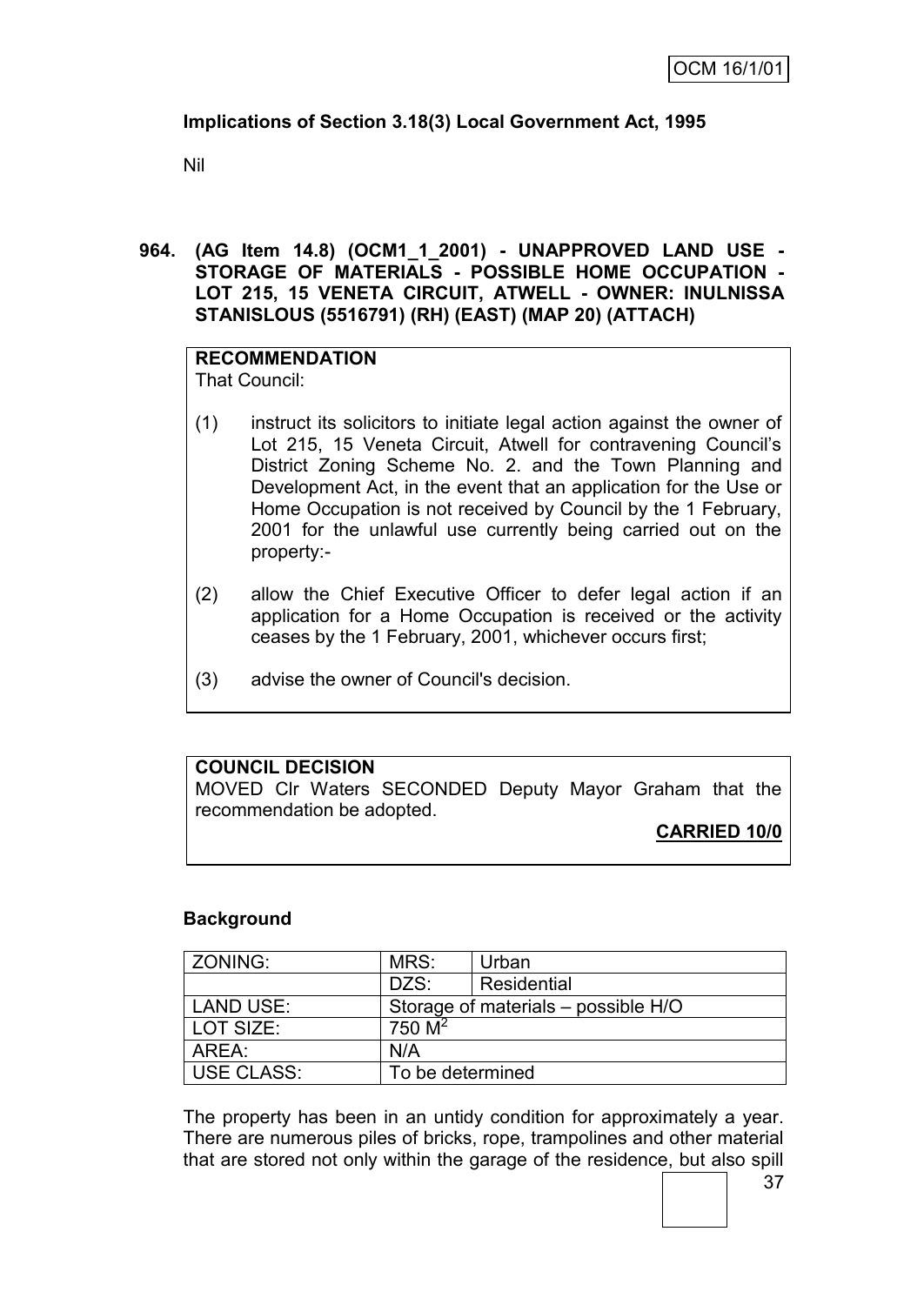out into the yard and verge area of the house. The owner also has approximately four trailers that are parked on the lot in an untidy fashion. The quantities of materials and the nature of activity on the site is not consistent with what is acceptable as incidental to the domestic use of the property. No approval has been issued for the storage of materials or a home occupation.

#### **Submission**

Council has received numerous complaints from surrounding neighbours in relation to the untidiness of the site, the parking of people buying goods from the property and the disturbance caused to these residents by people who mistakenly call at the wrong address to purchase goods.

The owner contends that he will not submit an application as he is not running a home occupation. He said he is just trying to sell some goods that were excess to his requirements since moving into his new residence.

#### **Report**

The owner has previously been requested to submit an application for Council's determination. It may be possible to limit the activity to an area of 20 square metres as is consistent to a home occupation. Further, Council could implement conditions to screen the materials in the yard from view along Veneta Circuit and the volume of customers and hours of trade.

The land is highly visible as it is a corner lot in the new estate.

Council should consider the fact that the matter could take some time before it goes to court and if significant progress is made with an application to Council for the use, legal action can be halted.

#### **Strategic Plan/Policy Implications**

The Corporate Strategic Plan Key Result Area which applies to this item is:

- 2. Planning Your City
	- *To ensure that the development will enhance the levels of amenity currently enjoyed by the community.*

#### **Budget/Financial Implications**

N/A

#### **Implications of Section 3.18(3) Local Government Act, 1995**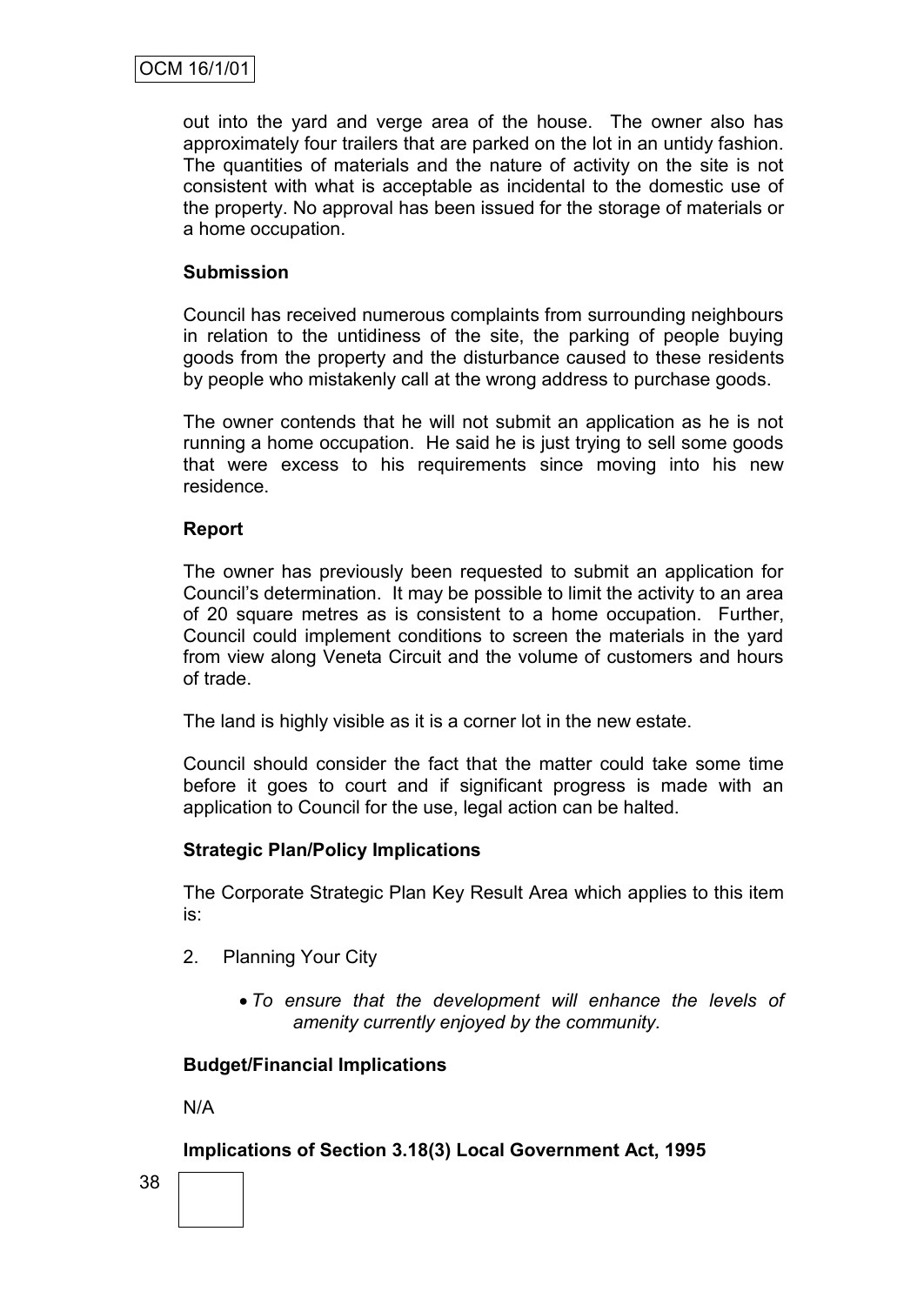#### **965. (AG Item 14.9) (OCM1\_1\_2001) - POLICY PD55 - SUBDIVISION POLICY FOR SAND EXTRACTION AND OTHER SITES IN JANDAKOT AND BANJUP NORTH OF ARMADALE ROAD (9003) (CC) (EAST) (MAPS 18, 19 & 20) (ATTACH)**

# **RECOMMENDATION**

That Council:

- (1) adopt Policy PD55 "Subdivision Policy For Sand Extraction And Other Site In Jandakot And Banjup North of Armadale Road" as attached to the Agenda and include it in the Council's Policy Manual;
- (2) send a copy of the Policy to affected landowners and consultants working on behalf of affected landowners.

## **COUNCIL DECISION**

MOVED Deputy Mayor Graham SECONDED Clr Allen that Council:

- (1) adopt Policy PD55 "Subdivision Policy For Sand Extraction And Other Site in Jandakot And Banjup North of Armadale Road" as attached to the Agenda, with the insertion of the word "Road" after "Armadale" in the first sentence of the Background of the Policy;
- (2) include the amended Policy in Council's Policy Manual; and
- (3) send a copy of the Policy to affected landowners and consultants working on behalf of affected landowners.

**CARRIED 10/0**

## **Explanation**

The above amendment was required to be made as a result of a typographical error at the time the Policy was prepared in order to reflect the intention of the recommendation as well as the Policy.

#### **Background**

| ZONING: | MRS. | RURAL – WATER PROTECTION |
|---------|------|--------------------------|
|         |      | <b>RESOURCE</b>          |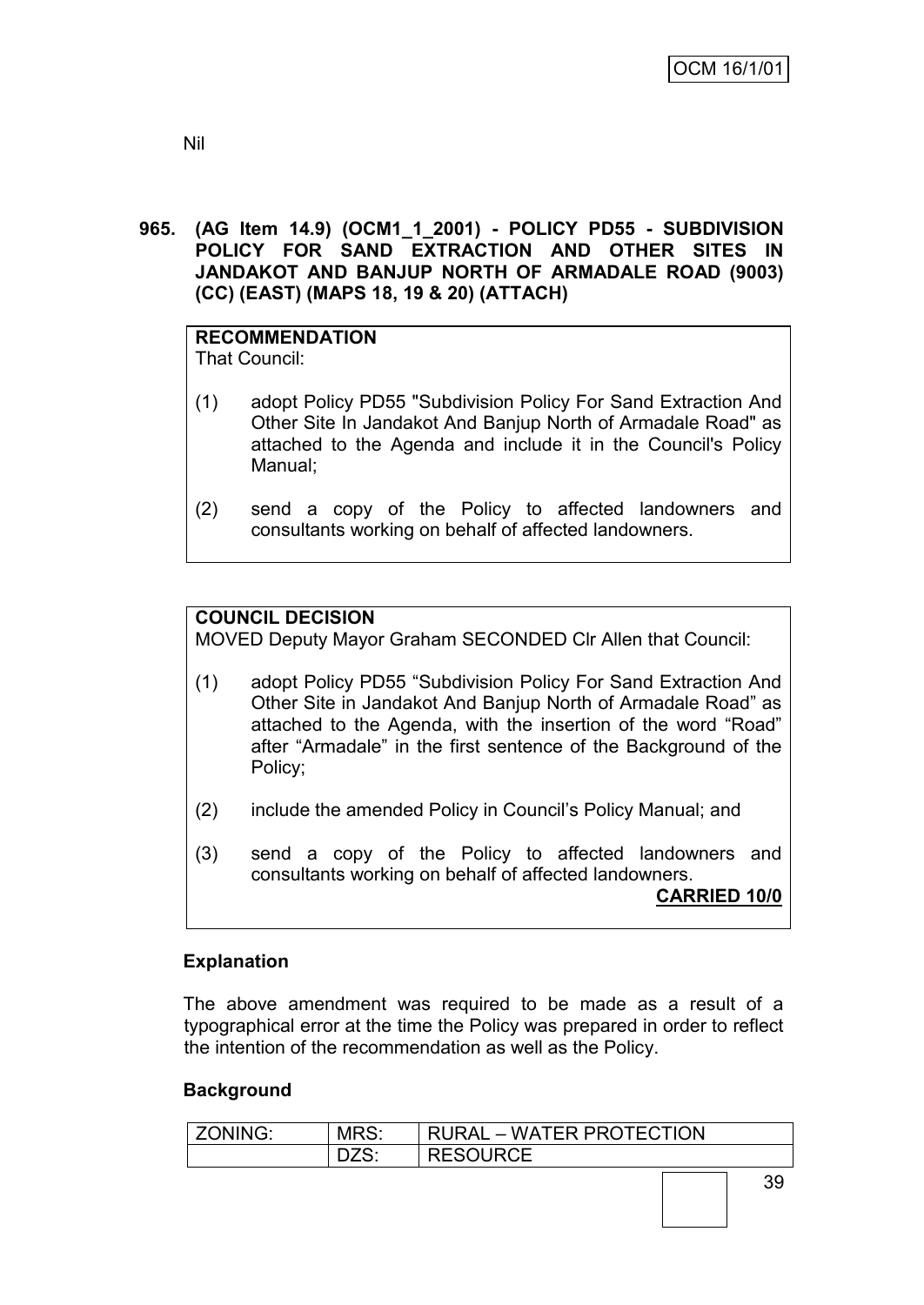| LAND USE:  | SAND EXTRACTION, SOIL BLENDING & RURAL |
|------------|----------------------------------------|
| LOT SIZE:  | N/A                                    |
| AREA:      | N/A                                    |
| USE CLASS: | N/A                                    |

The Council is required to make recommendation on subdivision proposals referred to it by the WAPC (Western Australian Planning Commission).

In the locality of Banjup and Jandakot north of Armadale Road there are a number of large lots which have subdivision potential under the provisions of WAPC Statement of Planning Policy 6 – Rural Ground-Water Protection Policy, and the provisions of the Resource zone of the Council's TPS No. 2. Some landowners have already expressed an interest in subdividing.

These larger lots are generally characterised by the following development:

- former or active sand extraction sites with active ones likely to cease operating within ten years as the resource becomes exhausted;
- lots with natural bushland developed with houses and;
- former and active sand extraction sites developed with associated uses such as brick works, fertiliser factories and soil blending.

Whilst land-uses of these sites are constraints to subdivision in their own right, there are other land-uses in the locality such as Jandakot Airport, dog kennels and poultry farms which are also constraints.

Opportunities also exist to ensure that remnant bushland is retained and linkages are enhanced through the subdivision process.

Conveniently, these sites form readily identifiable 'precincts'. A Policy with recommendations and requirements for subdivision is considered necessary to ensure issues arising from prior land-uses are resolved, subdivision is carried out within a structure plan framework, regard is given to the relevant opportunities and constraints of the locality and development complies with the Resource zone provisions of the Scheme. *See Agenda Attachments for Policy PD55 and Concept Plan*

#### **Strategic Plan/Policy Implications**

- 1. Managing your City
- *'To conduct Council business in open public forums and to manage Council affairs by employing publicly accountable practices'.*
- 40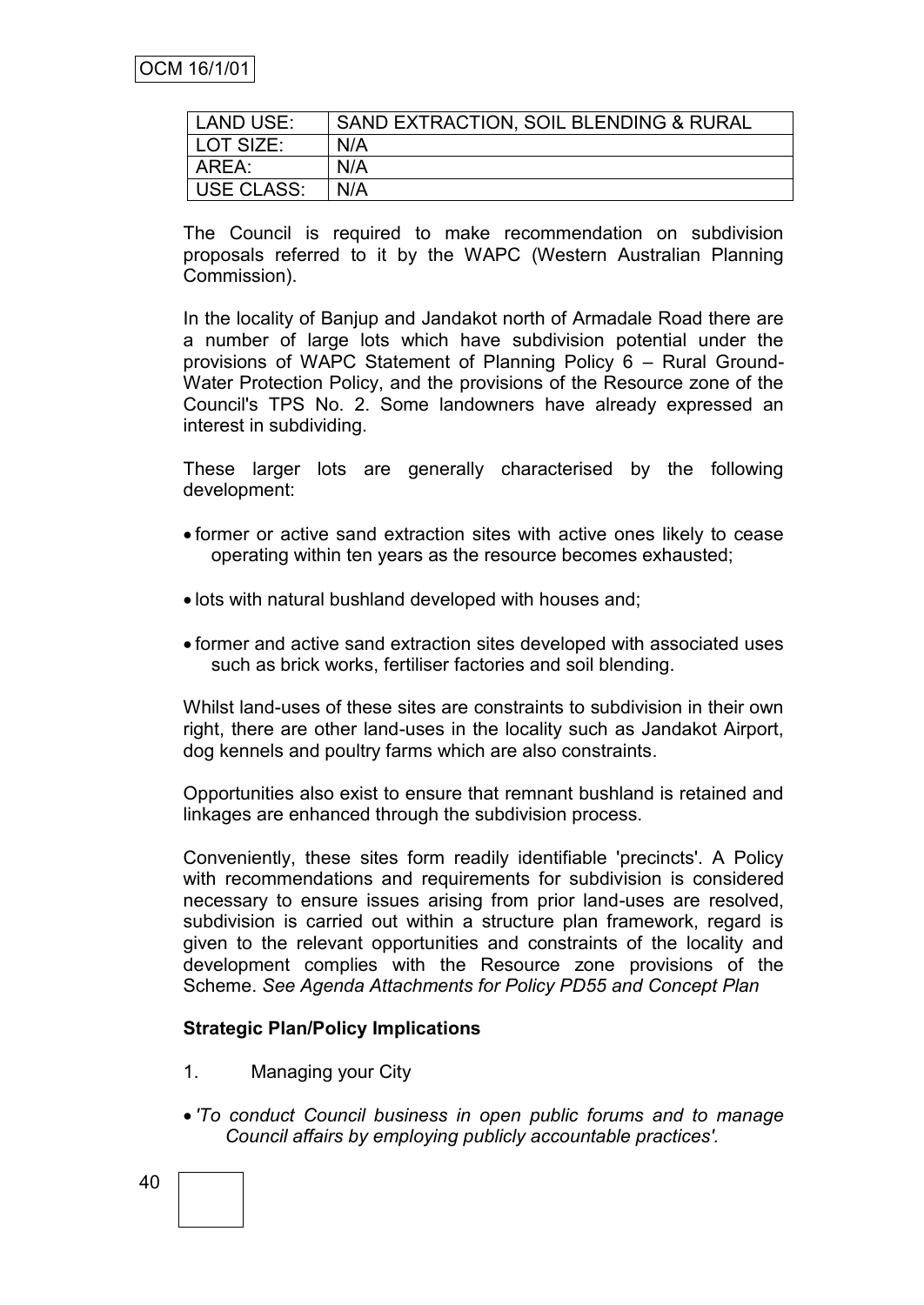## 2. Planning your City

- *'To ensure that development will enhance the levels of amenity currently enjoyed by the community'.*
- 3. Conserving and improving your environment
- *'To conserve the quality, extent and uniqueness of the natural environment that exists in the district'.*
- *'To ensure that development of the district is undertaken in such a* way that the balance between the natural and human environment'.

The Planning Policies which apply to this item are:

PD 16 'Standard Subdivision Conditions and Reasons for Refusal' PD 8 'Bushland Conservation Policy' PD 45 'Wetland Conservation Policy' PD 3 'Jandakot Airport'

#### **Budget/Financial Implications**

Future subdivision under the Policy may include public open space (i.e Lukin Swamp) which will be the responsibility of Council to manage.

#### **Implications of Section 3.18(3) Local Government Act, 1995**

Nil

## **966. (AG Item 14.10) (OCM1\_1\_2001) - ABORICULTURAL COMMITTEE (4704) (AJB)**

## **RECOMMENDATION**

That Council:

- (1) Establish a "Greening Plan Review Group" to meet on an as needs basis to satisfy the requirements of Recommendation 9 of the Greening Plan;
- (2) the Group comprise Manager Planning Services, Manager Parks and two Elected Members, namely …………………. and ……………………….

## **COUNCIL DECISION**

MOVED Clr Humphreys SECONDED Clr Allen that Council: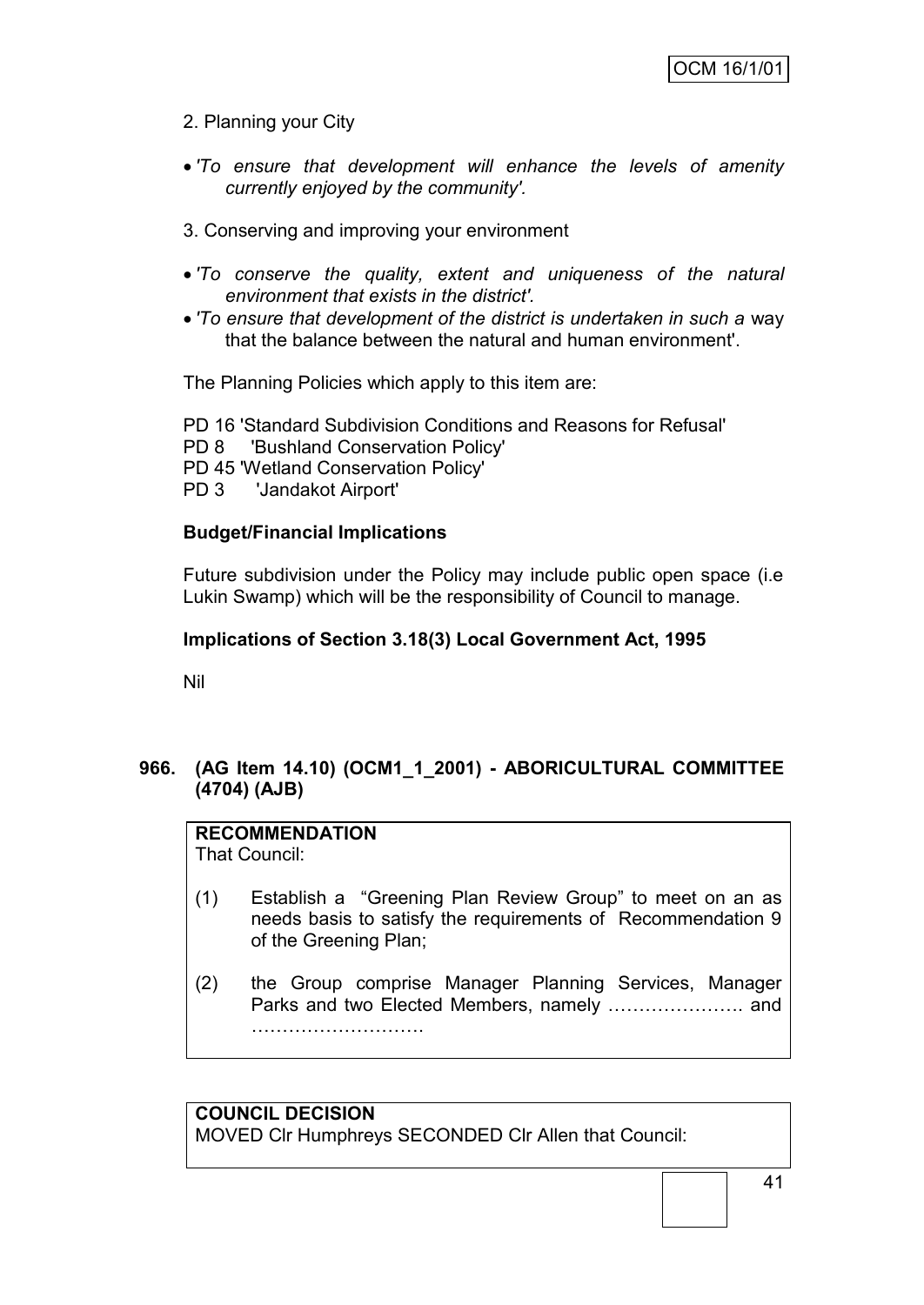- (1) establish a "Greening Plan Review Group" to meet on an as needs basis to satisfy the requirements of Recommendation 9 of the Greening Plan; and
- (2) the Group comprise Manager Planning Services, Manager Parks, Mayor Lee, Clr Reeve-Fowkes and Clr Rennie.

**CARRIED 10/0**

#### **Explanation**

Nominations of Elected Members was required to ensure adequate representation was made in the implementation of the recommendations of the Greening Plan. Council considered the appointment of three Elected Members to be appropriate.

#### **Background**

Council at its meeting held on 12 December 2000 requested an officer's report on the possible establishment and member composition of an Arboricultural Committee.

#### **Report**

The Arboricultural Advisory Committee was established by Council in 1966 to provide guidance on revegetation projects within the City.

The Committee was Chaired by Councillor Lee and met on a monthly basis since late 1996. By 1998 the main focus of the Committee was on the development and implementation of roadside revegetation programs particularly on major roads within the City.

In response to approaches from members of the community in 1997/98 the Committee prepared a study outline for the development of a Greening Plan for the City. A detailed proposal for the Greening Plan including a request for funding consideration in the 1998/99 budget was presented to Council in March 1998.

The Greening Plan Study was commenced in January 1999 and the Arboricultural Advisory Committee was abandoned in favor of a Greening Plan Steering Committee.

The Greening Plan has now been completed and provides a comprehensive strategy for bushland conservation and management, amenity and a rationalised approach to the greening requirements of parks, major and minor road reserves, other public land and private land. The plan contains very clear objectives and strategies to guide the activities of both Environmental Management Services and the Parks Department.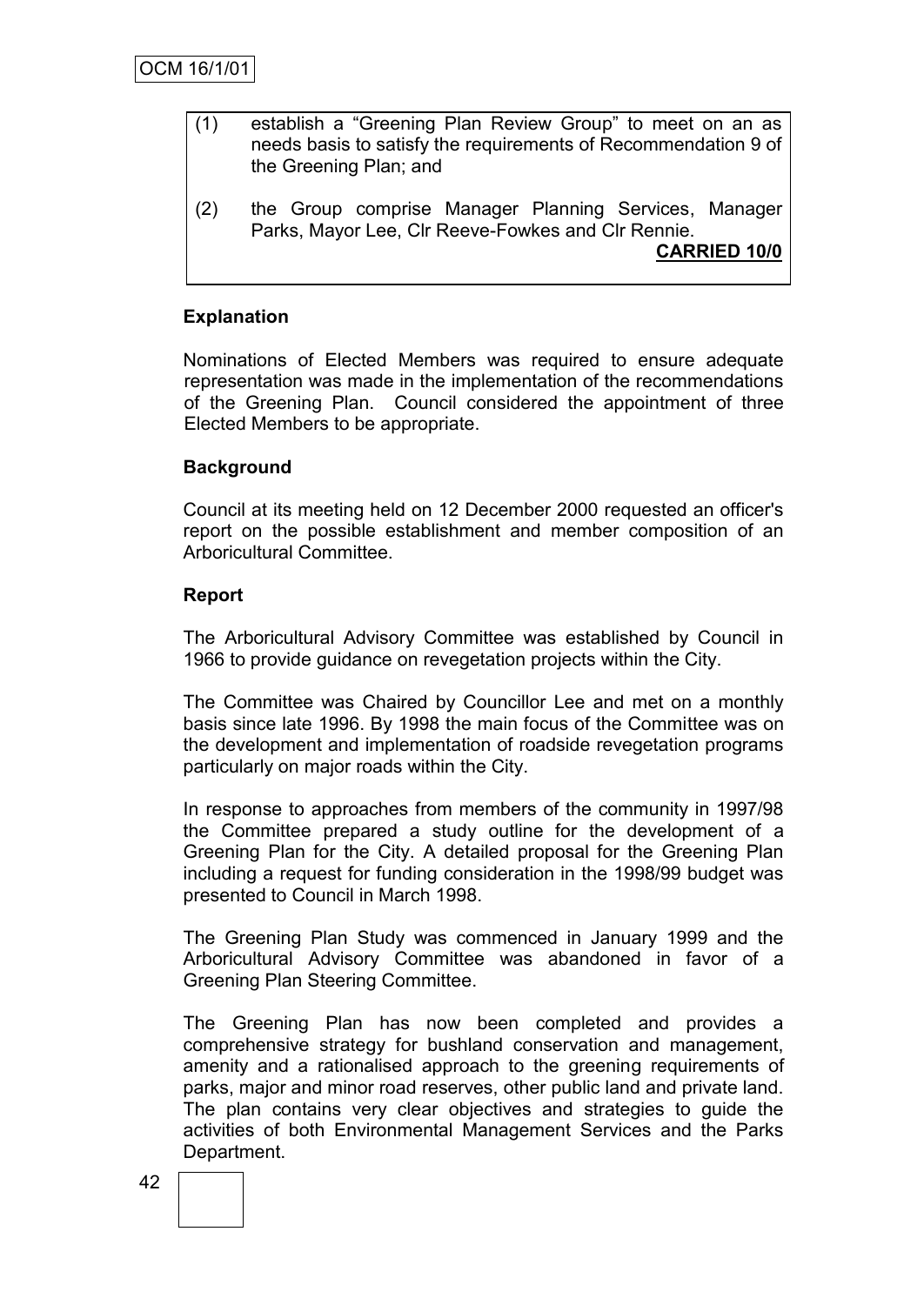The need for re-establishing the Arboricultural Advisory Committee to meet on a regular basis to discuss specific projects is no longer appropriate given the following;

- The comprehensive list of objectives and strategies outlined in the Greening Plan provides the overview that will guide the activities of both the Parks and Environmental Management Services.
- That Officers from Environmental Management Services meet regularly with community reference groups on specific proiects including Market Garden Swamps, Lake Coogee, Yangebup-Little Rush Lakes and other projects as the need arises to provide the opportunity for community input.
- That both Parks and Environmental Management Services have the necessary experience and expertise to plan and manage programs necessary to implement recommendations of the Greening Plan.
- A Parks Manager was appointed in 1998 to specifically increase the expertise that is required in this area.
- The value of regular meetings and their impact on staff resources.

Recommendation 9 of the Greening Plan recommends that the effectiveness of the Greening Plan strategies and actions and its implementation should be reviewed annually with the review being linked to the annual budget and plans for the business units within the City to ensure adequate resourcing. It is considered that Recommendation 9 would be most effectively satisfied through a specific Committee.

The formation of a "Greening Plan Review Group" to meet on an as needs basis to satisfy the requirements of Recommendation 9 of the Greening Plan is recommended. In order to satisfy the requirements of Recommendation 9 the Group would complete an annual review and set priorities for consideration in the budget process.

The Group should comprise two Councillors, Mr Allen Blood, Manager Planning Services and Mr Allan Conroy, Manager Parks to ensure adequate representation of the two service units that will be largely responsible for implementing recommendations of the Greening Plan.

This report has been prepared by the Manager Planning Services in liaison with the Manager Parks.

It is important that the technical functions related to the implementation of the Strategy be separated from the review of the plan and budget allocations which will be undertaken by the Group which has elected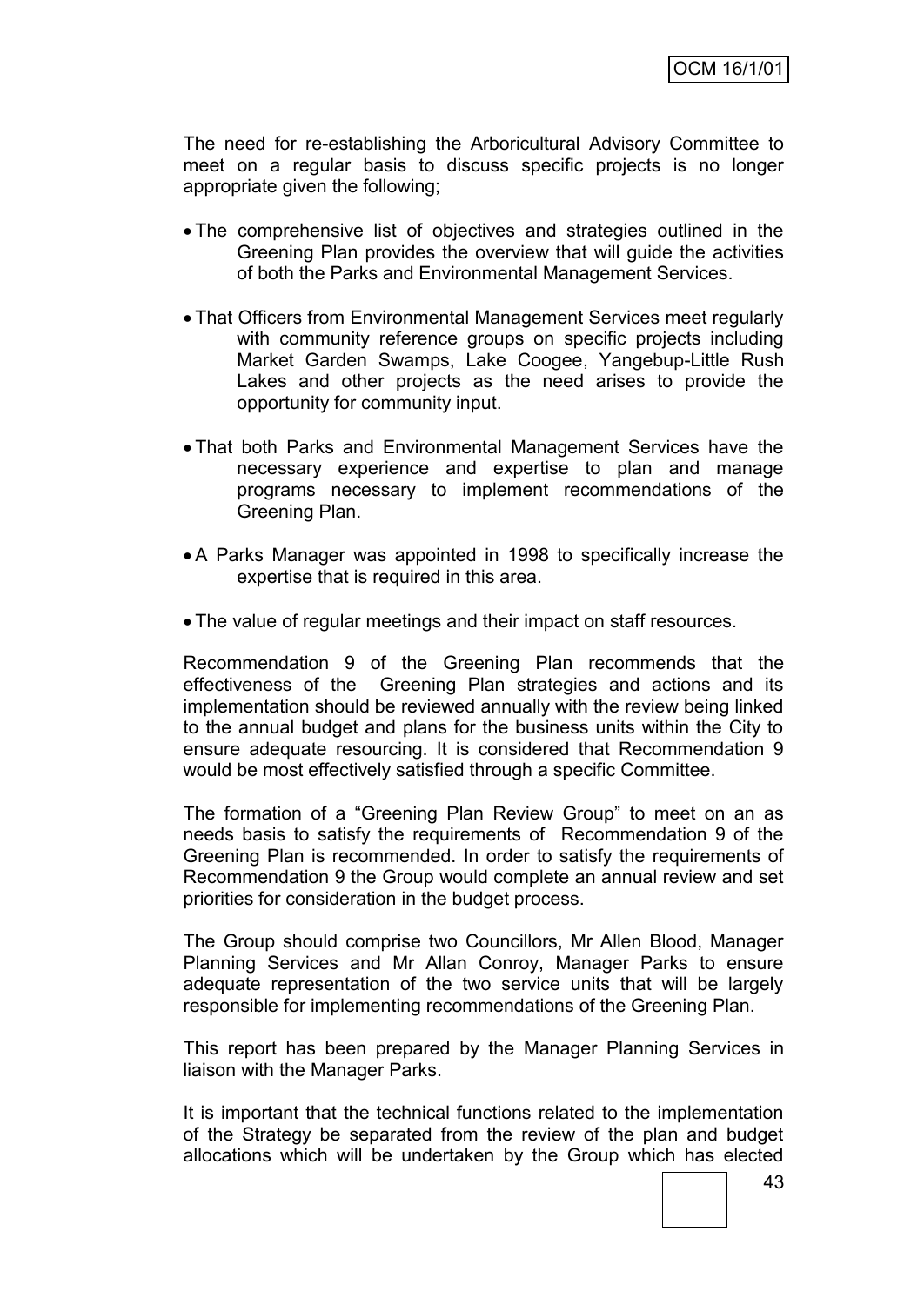member representation. Elected members should not be involved in the day to day implementation of the Strategies and Actions.

## **Strategic Plan/Policy Implications**

The Corporate Strategic Plan Key Result Areas which apply to this item are:-

- 1. Managing Your City
	- *"To deliver services and to manage resources in a way that is cost competitive without compromising quality."*
- 2. Planning Your City
	- *"To ensure that the planning of the City is based on an approach which has the potential to achieve high levels of convenience for its citizens."*
	- *"To ensure that the development will enhance the levels of amenity currently enjoyed by the community."*
	- *"To foster a sense of community within the district generally and neighbourhoods in particular."*
- 3. Conserving and Improving Your Environment
	- *"To conserve the quality, extent and uniqueness of the natural environment that exists within the district."*
	- *"To conserve the character and historic value of the human and built environment."*
	- *"To ensure that the development of the district is undertaken in such a way that the balance between the natural and human environment is maintained."*
- 4. Facilitating the needs of Your Community
	- *"To determine by best practice, the most appropriate range of sporting facilities and natural recreation areas to be provided within the district to meet the needs of all age groups within the community."*
- 5. Maintaining Your Community Facilities
	- *"To construct and maintain parks which are owned or vested in the Council, in accordance with recognised standards and are convenient and safe for public use."*

The Planning Policies which apply to this item are:-

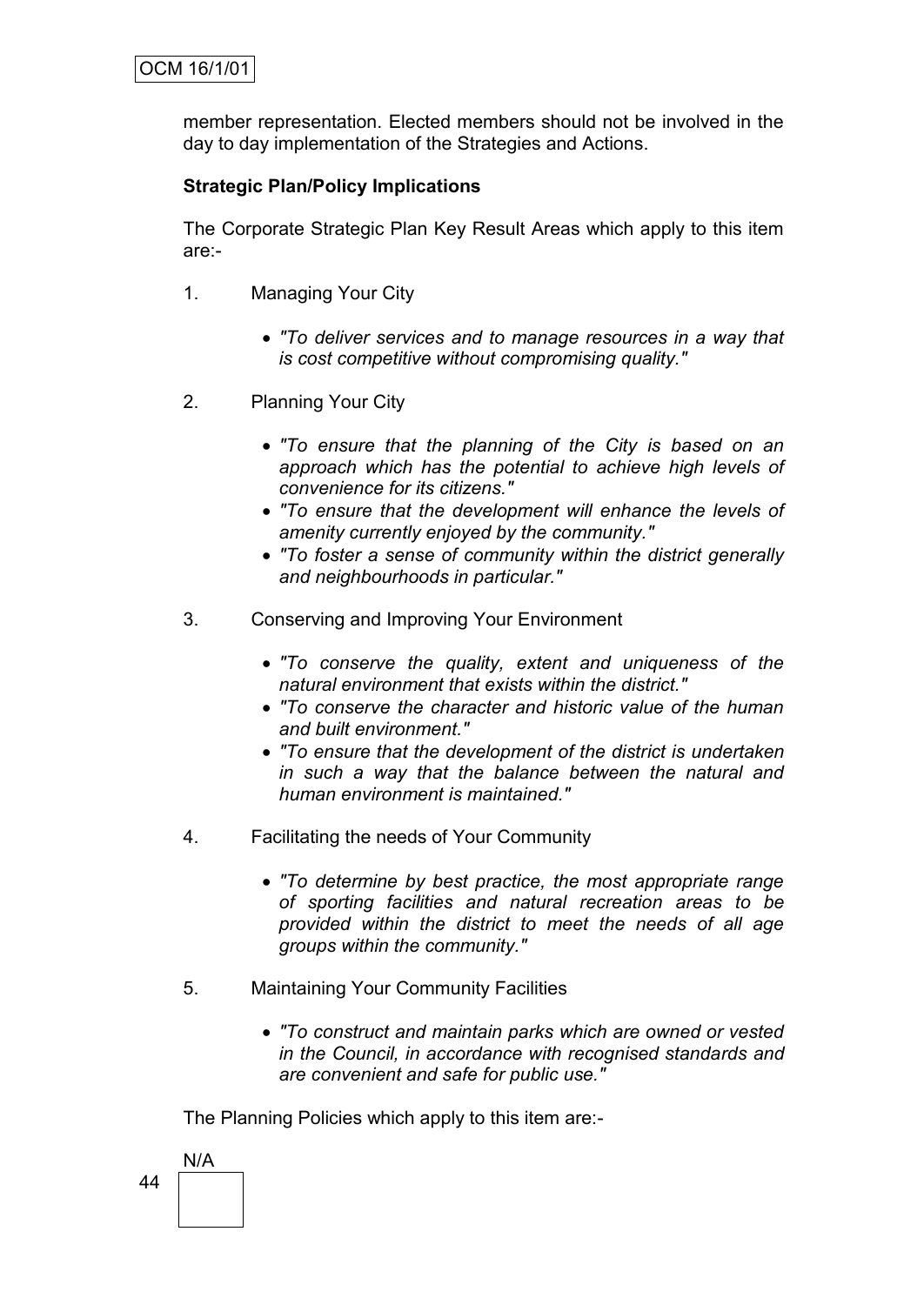## **Budget/Financial Implications**

The Group to review the annual budget allocations for the implementation of the Green Plan Strategies and Actions as part of the Budget process.

#### **Implications of Section 3.18(3) Local Government Act, 1995**

Nil

#### **967. (AG Item 14.11) (OCM1\_1\_2001) - PROPOSED TOWN PLANNING SCHEME NO. 3 - LATE SUBMISSION TO AMEND INDUSTRIAL ZONING IN COCOS PARK - LOMBARDO GROUP (SMH) (ATTACH)**

#### **RECOMMENDATION** That Council:

- (1) receive the report;
- (2) recommend to the Western Australian Planning Commission that it supports the proposal to change the existing light industrial zone to general industrial zone in accordance with the attached plan;
- (3) advise the WAPC that the proposed modification should be advertised as part of the re-advertising of some of the modifications to Town Planning Scheme No. 3;
- (4) support is subject to a written commitment from the Lombardo Group (White Sands Pty Ltd) to the revised road alignment with the approved subdivision (Ref. 111042) to facilitate a road connection north into the adjacent Landcorp land west of South Lake;
- (5) advise the Lombardo Group of the Council's decision accordingly.

## **COUNCIL DECISION**

MOVED Clr Reeve-Fowkes SECONDED Mayor Lee that Council:

- (1) supports in principle, the revised road alignment, connecting as per the Plan, attached to the Agenda; and
- (2) does not support the proposed amendment to change any of the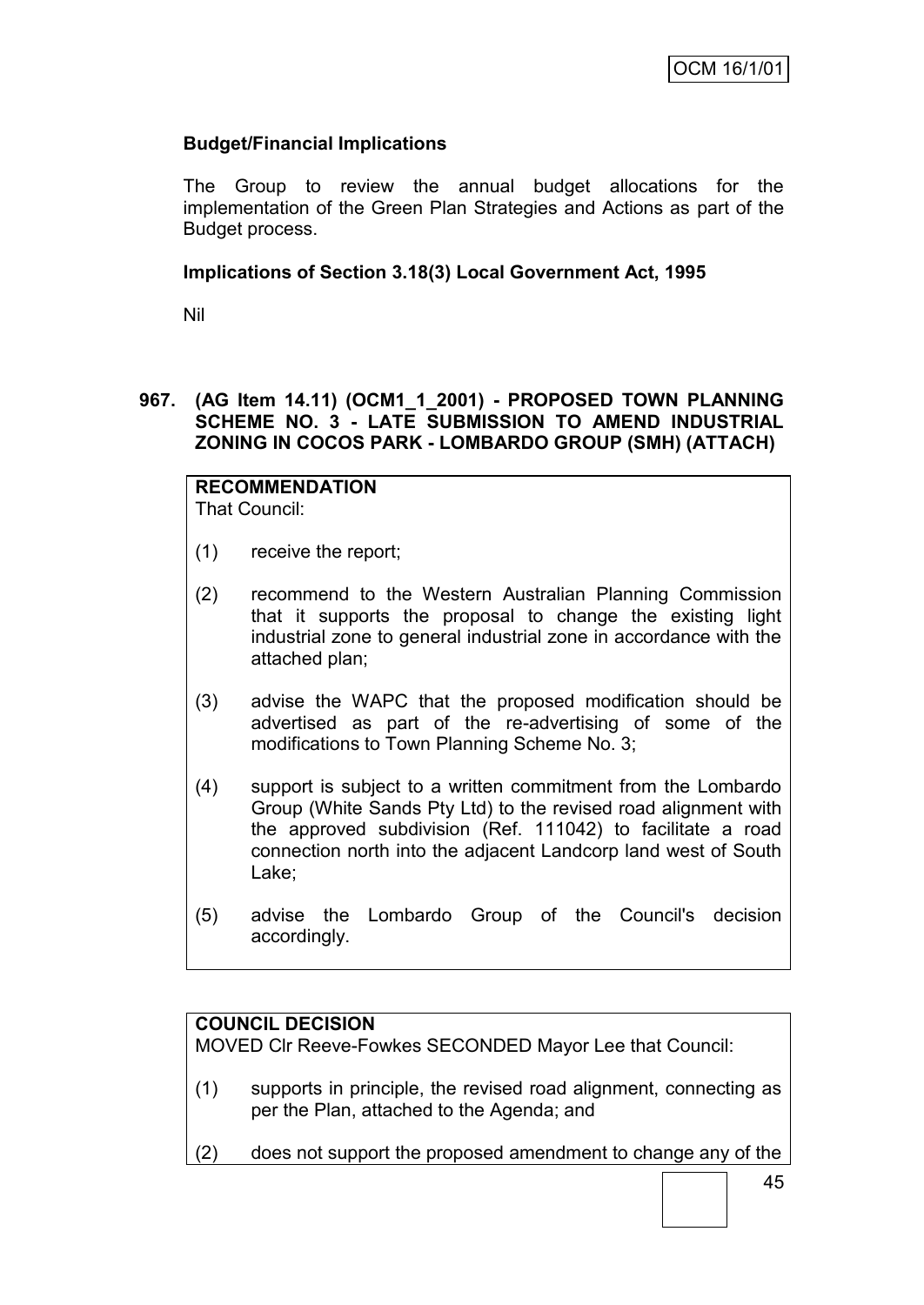existing light industrial zoning to general industry.

# **CARRIED 7/3**

#### **Explanation**

A majority of Elected Members felt that Council cannot justify changing the zoning in Cocos Park from Light Industry to General Industry because it is far too close to the residents of Yangebup. When Cocos Park was first being developed in the 1980's Council recommended that the whole of the park be Light Industry. The Minister at the time overruled Council and permitted Light Industry only around the edges as a buffer to the residents in Yangebup. So now to remove that buffer or part of that buffer is unfair to the residents of either Yangebup or Bibra Lake.

It was also felt that given that the uses in a General Industrial zoning are now so wide, owing to the recent over-turning of the McNiece Ruling, Council cannot justify General Industrial uses so close to residents.

#### **Background**

The eastern portion of the Cocos Park Industrial Estate has been zoned light industrial so as to provide a transition of uses within this Industrial zone under the MRS between the residential area to the south and the South Lake Conservation Reserve.

The owner of the last stage of the Cocos Park subdivision is White Sands Pty Ltd.

The subdivision for the land was approved by the WAPC on 16 July 1999, subject to conditions.

Clearance notifications have already been issued for the most easterly part of the subdivision and the lots are being offered for sale.

The owners have approached the Council on a number of occasions to consider extending Cocos Drive east to North Lake Road and to rezone the land to General Industry. The primary reason for this is to increase the accessibility and exposure for the land and to increase its development potential and marketability.

To date the Council has not supported these approaches.

However, since Landcorp purchased the AMCOR land to the north for industrial development, the opportunity exists to achieve an alternative road access from Cocos Park to North Lake Road via the Landcorp (AMCOR) land.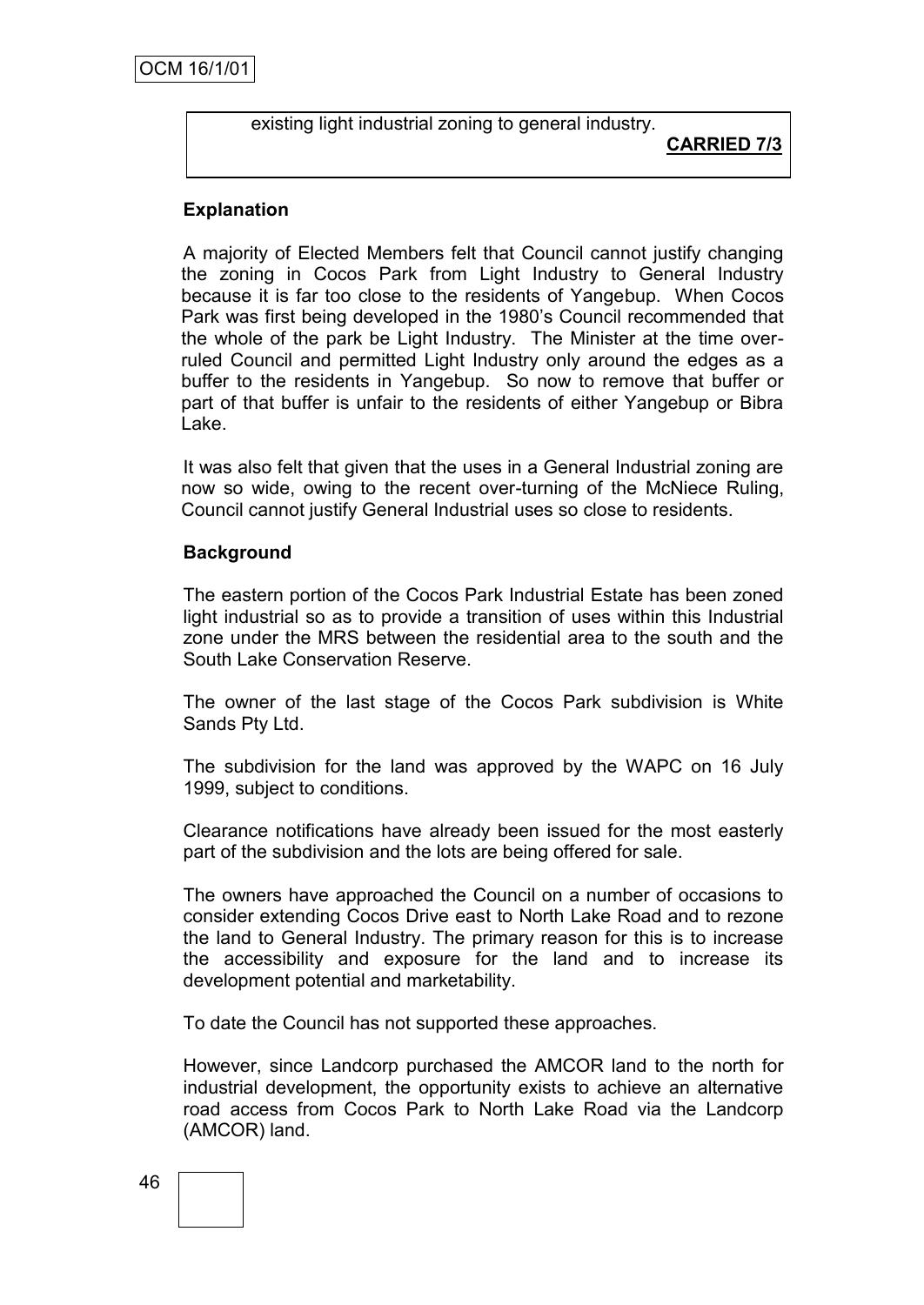Currently all the access into Cocos Park is via Miguel Road, and is limited to only 3 road connections. By virtue of this traffic is directed into Spearwood Avenue and Yangebup Road.

Council's Planning Services prepared a revised plan showing a connection from the Landcorp land across the vacant railway reserve into the White Sands subdivision.

Given that the White Sands subdivision has already been approved, the owners do not have to co-operate by amending their existing plan to accommodate this possible future connection.

However, the road connection, when it eventuates is unlikely to benefit White Sands as the current subdivider, but will be of great benefit to the Cocos Park Industrial Estate and for the adjoining roads, because of the improved circulation pattern.

#### **Submission**

The submission via the Ministry for Planning from the Lombardo Group is attached.

In essence the Group have suggested that all the light industrial land north of Cocos Drive, except that directly fronting, be rezoned to general industry, which would affect 31 lots.

The proposal contains the revised road alignment.

#### **Report**

Council's Planning Services is keen to achieve a road connection between the Cocos Drive and the Landcorp land because of the direct benefits that should accrue to the industrial area and the surrounding road system.

The revised road connection relies on the co-operation of Landcorp and White Sands Pty Ltd.

As yet the Landcorp land does not have an approved subdivision over it, and therefore the road connection can be made a condition of subdivision. Landcorp have indicated a willingness to co-operate.

As far as the White Sands land is concerned it already has an approved subdivision over it and therefore there is no requirement for the owners to modify their approved subdivision to accommodate the possible road connection.

Given this, it is suggested that subject to White Sands Pty Ltd formally agreeing to modify their subdivision in accordance with the Planning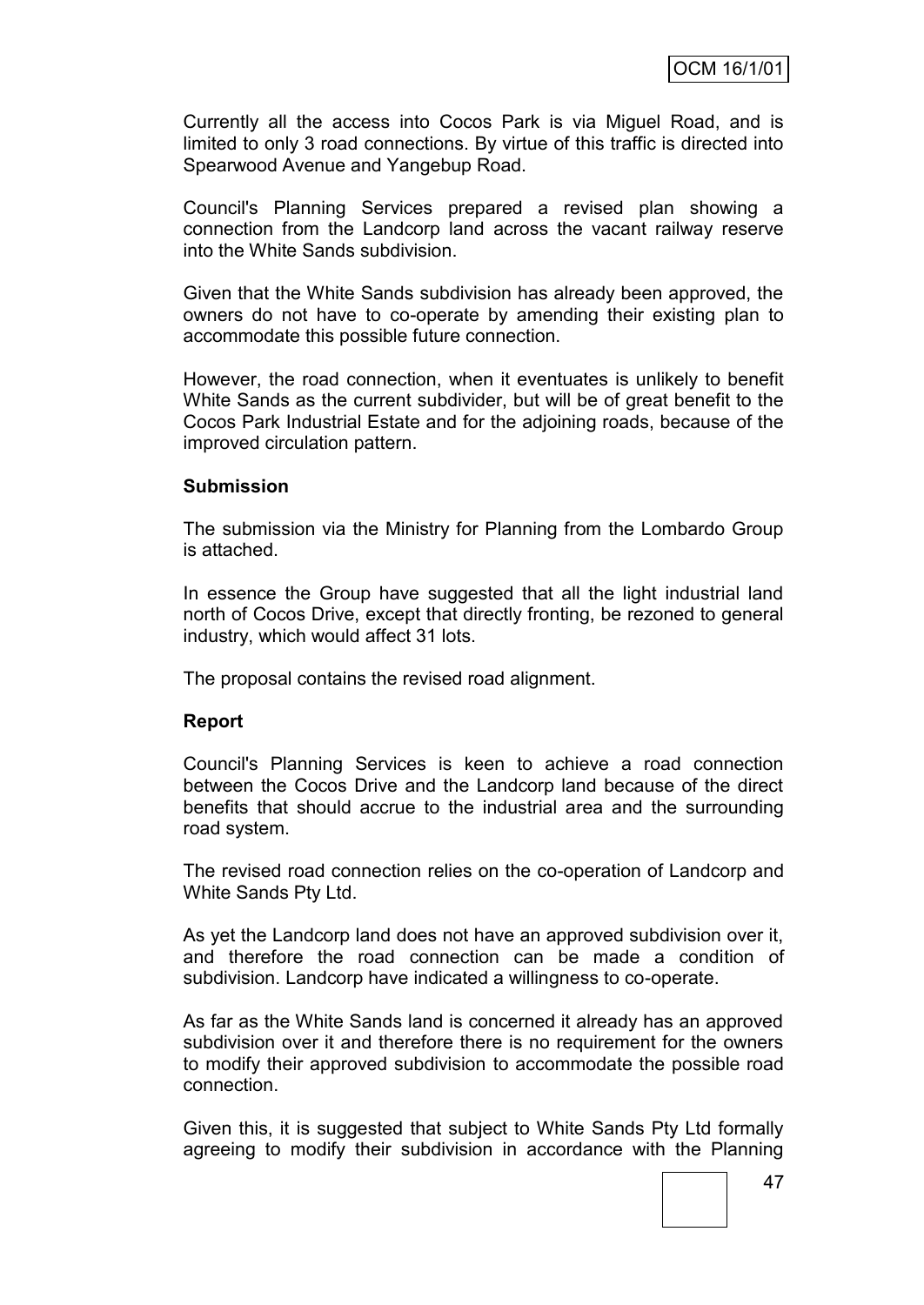Services plan (the lot yield is the same) the Council support the extension of the general industrial zoning to the east in accordance with the attached plan.

The extension to the general industrial zone as recommended, would cause 14 light industrial lots to become suitable for general industrial, as opposed to 31 suggested by Lombardo.

The reason for putting this to Council is because of the need to protect the road connection opportunity and if the Council agrees to the recommendation to enable the WAPC to advertise the proposal as part of the re-advertising of some of the modifications to Town Planning Scheme No. 3. If this does not occur now, any amendment would need to be considered as part of Town Planning Scheme No. 3 and this could be many months away.

#### **Strategic Plan/Policy Implications**

- 2. Managing the City in a competitive, open and accountable manner.
- *To ensure that the planning of the City is based on an approach which has the potential to achieve high levels of convenience for its citizens.*
- *To ensure that the development will enhance the levels of amenity currently enjoyed by the community.*
- 5. Facilitating a range of services responsive to the community needs.
- *To construct and maintain roads, which are the responsibility of the Council, in accordance with recognised standards, and are convenient and safe for use by vehicles, cyclists and pedestrians.*

#### **Budget/Financial Implications**

N/A

#### **Implications of Section 3.18(3) Local Government Act, 1995**

Nil

**968. (AG Item 14.12) (OCM1\_1\_2001) - PLANNING APPLICATION FEES FOR THE RENEWAL OR MODIFICATION OF PLANNING APPROVALS (9003) (MR)**

#### **RECOMMENDATION**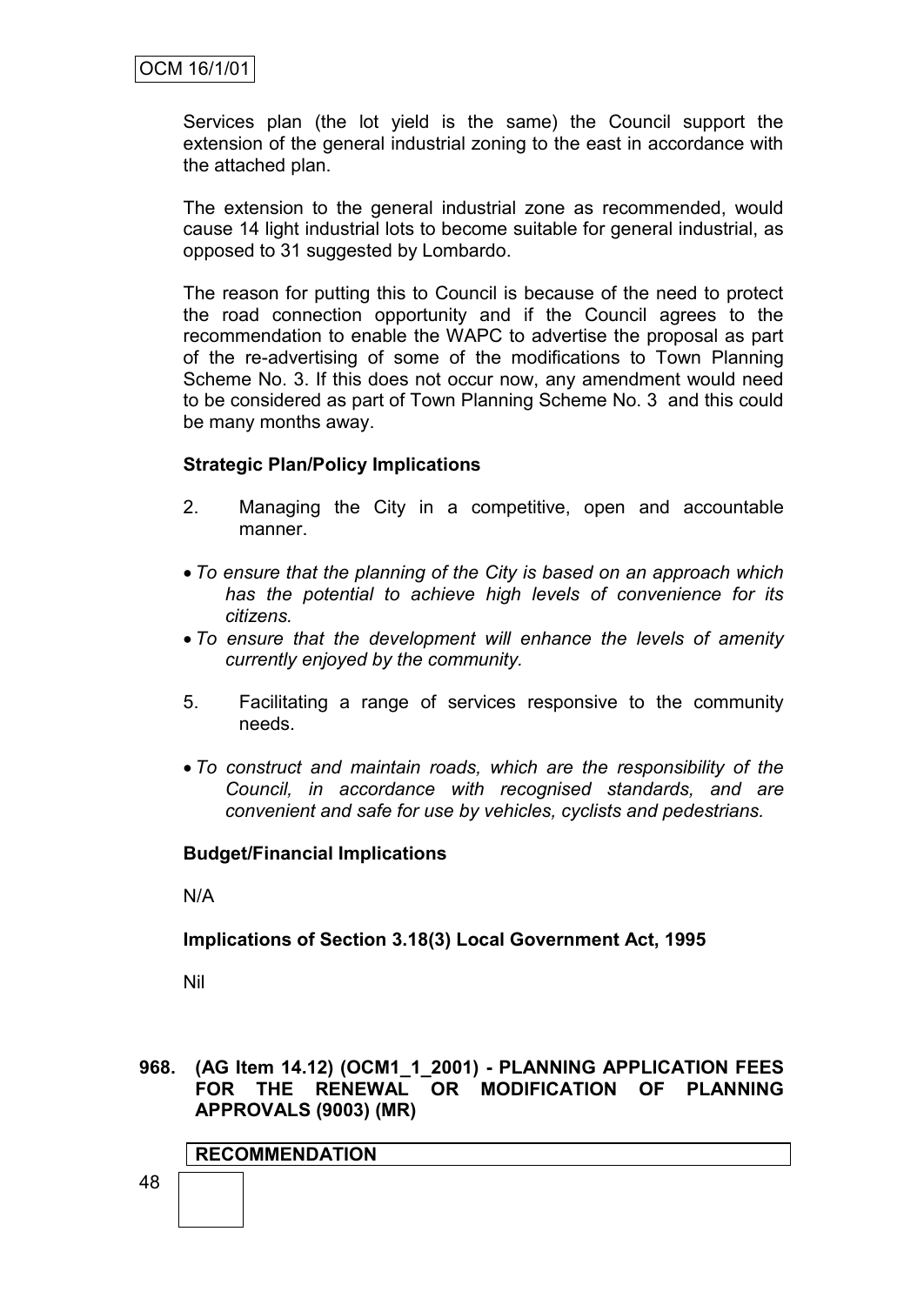That Council amend the Schedule of Planning Fees adopted by the Council on 21 November 2000 to include an application fee of \$200 for the renewal or modification to an Approval to Commence Development.

**COUNCIL DECISION** MOVED Clr Humphreys SECONDED Clr Edwards that the recommendation be adopted.

#### **CARRIED 10/0**

#### **Background**

In September 2000, the Western Australian Planning Commission published Planning Bulletin No. 44 - "Town Planning (Local Government Planning Fees) Regulations 2000" to establish a standard set of maximum fees and charges for planning services for local government across the State.

On 21 November 2000 the Council adopted new Planning Fees in accordance with the requirements of the Town Planning (Local Government Planning Fees) Regulations 2000. Refer to Item 14.1 Ocm 21 November 2000.

#### **Submission**

The City has recently received a request from an applicant for planning fees to be reduced/waived for an application for a renewal of an existing development approval, which will soon expire.

#### **Report**

The schedule of planning fees adopted by the Council are an upper limit to development fees. The Council can exercise its discretion to reduce the development application fee where it considers it unreasonable or inappropriate to apply the full fees.

The current planning fees and charges based on the above Regulations are not reflective of the simple processing of renewal/modification of existing development approvals.

It is proposed to charge a nominal \$200 administration fee for the renewal or modification of a development approval. This is a similar type of fee already charged for an application for a change of use and change or discontinuation of a non-conforming use.

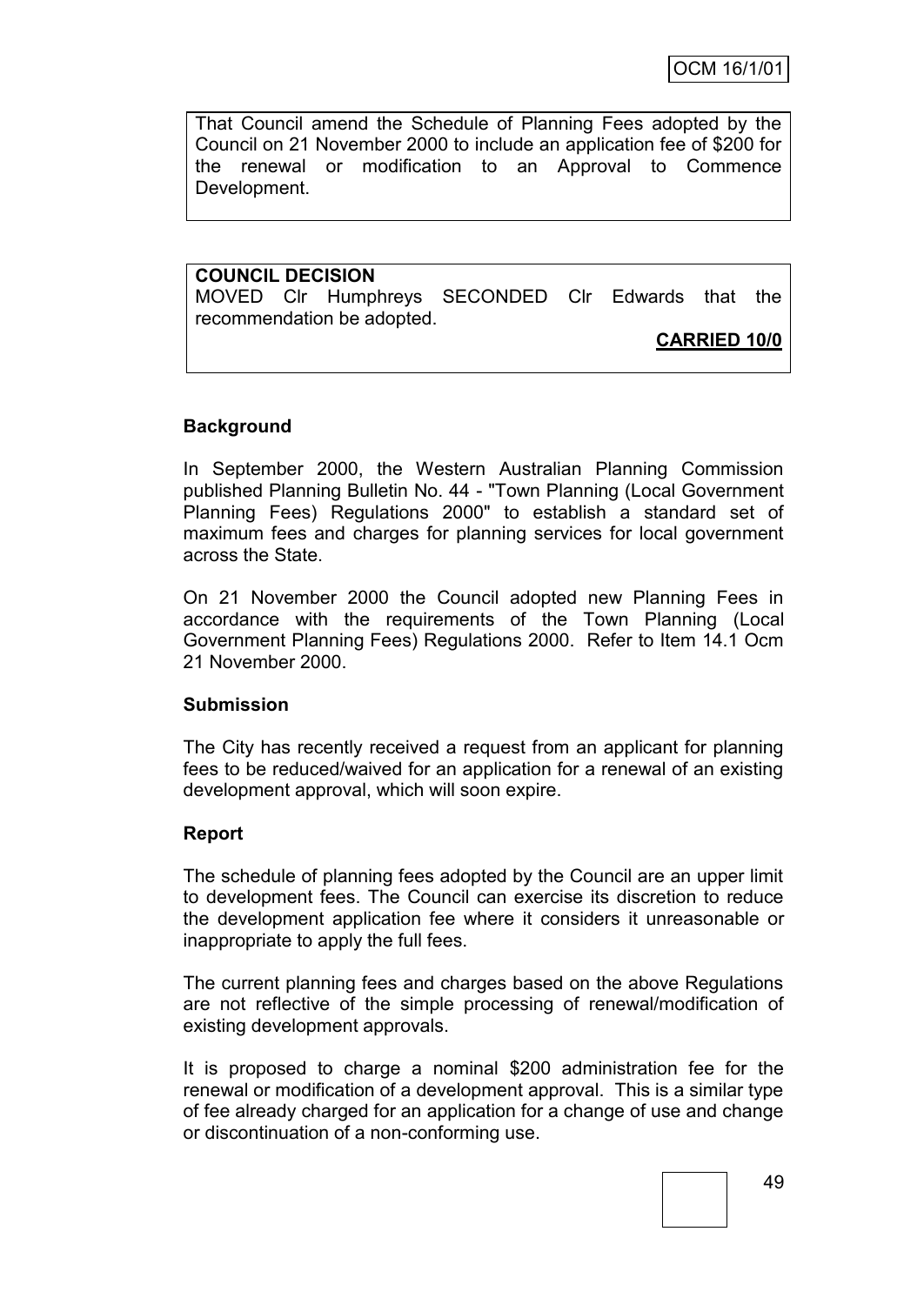#### **Strategic Plan/Policy Implications**

The Corporate Strategic Plan Key Result Areas which apply to this item are:-

- 1. Managing Your City
	- *"To deliver services and to manage resources in a way that is cost competitive without compromising quality."*

#### **Budget/Financial Implications**

The expected revenue from the change in fees proposed are more reflective of the costs involved in issuing renewal or modifications to development approvals.

#### **Implications of Section 3.18(3) Local Government Act, 1995**

The Council is complying with the Town Planning Regulation.

#### **969. (AG Item 15.1) (OCM1\_1\_2001) - LIST OF CREDITORS PAID (5605) (KL) (ATTACH)**

#### **RECOMMENDATION**

That Council receive the List of Creditors Paid for December 2000 as attached to the Agenda.

#### **COUNCIL DECISION**

MOVED Clr Humphreys SECONDED Clr Edwards that the recommendation be adopted.

#### **CARRIED 10/0**

#### **Background**

It is a requirement of the Local Government (Financial Management) Regulations 1996, that a List of Creditors be compiled each month and provided to Council.

#### **Submission**

N/A

**Report**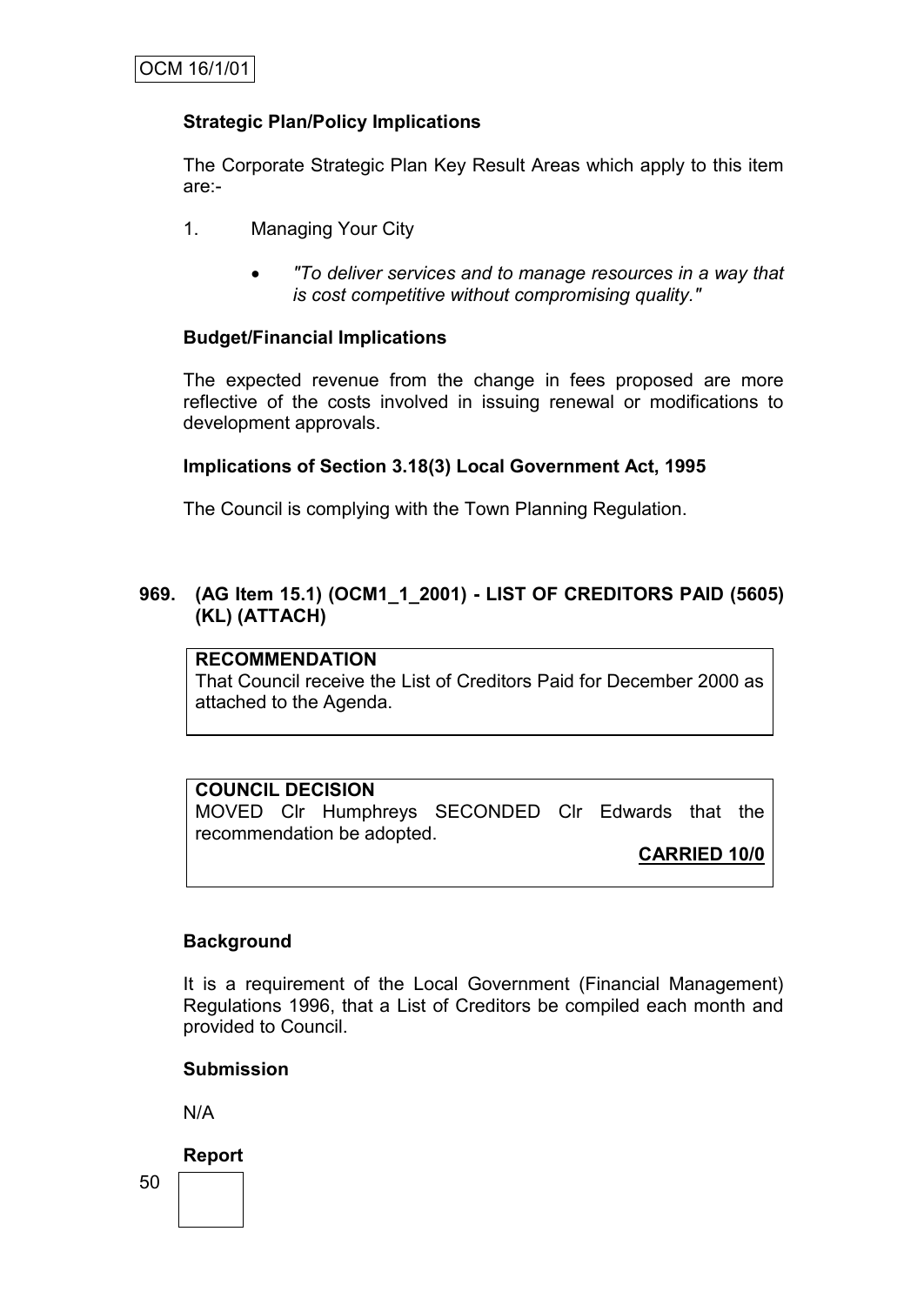#### N/A

## **Strategic Plan/Policy Implications**

N/A

**Budget/Financial Implications**

N/A

**Implications of Section 3.18(3) Local Government Act, 1995**

Nil

#### **MAYOR LEE ADVISED THE MEETING THAT HE HAD RECEIVED THE FOLLOWING NOTICE OF MOTION FROM CLR HUMPHREYS FOR CONSIDERATION AT THE NEXT COUNCIL MEETING**

## **970. (AG Item ) (OCM1\_1\_2001) - NOTICES OF MOTION GIVEN AT THE MEETING FOR CONSIDERATION AT THE NEXT MEETING**

Clr Humphreys gave notice of the following motion to be considered at the Council Meeting to be held on 20 February 2001:

## **MOTION**

- (1) That pursuant to s5.8 of the Local Government Act 1995 (WA) ("the Act") a Committee be established comprising of four(4) Elected Members of Council in accordance with s5.9(2)(a) of the Act;
- (2) In accordance with s5.8 of the Act, the function of the Committee will be to assist the Council, by considering and recommending to Council, whether the current Code of Conduct and Administrative Compliance documents, as adopted on 15 August 2000, need to be amended;
- (3) That Committee Members be provided with copies of the Western Australian Municipal Association's model Codes of Conduct for Elected Members and Staff;
- (4) The Committee report with a recommendation presented to the Council Meeting scheduled for 20 March 2001;

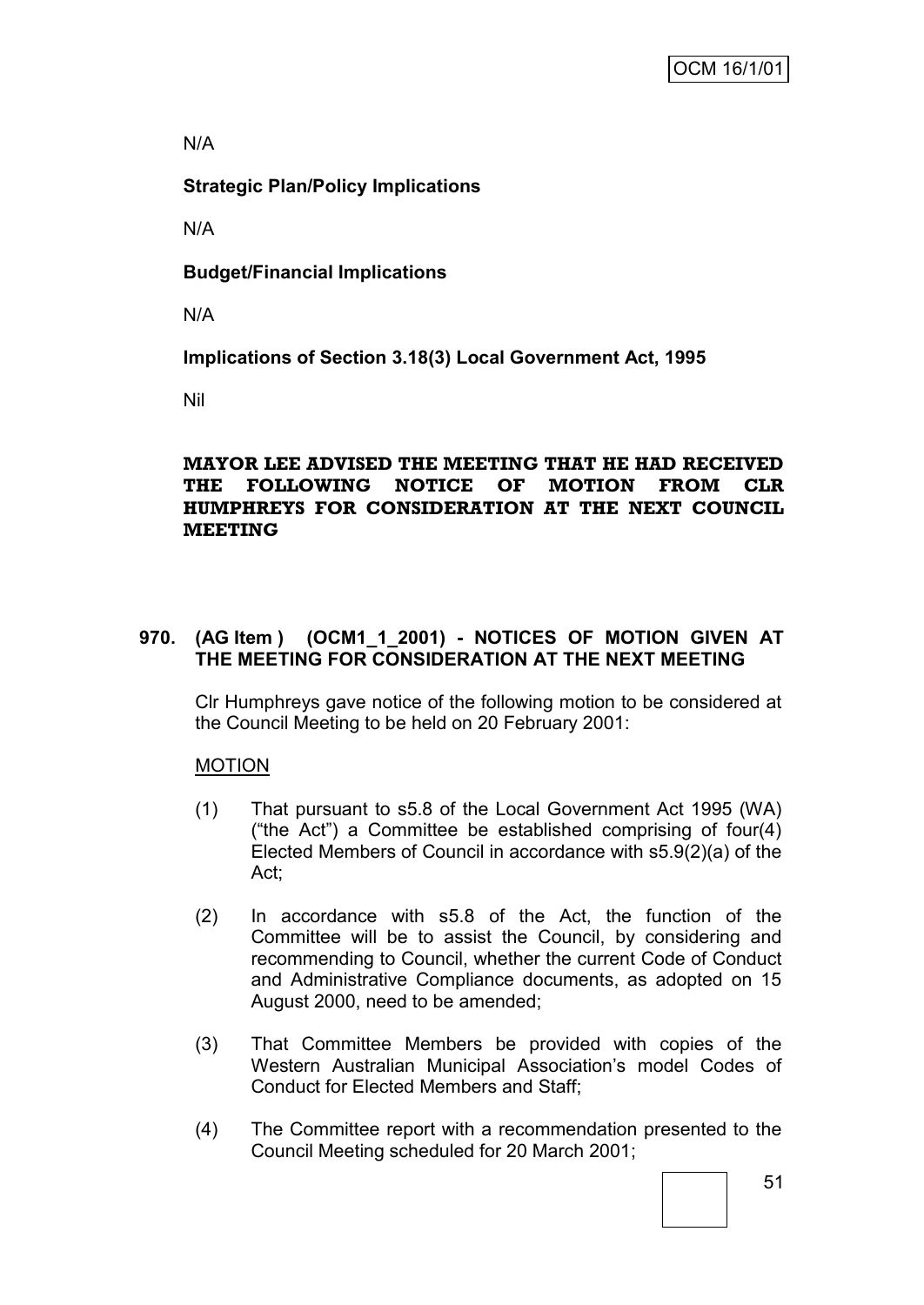- (5) The Committee be disbanded at the close of the meeting at which the recommendation to Council is adopted;
- (6) The Committee be provided administrative support for:
	- 1. conducting research.
	- 2. recording minutes of meeting proceedings in accordance with s5.22 of the Act
- (7) The first meeting of the Committee to be held at a time to be agreed by the Committee Members, at which meeting a Presiding Member will be elected in accordance with 5.12 of the Act; and
- (8) That Council appoint Clrs ………………………. to be members of the Committee.

#### **MAYOR LEE ADVISED THE MEETING THAT HE HAD RECEIVED THE FOLLOWING MATTERS FOR INVESTIGATION FROM DEPUTY MAYOR GRAHAM**

#### **971. (AG Item ) (OCM1\_1\_2001) - MATTERS TO BE NOTED FOR INVESTIGATION, WITHOUT DEBATE**

Deputy Mayor Graham requested that the following matters be investigated:

- (1) The Legislative Compliance of Council Policy A3.1 "Media Activity", with s2.8(1)(d) of the Local Government Act 1995 (WA).
- (2) The access policies of Elected Members to Elected Members' Areas in:
	- (a) Bordering local governments
	- (b) The City of Perth
- (3) Council operations undertaken in:
	- (a) The City of Cockburn
	- (b) A representative sample of metropolitan Western Australian local governments, which contain wetland